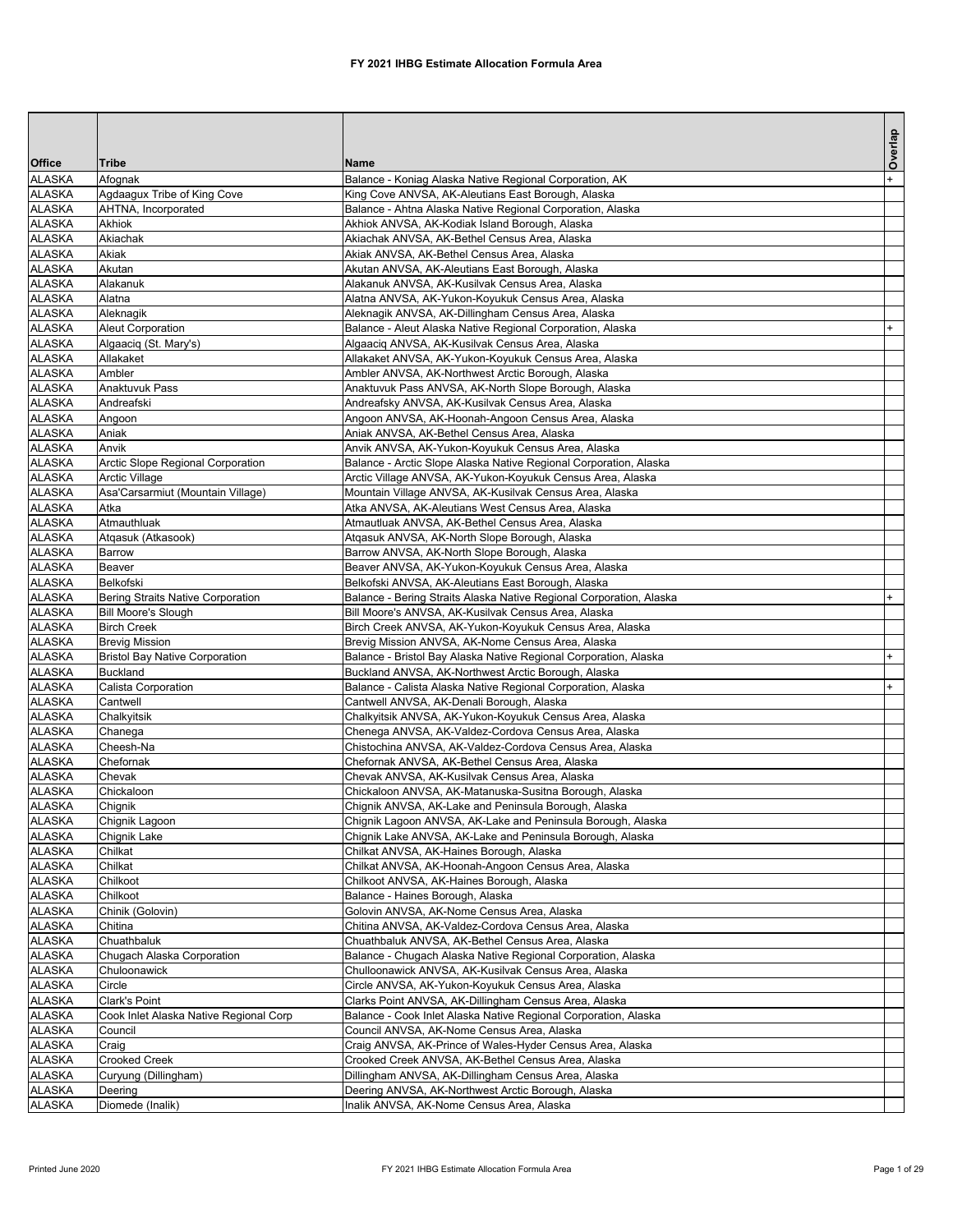|                                |                            |                                                                                                                 | Overlap          |
|--------------------------------|----------------------------|-----------------------------------------------------------------------------------------------------------------|------------------|
| <b>Office</b>                  | <b>Tribe</b>               | <b>Name</b>                                                                                                     |                  |
| <b>ALASKA</b><br><b>ALASKA</b> | Dot Lake<br>Douglas        | Dot Lake ANVSA, AK-Southeast Fairbanks Census Area, Alaska<br>Douglas ANVSA, AK-Juneau City and Borough, Alaska |                  |
| <b>ALASKA</b>                  | Doyon, Ltd.                | Balance - Doyon Alaska Native Regional Corporation, Alaska                                                      | $+$              |
| <b>ALASKA</b>                  | Eagle                      | Eagle ANVSA, AK-Southeast Fairbanks Census Area, Alaska                                                         |                  |
| <b>ALASKA</b>                  | Eek                        | Eek ANVSA, AK-Bethel Census Area, Alaska                                                                        |                  |
| <b>ALASKA</b>                  | Egegik                     | Egegik ANVSA, AK-Lake and Peninsula Borough, Alaska                                                             |                  |
| <b>ALASKA</b>                  | Eklutna                    | Eklutna ANVSA, AK-Anchorage Municipality, Alaska                                                                |                  |
| <b>ALASKA</b>                  | Ekuk                       | Ekuk ANVSA, AK-Dillingham Census Area, Alaska                                                                   |                  |
| <b>ALASKA</b>                  | Ekwok                      | Ekwok ANVSA, AK-Dillingham Census Area, Alaska                                                                  |                  |
| <b>ALASKA</b>                  | Elim                       | Elim ANVSA, AK-Nome Census Area, Alaska                                                                         |                  |
| <b>ALASKA</b>                  | Elim                       | Balance - Nome Census Area, AK                                                                                  | $\ddot{}$        |
| <b>ALASKA</b>                  | Emmonak                    | Emmonak ANVSA, AK-Kusilvak Census Area, Alaska                                                                  |                  |
| <b>ALASKA</b>                  | Evansville (Bettles Field) | Evansville ANVSA, AK-Yukon-Koyukuk Census Area, Alaska                                                          |                  |
| <b>ALASKA</b>                  | Eyak                       | Eyak ANVSA, AK-Valdez-Cordova Census Area, Alaska                                                               |                  |
| <b>ALASKA</b>                  | Eyak                       | City of Cordova, AK                                                                                             |                  |
| <b>ALASKA</b>                  | <b>False Pass</b>          | False Pass ANVSA, AK-Aleutians East Borough, Alaska                                                             |                  |
| <b>ALASKA</b>                  | Fort Yukon                 | Fort Yukon ANVSA, AK-Yukon-Koyukuk Census Area, Alaska                                                          |                  |
| <b>ALASKA</b>                  | Gakona                     | Gakona ANVSA, AK-Valdez-Cordova Census Area, Alaska                                                             |                  |
| <b>ALASKA</b>                  | Galena                     | Galena ANVSA, AK-Yukon-Koyukuk Census Area, Alaska                                                              |                  |
| <b>ALASKA</b>                  | Gambell                    | Gambell ANVSA, AK-Nome Census Area, Alaska                                                                      |                  |
| <b>ALASKA</b>                  | Georgetown                 | Georgetown ANVSA, AK-Bethel Census Area, Alaska                                                                 |                  |
| <b>ALASKA</b>                  | Goodnews Bay               | Goodnews Bay ANVSA, AK-Bethel Census Area, Alaska                                                               |                  |
| <b>ALASKA</b>                  | Grayling                   | Grayling ANVSA, AK-Yukon-Koyukuk Census Area, Alaska                                                            |                  |
| <b>ALASKA</b>                  | Gulkana                    | Gulkana ANVSA, AK-Valdez-Cordova Census Area, Alaska                                                            |                  |
| <b>ALASKA</b>                  | Hamilton                   | Hamilton ANVSA, AK-Kusilvak Census Area, Alaska                                                                 |                  |
| <b>ALASKA</b>                  | <b>Healy Lake</b>          | Healy Lake ANVSA, AK-Southeast Fairbanks Census Area, Alaska                                                    |                  |
| <b>ALASKA</b>                  | <b>Holy Cross</b>          | Holy Cross ANVSA, AK-Yukon-Koyukuk Census Area, Alaska                                                          |                  |
| <b>ALASKA</b><br><b>ALASKA</b> | Hoonah<br>Hooper Bay       | Hoonah ANVSA, AK-Hoonah-Angoon Census Area, Alaska<br>Hooper Bay ANVSA, AK-Kusilvak Census Area, Alaska         |                  |
| <b>ALASKA</b>                  | Hughes                     | Hughes ANVSA, AK-Yukon-Koyukuk Census Area, Alaska                                                              |                  |
| <b>ALASKA</b>                  | Huslia                     | Huslia ANVSA, AK-Yukon-Koyukuk Census Area, Alaska                                                              |                  |
| <b>ALASKA</b>                  | Hydaburg                   | Hydaburg ANVSA, AK-Prince of Wales-Hyder Census Area, Alaska                                                    |                  |
| ALASKA                         | Igiugig                    | Igiugig ANVSA, AK-Lake and Peninsula Borough, Alaska                                                            |                  |
| <b>ALASKA</b>                  | Iliamna                    | Iliamna ANVSA, AK-Lake and Peninsula Borough, Alaska                                                            |                  |
| <b>ALASKA</b>                  | lgurmuit                   | Russian Mission ANVSA, AK-Kusilvak Census Area, Alaska                                                          |                  |
| <b>ALASKA</b>                  | Ivanof Bay                 | Ivanof Bay ANVSA, AK-Lake and Peninsula Borough, Alaska                                                         |                  |
| <b>ALASKA</b>                  | Kaguyak                    | Balance - Koniag Alaska Native Regional Corporation, AK                                                         |                  |
| <b>ALASKA</b>                  | Kake                       | Kake ANVSA, AK-Prince of Wales-Hyder Census Area, Alaska                                                        |                  |
| <b>ALASKA</b>                  | Kaktovik                   | Kaktovik ANVSA, AK-North Slope Borough, Alaska                                                                  |                  |
| <b>ALASKA</b>                  | Kalskag                    | Kalskag ANVSA, AK-Bethel Census Area, Alaska                                                                    |                  |
| <b>ALASKA</b>                  | Kaltag                     | Kaltag ANVSA, AK-Yukon-Koyukuk Census Area, Alaska                                                              |                  |
| <b>ALASKA</b>                  | Kanatak                    | Minimum Needs                                                                                                   |                  |
| <b>ALASKA</b>                  | Karluk                     | Karluk ANVSA, AK-Kodiak Island Borough, Alaska                                                                  |                  |
| <b>ALASKA</b>                  | Kasigluk                   | Kasigluk ANVSA, AK-Bethel Census Area, Alaska                                                                   |                  |
| <b>ALASKA</b>                  | Kassan                     | Kasaan ANVSA, AK-Prince of Wales-Hyder Census Area, Alaska                                                      |                  |
| <b>ALASKA</b>                  | Kenaitze                   | Kenaitze ANVSA, AK-Kenai Peninsula Borough, Alaska                                                              |                  |
| <b>ALASKA</b>                  | Ketchikan                  | Ketchikan ANVSA, AK-Ketchikan Gateway Borough, Alaska                                                           |                  |
| <b>ALASKA</b>                  | Ketchikan                  | Balance - Ketchikan Gateway Borough, Alaska                                                                     |                  |
| <b>ALASKA</b>                  | Kiana                      | Kiana ANVSA, AK-Northwest Arctic Borough, Alaska                                                                |                  |
| <b>ALASKA</b>                  | King Island                | Balance - Nome Census Area, AK<br>King Salmon ANVSA, AK-Bristol Bay Borough, Alaska                             | $+$<br>$\ddot{}$ |
| <b>ALASKA</b><br><b>ALASKA</b> | King Salmon                | Balance - Bristol Bay Alaska Native Regional Corporation, AK                                                    | $+$              |
| <b>ALASKA</b>                  | King Salmon<br>Kipnuk      | Kipnuk ANVSA, AK-Bethel Census Area, Alaska                                                                     |                  |
| <b>ALASKA</b>                  | Kivalina                   | Kivalina ANVSA, AK-Northwest Arctic Borough, Alaska                                                             |                  |
| <b>ALASKA</b>                  | Klawock                    | Klawock ANVSA, AK-Prince of Wales-Hyder Census Area, Alaska                                                     |                  |
| <b>ALASKA</b>                  | Kluti Kaah (Copper Center) | Copper Center ANVSA, AK-Valdez-Cordova Census Area, Alaska                                                      |                  |
| <b>ALASKA</b>                  | Knik                       | Knik ANVSA, AK-Matanuska-Susitna Borough, Alaska                                                                |                  |
| <b>ALASKA</b>                  | Kobuk                      | Kobuk ANVSA, AK-Northwest Arctic Borough, Alaska                                                                |                  |
| <b>ALASKA</b>                  | Kokhanok                   | Kokhanok ANVSA, AK-Lake and Peninsula Borough, Alaska                                                           |                  |
| <b>ALASKA</b>                  | Kongiganak                 | Kongiganak ANVSA, AK-Bethel Census Area, Alaska                                                                 |                  |
| <b>ALASKA</b>                  | Koniag, Incorporated       | Balance - Koniag Alaska Native Regional Corporation, Alaska                                                     | $\ddot{}$        |
| <b>ALASKA</b>                  | Kotlik                     | Kotlik ANVSA, AK-Kusilvak Census Area, Alaska                                                                   |                  |
| <b>ALASKA</b>                  | Kotzebue                   | Kotzebue ANVSA, AK-Northwest Arctic Borough, Alaska                                                             |                  |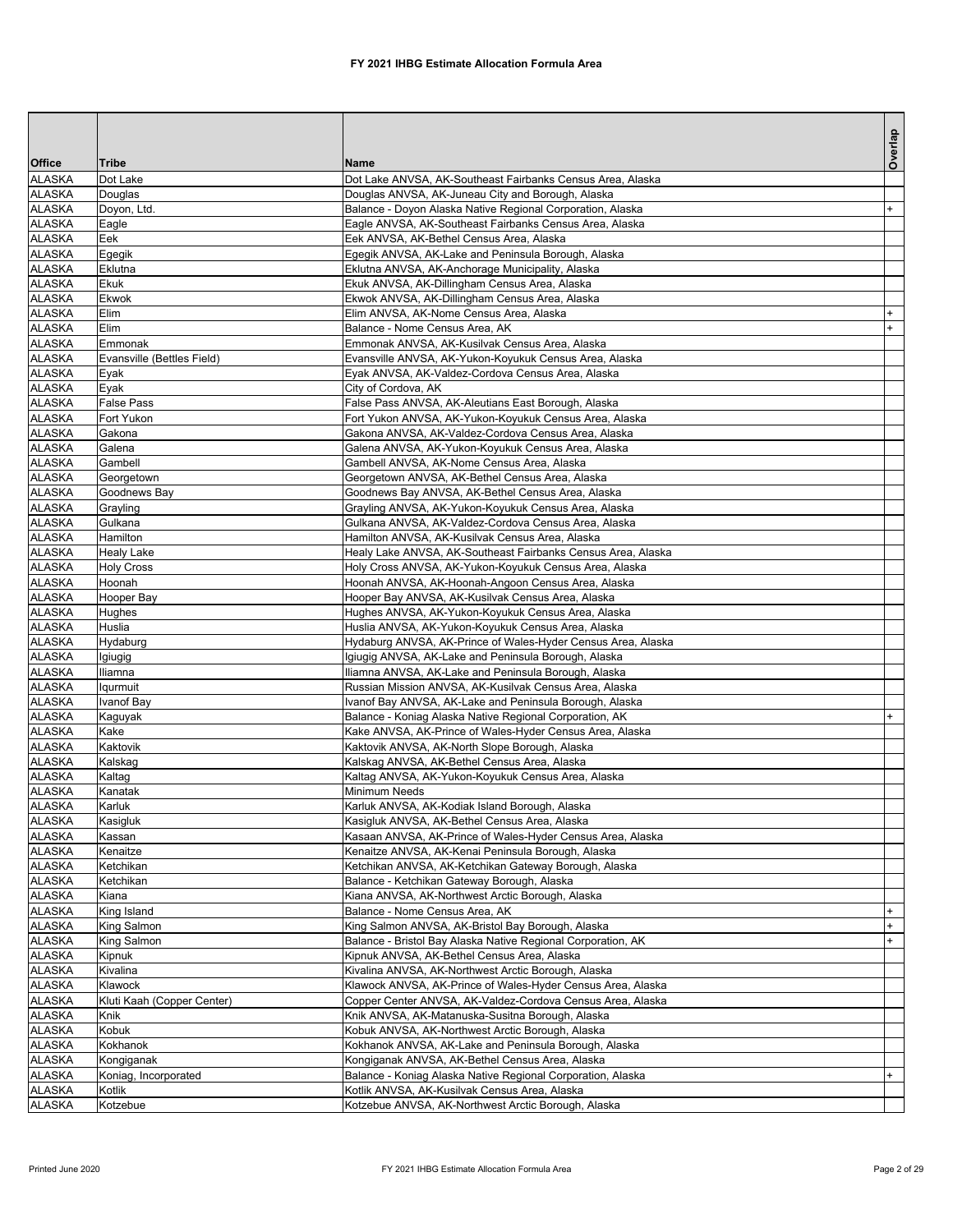|                                |                                                              |                                                                                                              | Overlap   |
|--------------------------------|--------------------------------------------------------------|--------------------------------------------------------------------------------------------------------------|-----------|
| <b>Office</b>                  | Tribe                                                        | <b>Name</b>                                                                                                  |           |
| <b>ALASKA</b>                  | Koyuk                                                        | Koyuk ANVSA, AK-Nome Census Area, Alaska                                                                     |           |
| <b>ALASKA</b>                  | Koyukuk                                                      | Koyukuk ANVSA, AK-Yukon-Koyukuk Census Area, Alaska                                                          |           |
| <b>ALASKA</b>                  | Kwethluk                                                     | Kwethluk ANVSA, AK-Bethel Census Area, Alaska                                                                |           |
| <b>ALASKA</b>                  | Kwigillingok                                                 | Kwigillingok ANVSA, AK-Bethel Census Area, Alaska                                                            |           |
| <b>ALASKA</b><br><b>ALASKA</b> | Kwinhagak (Quinhagak)<br>Larsen Bay                          | Kwinhagak ANVSA, AK-Bethel Census Area, Alaska<br>Larsen Bay ANVSA, AK-Kodiak Island Borough, Alaska         |           |
| <b>ALASKA</b>                  | Lesnoi (Woody Island)                                        | Lesnoi ANVSA, AK-Kodiak Island Borough, Alaska                                                               | $\ddot{}$ |
| <b>ALASKA</b>                  | Lesnoi (Woody Island)                                        | Balance - Koniag Alaska Native Regional Corporation, AK                                                      | $\ddot{}$ |
| <b>ALASKA</b>                  | Levelock                                                     | Levelock ANVSA, AK-Lake and Peninsula Borough, Alaska                                                        |           |
| <b>ALASKA</b>                  | Lime Village                                                 | Lime Village ANVSA, AK-Bethel Census Area, Alaska                                                            |           |
| <b>ALASKA</b>                  | Lower.Kalskag                                                | Lower Kalskag ANVSA, AK-Bethel Census Area, Alaska                                                           |           |
| <b>ALASKA</b>                  | <b>Manley Hot Springs</b>                                    | Manley Hot Springs ANVSA, AK-Yukon-Koyukuk Census Area, Alaska                                               |           |
| <b>ALASKA</b>                  | Manokotak                                                    | Manokotak ANVSA, AK-Dillingham Census Area, Alaska                                                           |           |
| <b>ALASKA</b>                  | Marshall                                                     | Marshall ANVSA, AK-Kusilvak Census Area, Alaska                                                              |           |
| <b>ALASKA</b>                  | Mary's Igloo                                                 | Mary's Igloo ANVSA, AK-Nome Census Area, Alaska                                                              |           |
| <b>ALASKA</b>                  | McGrath                                                      | McGrath ANVSA, AK-Yukon-Koyukuk Census Area, Alaska                                                          |           |
| <b>ALASKA</b>                  | Mekoryuk                                                     | Mekoryuk ANVSA, AK-Bethel Census Area, Alaska                                                                |           |
| <b>ALASKA</b>                  | Mentasta                                                     | Mentasta Lake ANVSA, AK-Valdez-Cordova Census Area, Alaska                                                   |           |
| <b>ALASKA</b>                  | Metlakakla (Annette Island)                                  | Annette Island Reserve, AK-Prince of Wales-Hyder Census Area, Alaska                                         |           |
| <b>ALASKA</b>                  | Minto                                                        | Minto ANVSA, AK-Yukon-Koyukuk Census Area, Alaska                                                            |           |
| <b>ALASKA</b>                  | Naknek                                                       | Naknek ANVSA, AK-Bristol Bay Borough, Alaska                                                                 |           |
| <b>ALASKA</b>                  | <b>NANA Corporation</b>                                      | Balance - NANA Alaska Native Regional Corporation, Alaska                                                    |           |
| <b>ALASKA</b>                  | Nanwelek (English Bay)                                       | Nanwalek ANVSA, AK-Kenai Peninsula Borough, Alaska                                                           |           |
| <b>ALASKA</b>                  | Napaimute                                                    | Napaimute ANVSA, AK-Bethel Census Area, Alaska                                                               |           |
| <b>ALASKA</b>                  | Napakiak                                                     | Napakiak ANVSA, AK-Bethel Census Area, Alaska                                                                |           |
| <b>ALASKA</b><br><b>ALASKA</b> | Napaskiak                                                    | Napaskiak ANVSA, AK-Bethel Census Area, Alaska                                                               |           |
| <b>ALASKA</b>                  | Nelson Lagoon<br>Nenana                                      | Nelson Lagoon ANVSA, AK-Aleutians East Borough, Alaska<br>Nenana ANVSA, AK-Yukon-Koyukuk Census Area, Alaska |           |
| <b>ALASKA</b>                  | New Koliganek                                                | New Koliganek ANVSA, AK-Dillingham Census Area, Alaska                                                       |           |
| <b>ALASKA</b>                  | New Stuyahok                                                 | New Stuyahok ANVSA, AK-Dillingham Census Area, Alaska                                                        |           |
| <b>ALASKA</b>                  | Newhalen                                                     | Newhalen ANVSA, AK-Lake and Peninsula Borough, Alaska                                                        |           |
| <b>ALASKA</b>                  | Newtok                                                       | Newtok ANVSA, AK-Bethel Census Area, Alaska                                                                  |           |
| <b>ALASKA</b>                  | Nightmute                                                    | Nightmute ANVSA, AK-Bethel Census Area, Alaska                                                               |           |
| <b>ALASKA</b>                  | Nikolai                                                      | Nikolai ANVSA, AK-Yukon-Koyukuk Census Area, Alaska                                                          |           |
| <b>ALASKA</b>                  | Nikolski                                                     | Nikolski ANVSA, AK-Aleutians West Census Area, Alaska                                                        |           |
| <b>ALASKA</b>                  | Ninilchik                                                    | Ninilchik ANVSA, AK-Kenai Peninsula Borough, Alaska                                                          |           |
| <b>ALASKA</b>                  | Noatak                                                       | Noatak ANVSA, AK-Northwest Arctic Borough, Alaska                                                            |           |
| <b>ALASKA</b>                  | Nome                                                         | Nome ANVSA, AK-Nome Census Area, Alaska                                                                      | $^{+}$    |
| <b>ALASKA</b>                  | Nondalton                                                    | Nondalton ANVSA, AK-Lake and Peninsula Borough, Alaska                                                       |           |
| <b>ALASKA</b>                  | Noorvik                                                      | Noorvik ANVSA, AK-Northwest Arctic Borough, Alaska                                                           |           |
| <b>ALASKA</b>                  | Northway                                                     | Northway ANVSA, AK-Southeast Fairbanks Census Area, Alaska                                                   | $\ddot{}$ |
| <b>ALASKA</b>                  | Northway                                                     | Balance - Doyon Alaska Native Regional Corporation, AK                                                       | $+$       |
| <b>ALASKA</b>                  | Nuigsut                                                      | Nuigsut ANVSA, AK-North Slope Borough, Alaska                                                                |           |
| <b>ALASKA</b>                  | Nulato                                                       | Nulato ANVSA, AK-Yukon-Koyukuk Census Area, Alaska                                                           |           |
| <b>ALASKA</b><br><b>ALASKA</b> | Nunakauyarmuit (Toksook Bay)<br>Nunam Iqua (Sheldon's Point) | Toksook Bay ANVSA, AK-Bethel Census Area, Alaska<br>Nunam Iqua ANVSA, AK-Kusilvak Census Area, Alaska        |           |
| <b>ALASKA</b>                  |                                                              |                                                                                                              |           |
| <b>ALASKA</b>                  | Nunapitchuk<br>Ohogamiut                                     | Nunapitchuk ANVSA, AK-Bethel Census Area, Alaska<br>Ohogamiut ANVSA, AK-Kusilvak Census Area, Alaska         |           |
| <b>ALASKA</b>                  | Old Harbor                                                   | Old Harbor ANVSA, AK-Kodiak Island Borough, Alaska                                                           |           |
| <b>ALASKA</b>                  | Orutsararmuit (Bethel)                                       | Bethel ANVSA, AK-Bethel Census Area, Alaska                                                                  |           |
| <b>ALASKA</b>                  | Oscarville                                                   | Oscarville ANVSA, AK-Bethel Census Area, Alaska                                                              |           |
| <b>ALASKA</b>                  | Ouzinkie                                                     | Ouzinkie ANVSA, AK-Kodiak Island Borough, Alaska                                                             |           |
| <b>ALASKA</b>                  | Paimiut                                                      | Paimiut ANVSA, AK-Kusilvak Census Area, Alaska                                                               |           |
| <b>ALASKA</b>                  | Pauloff Harbor Village                                       | Balance - Aleut Alaska Native Regional Corporation, AK                                                       | $+$       |
| <b>ALASKA</b>                  | Pedro Bay                                                    | Pedro Bay ANVSA, AK-Lake and Peninsula Borough, Alaska                                                       |           |
| <b>ALASKA</b>                  | Perryville                                                   | Perryville ANVSA, AK-Lake and Peninsula Borough, Alaska                                                      |           |
| <b>ALASKA</b>                  | Petersburg                                                   | Petersburg ANVSA, AK-Petersburg Borough, Alaska                                                              |           |
| <b>ALASKA</b>                  | Pilot Point                                                  | Pilot Point ANVSA, AK-Lake and Peninsula Borough, Alaska                                                     |           |
| <b>ALASKA</b>                  | <b>Pilot Station</b>                                         | Pilot Station ANVSA, AK-Kusilvak Census Area, Alaska                                                         |           |
| <b>ALASKA</b>                  | Pitka's Point                                                | Pitkas Point ANVSA, AK-Kusilvak Census Area, Alaska                                                          |           |
| <b>ALASKA</b>                  | Platinum                                                     | Platinum ANVSA, AK-Bethel Census Area, Alaska                                                                |           |
| <b>ALASKA</b>                  | Point Hope                                                   | Point Hope ANVSA, AK-North Slope Borough, Alaska                                                             |           |
| ALASKA                         | Point Lay                                                    | Point Lay ANVSA, AK-North Slope Borough, Alaska                                                              |           |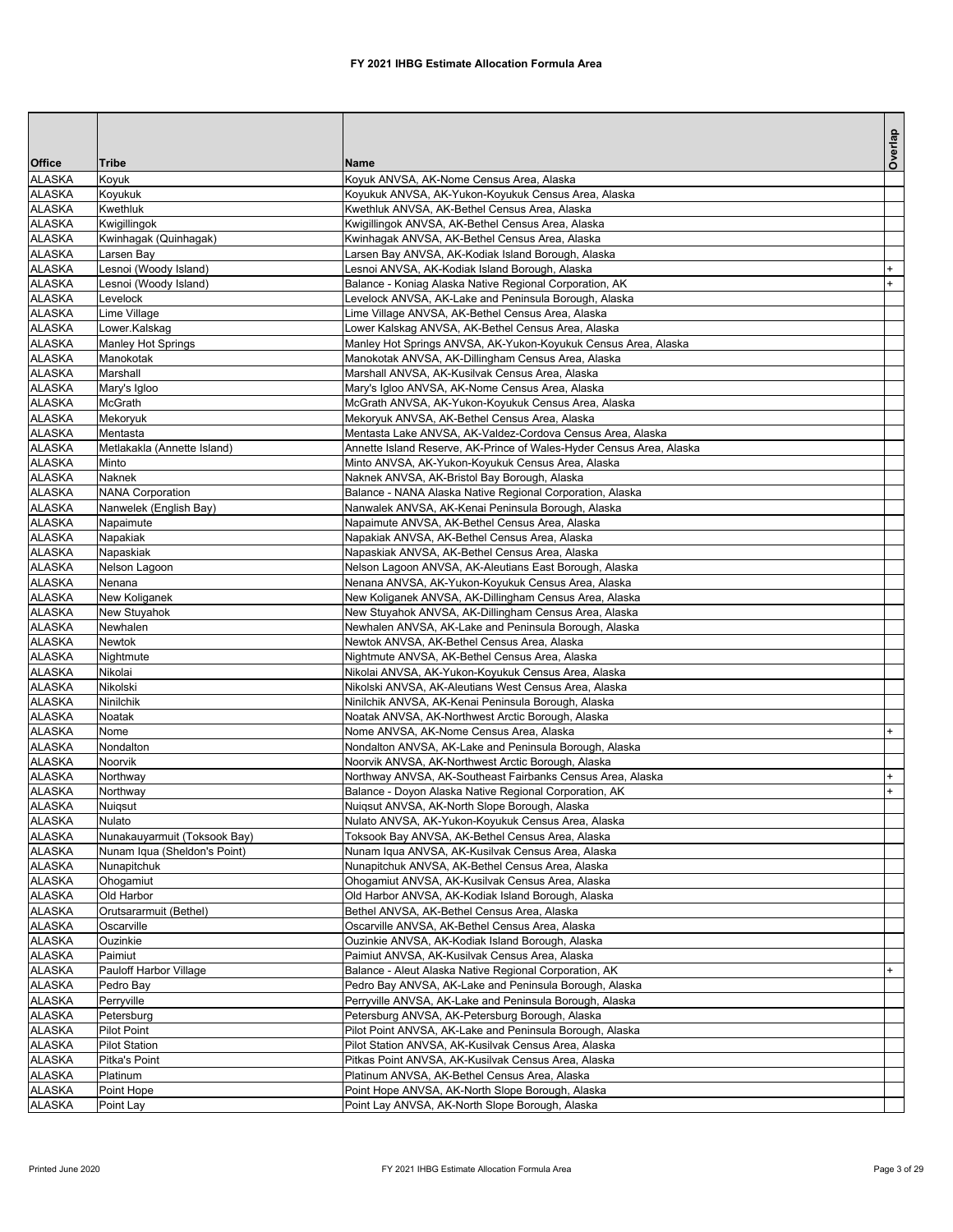|                                |                               |                                                                                                              | Overlap   |
|--------------------------------|-------------------------------|--------------------------------------------------------------------------------------------------------------|-----------|
| <b>Office</b>                  | Tribe                         | <b>Name</b>                                                                                                  |           |
| <b>ALASKA</b>                  | Port Graham                   | Port Graham ANVSA, AK-Kenai Peninsula Borough, Alaska                                                        |           |
| <b>ALASKA</b>                  | Port Heiden                   | Port Heiden ANVSA, AK-Lake and Peninsula Borough, Alaska                                                     |           |
| <b>ALASKA</b>                  | Port Lions                    | Port Lions ANVSA, AK-Kodiak Island Borough, Alaska                                                           |           |
| <b>ALASKA</b>                  | Portage Creek                 | Portage Creek ANVSA, AK-Dillingham Census Area, Alaska                                                       |           |
| ALASKA                         | Qagan Tayagungin (Sand Point) | Sand Point ANVSA, AK-Aleutians East Borough, Alaska                                                          |           |
| <b>ALASKA</b><br><b>ALASKA</b> | Qawalangin (Unalaska)         | Unalaska ANVSA, AK-Aleutians West Census Area, Alaska<br>Rampart ANVSA, AK-Yukon-Koyukuk Census Area, Alaska |           |
| <b>ALASKA</b>                  | Rampart<br><b>Red Devil</b>   | Red Devil ANVSA, AK-Bethel Census Area, Alaska                                                               |           |
| <b>ALASKA</b>                  | Ruby                          | Ruby ANVSA, AK-Yukon-Koyukuk Census Area, Alaska                                                             |           |
| ALASKA                         | Saint George                  | St. George ANVSA, AK-Aleutians West Census Area, Alaska                                                      |           |
| <b>ALASKA</b>                  | Saint Michael                 | St. Michael ANVSA, AK-Nome Census Area, Alaska                                                               |           |
| <b>ALASKA</b>                  | Saint Paul                    | St. Paul ANVSA, AK-Aleutians West Census Area, Alaska                                                        |           |
| <b>ALASKA</b>                  | Salamatoff                    | Salamatof ANVSA, AK-Kenai Peninsula Borough, Alaska                                                          |           |
| <b>ALASKA</b>                  | Savoonga                      | Savoonga ANVSA, AK-Nome Census Area, Alaska                                                                  |           |
| ALASKA                         | Saxman                        | Saxman ANVSA, AK-Ketchikan Gateway Borough, Alaska                                                           |           |
| <b>ALASKA</b>                  | Scammon Bay                   | Scammon Bay ANVSA, AK-Kusilvak Census Area, Alaska                                                           |           |
| <b>ALASKA</b>                  | Selawik                       | Selawik ANVSA, AK-Northwest Arctic Borough, Alaska                                                           |           |
| <b>ALASKA</b>                  | Seldovia                      | Seldovia ANVSA, AK-Kenai Peninsula Borough, Alaska                                                           |           |
| <b>ALASKA</b>                  | Shageluk                      | Shageluk ANVSA, AK-Yukon-Koyukuk Census Area, Alaska                                                         |           |
| ALASKA                         | Shaktoolik                    | Shaktoolik ANVSA, AK-Nome Census Area, Alaska                                                                |           |
| <b>ALASKA</b>                  | Shishmaref                    | Shishmaref ANVSA, AK-Nome Census Area, Alaska                                                                |           |
| <b>ALASKA</b>                  | Shungnak                      | Shungnak ANVSA, AK-Northwest Arctic Borough, Alaska                                                          |           |
| <b>ALASKA</b>                  | Sitka Tribe                   | Sitka ANVSA, AK-Sitka City and Borough, Alaska                                                               |           |
| <b>ALASKA</b>                  | Sitka Tribe                   | Balance - Sitka City and Borough, Alaska                                                                     |           |
| ALASKA                         | Skagway                       | Skagway ANVSA, AK-Skagway Municipality, Alaska                                                               |           |
| <b>ALASKA</b>                  | Skagway                       | Balance - Hoonah-Angoon Census Area, Alaska                                                                  |           |
| <b>ALASKA</b>                  | Skagway                       | Balance - Skagway Municipality, Alaska                                                                       |           |
| <b>ALASKA</b>                  | Sleetmute                     | Sleetmute ANVSA, AK-Bethel Census Area, Alaska                                                               |           |
| <b>ALASKA</b><br>ALASKA        | Solomon<br>South Naknek       | Solomon ANVSA, AK-Nome Census Area, Alaska<br>South Naknek ANVSA, AK-Bristol Bay Borough, Alaska             |           |
| <b>ALASKA</b>                  | Stebbins                      | Stebbins ANVSA, AK-Nome Census Area, Alaska                                                                  |           |
| <b>ALASKA</b>                  | <b>Stevens Village</b>        | Stevens Village ANVSA, AK-Yukon-Koyukuk Census Area, Alaska                                                  |           |
| <b>ALASKA</b>                  | <b>Stony River</b>            | Stony River ANVSA, AK-Bethel Census Area, Alaska                                                             |           |
| <b>ALASKA</b>                  | Sun'aq Tribe of Kodiak        | Kodiak ANVSA, AK-Kodiak Island Borough, Alaska                                                               |           |
| <b>ALASKA</b>                  | Sun'aq Tribe of Kodiak        | Balance - Koniag Alaska Native Regional Corporation, AK                                                      |           |
| <b>ALASKA</b>                  | Takotna                       | Takotna ANVSA, AK-Yukon-Koyukuk Census Area, Alaska                                                          |           |
| <b>ALASKA</b>                  | Tanacross                     | Tanacross ANVSA, AK-Southeast Fairbanks Census Area, Alaska                                                  |           |
| <b>ALASKA</b>                  | Tanana                        | Tanana ANVSA, AK-Yukon-Koyukuk Census Area, Alaska                                                           |           |
| <b>ALASKA</b>                  | Tatitlek                      | Tatitlek ANVSA, AK-Valdez-Cordova Census Area, Alaska                                                        |           |
| <b>ALASKA</b>                  | Tazlina                       | Tazlina ANVSA, AK-Valdez-Cordova Census Area, Alaska                                                         |           |
| <b>ALASKA</b>                  | Telida                        | Telida ANVSA, AK-Yukon-Koyukuk Census Area, Alaska                                                           |           |
| <b>ALASKA</b>                  | Teller                        | Teller ANVSA, AK-Nome Census Area, Alaska                                                                    |           |
| <b>ALASKA</b>                  | Tetlin                        | Tetlin ANVSA, AK-Southeast Fairbanks Census Area, Alaska                                                     |           |
| <b>ALASKA</b>                  | Tlingit-Haida Central Council | Balance - Sealaska Alaska Native Regional Corporation, Alaska                                                |           |
| <b>ALASKA</b><br><b>ALASKA</b> | Togiak<br>Tuluksak            | Togiak ANVSA, AK-Dillingham Census Area, Alaska<br>Tuluksak ANVSA, AK-Bethel Census Area, Alaska             |           |
| <b>ALASKA</b>                  | Tuntutuliak                   | Tuntutuliak ANVSA, AK-Bethel Census Area, Alaska                                                             |           |
| <b>ALASKA</b>                  | Tununak                       | Tununak ANVSA, AK-Bethel Census Area, Alaska                                                                 |           |
| <b>ALASKA</b>                  | <b>Twin Hills</b>             | Twin Hills ANVSA, AK-Dillingham Census Area, Alaska                                                          |           |
| <b>ALASKA</b>                  | Tyonek                        | Tyonek ANVSA, AK-Kenai Peninsula Borough, Alaska                                                             |           |
| <b>ALASKA</b>                  | <b>Ugashik</b>                | Ugashik ANVSA, AK-Lake and Peninsula Borough, Alaska                                                         |           |
| <b>ALASKA</b>                  | Umkumiute                     | Balance - Calista Alaska Native Regional Corporation, AK                                                     | $\ddot{}$ |
| <b>ALASKA</b>                  | Unalakleet                    | Unalakleet ANVSA, AK-Nome Census Area, Alaska                                                                |           |
| <b>ALASKA</b>                  | Unga                          | Balance - Aleut Alaska Native Regional Corporation, AK                                                       | $\ddot{}$ |
| <b>ALASKA</b>                  | Venetie                       | Venetie ANVSA, AK-Yukon-Koyukuk Census Area, Alaska                                                          |           |
| <b>ALASKA</b>                  | Wainwright                    | Wainwright ANVSA, AK-North Slope Borough, Alaska                                                             |           |
| <b>ALASKA</b>                  | Wales                         | Wales ANVSA, AK-Nome Census Area, Alaska                                                                     |           |
| <b>ALASKA</b>                  | White Mountain                | White Mountain ANVSA, AK-Nome Census Area, Alaska                                                            |           |
| <b>ALASKA</b>                  | Wrangell                      | Wrangell ANVSA, AK-Wrangell City and Borough, Alaska                                                         |           |
| <b>ALASKA</b>                  | Yakutat                       | Yakutat ANVSA, AK-Yakutat City and Borough, Alaska                                                           |           |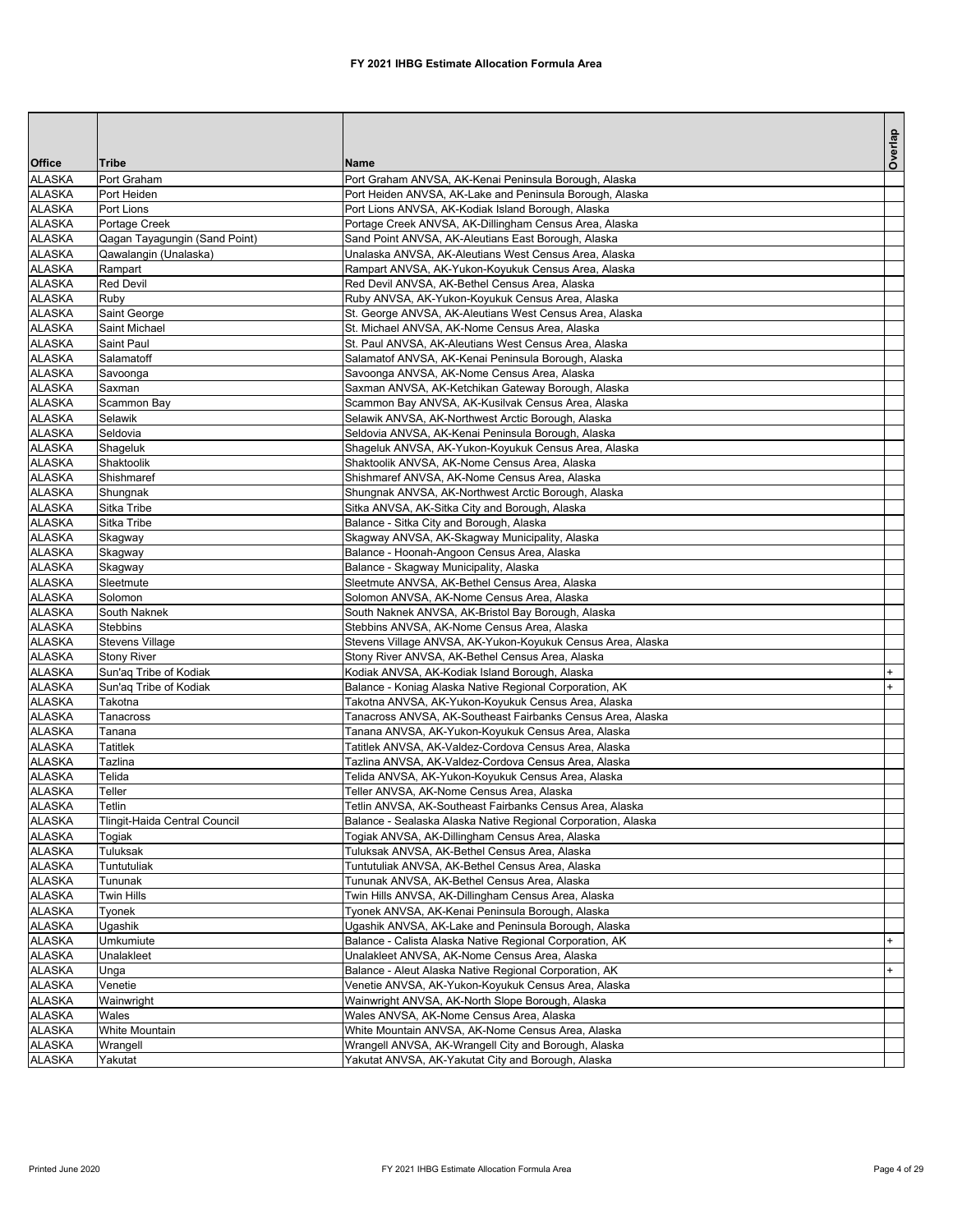|                                  |                                                |                                                                                                                        | Overlap   |
|----------------------------------|------------------------------------------------|------------------------------------------------------------------------------------------------------------------------|-----------|
| Office                           | Tribe                                          | Name                                                                                                                   |           |
| <b>CHICAGO</b>                   | Aroostook Band of Micmac                       | Aroostook Band of Micmac Trust Land, ME-Aroostook County, Maine                                                        | $\ddot{}$ |
| <b>CHICAGO</b>                   | Aroostook Band of Micmac                       | Balance - Aroostook County, Maine                                                                                      | $+$       |
| <b>CHICAGO</b>                   | <b>Bad River Band</b>                          | Bad River Reservation, WI-Ashland County, Wisconsin                                                                    |           |
| <b>CHICAGO</b>                   | <b>Bad River Band</b>                          | Bad River Reservation, WI-Iron County, Wisconsin<br>Balance - Ashland County, Wisconsin                                |           |
| <b>CHICAGO</b><br><b>CHICAGO</b> | <b>Bad River Band</b><br><b>Bad River Band</b> |                                                                                                                        |           |
| <b>CHICAGO</b>                   | <b>Bay Mills Indian Community</b>              | Balance - Iron County, Wisconsin<br>Bay Mills Reservation and Off-Reservation Trust Land, MI-Chippewa County, Michigan | $^{+}$    |
| <b>CHICAGO</b>                   | Bay Mills Indian Community                     | Balance - Chippewa County, MI                                                                                          | $+$       |
| <b>CHICAGO</b>                   | Boise Forte Band of Minnesota Chippewa         | Bois Forte Reservation, MN-Itasca County, Minnesota                                                                    |           |
| <b>CHICAGO</b>                   | Boise Forte Band of Minnesota Chippewa         | Bois Forte Reservation, MN-Koochiching County, Minnesota                                                               |           |
| <b>CHICAGO</b>                   | Boise Forte Band of Minnesota Chippewa         | Bois Forte Reservation, MN-St. Louis County, Minnesota                                                                 |           |
| <b>CHICAGO</b>                   | Catawba Indian Tribe                           | Catawba Reservation, SC-York County, South Carolina                                                                    |           |
| <b>CHICAGO</b>                   | Catawba Indian Tribe                           | Balance - Abbeville County, South Carolina                                                                             |           |
| <b>CHICAGO</b>                   | Catawba Indian Tribe                           | Balance - Aiken County, South Carolina                                                                                 |           |
| <b>CHICAGO</b>                   | Catawba Indian Tribe                           | Balance - Allendale County, South Carolina                                                                             |           |
| <b>CHICAGO</b>                   | Catawba Indian Tribe                           | Balance - Anderson County, South Carolina                                                                              |           |
| <b>CHICAGO</b>                   | Catawba Indian Tribe                           | Balance - Bamberg County, South Carolina                                                                               |           |
| <b>CHICAGO</b>                   | Catawba Indian Tribe                           | Balance - Barnwell County, South Carolina                                                                              |           |
| <b>CHICAGO</b>                   | Catawba Indian Tribe                           | Balance - Beaufort County, South Carolina                                                                              |           |
| <b>CHICAGO</b>                   | Catawba Indian Tribe                           | Balance - Berkeley County, South Carolina                                                                              |           |
| <b>CHICAGO</b>                   | Catawba Indian Tribe                           | Balance - Cabarrus County, North Carolina                                                                              |           |
| <b>CHICAGO</b>                   | Catawba Indian Tribe                           | Balance - Calhoun County, South Carolina                                                                               |           |
| <b>CHICAGO</b>                   | Catawba Indian Tribe                           | Balance - Charleston County, South Carolina                                                                            |           |
| <b>CHICAGO</b>                   | Catawba Indian Tribe                           | Balance - Cherokee County, South Carolina                                                                              |           |
| <b>CHICAGO</b>                   | Catawba Indian Tribe                           | Balance - Chester County, South Carolina                                                                               |           |
| <b>CHICAGO</b><br><b>CHICAGO</b> | Catawba Indian Tribe<br>Catawba Indian Tribe   | Balance - Chesterfield County, South Carolina<br>Balance - Clarendon County, South Carolina                            |           |
| <b>CHICAGO</b>                   | Catawba Indian Tribe                           | Balance - Cleveland County, North Carolina                                                                             |           |
| <b>CHICAGO</b>                   | Catawba Indian Tribe                           | Balance - Colleton County, South Carolina                                                                              |           |
| <b>CHICAGO</b>                   | Catawba Indian Tribe                           | Balance - Darlington County, South Carolina                                                                            |           |
| <b>CHICAGO</b>                   | Catawba Indian Tribe                           | Balance - Dillon County, South Carolina                                                                                |           |
| <b>CHICAGO</b>                   | Catawba Indian Tribe                           | Balance - Dorchester County, South Carolina                                                                            |           |
| <b>CHICAGO</b>                   | Catawba Indian Tribe                           | Balance - Edgefield County, South Carolina                                                                             |           |
| <b>CHICAGO</b>                   | Catawba Indian Tribe                           | Balance - Fairfield County, South Carolina                                                                             |           |
| <b>CHICAGO</b>                   | Catawba Indian Tribe                           | Balance - Florence County, South Carolina                                                                              |           |
| <b>CHICAGO</b>                   | Catawba Indian Tribe                           | Balance - Gaston County, North Carolina                                                                                |           |
| <b>CHICAGO</b>                   | Catawba Indian Tribe                           | Balance - Georgetown County, South Carolina                                                                            |           |
| <b>CHICAGO</b>                   | Catawba Indian Tribe                           | Balance - Greenville County, South Carolina                                                                            |           |
| <b>CHICAGO</b>                   | Catawba Indian Tribe                           | Balance - Greenwood County, South Carolina                                                                             |           |
| <b>CHICAGO</b>                   | Catawba Indian Tribe                           | Balance - Hampton County, South Carolina                                                                               |           |
| <b>CHICAGO</b>                   | Catawba Indian Tribe                           | Balance - Horry County, South Carolina                                                                                 |           |
| <b>CHICAGO</b>                   | Catawba Indian Tribe                           | Balance - Jasper County, South Carolina                                                                                |           |
| <b>CHICAGO</b>                   | Catawba Indian Tribe                           | Balance - Kershaw County, South Carolina                                                                               |           |
| <b>CHICAGO</b>                   | Catawba Indian Tribe                           | Balance - Lancaster County, South Carolina                                                                             |           |
| <b>CHICAGO</b>                   | Catawba Indian Tribe                           | Balance - Laurens County, South Carolina                                                                               |           |
| <b>CHICAGO</b><br><b>CHICAGO</b> | Catawba Indian Tribe                           | Balance - Lee County, South Carolina                                                                                   |           |
| <b>CHICAGO</b>                   | Catawba Indian Tribe<br>Catawba Indian Tribe   | Balance - Lexington County, South Carolina                                                                             |           |
| <b>CHICAGO</b>                   | Catawba Indian Tribe                           | Balance - Marion County, South Carolina<br>Balance - Marlboro County, South Carolina                                   |           |
| <b>CHICAGO</b>                   | Catawba Indian Tribe                           | Balance - McCormick County, South Carolina                                                                             |           |
| <b>CHICAGO</b>                   | Catawba Indian Tribe                           | Balance - Mecklenburg County, North Carolina                                                                           |           |
| <b>CHICAGO</b>                   | Catawba Indian Tribe                           | Balance - Newberry County, South Carolina                                                                              |           |
| <b>CHICAGO</b>                   | Catawba Indian Tribe                           | Balance - Oconee County, South Carolina                                                                                |           |
| <b>CHICAGO</b>                   | Catawba Indian Tribe                           | Balance - Orangeburg County, South Carolina                                                                            |           |
| <b>CHICAGO</b>                   | Catawba Indian Tribe                           | Balance - Pickens County, South Carolina                                                                               |           |
| <b>CHICAGO</b>                   | Catawba Indian Tribe                           | Balance - Richland County, South Carolina                                                                              |           |
| <b>CHICAGO</b>                   | Catawba Indian Tribe                           | Balance - Rutherford County, North Carolina                                                                            |           |
| <b>CHICAGO</b>                   | Catawba Indian Tribe                           | Balance - Saluda County, South Carolina                                                                                |           |
| <b>CHICAGO</b>                   | Catawba Indian Tribe                           | Balance - Spartanburg County, South Carolina                                                                           |           |
| <b>CHICAGO</b>                   | Catawba Indian Tribe                           | Balance - Sumter County, South Carolina                                                                                |           |
| <b>CHICAGO</b>                   | Catawba Indian Tribe                           | Balance - Union County, North Carolina                                                                                 |           |
| <b>CHICAGO</b>                   | Catawba Indian Tribe                           | Balance - Union County, South Carolina                                                                                 |           |
| <b>CHICAGO</b>                   | Catawba Indian Tribe                           | Balance - Williamsburg County, South Carolina                                                                          |           |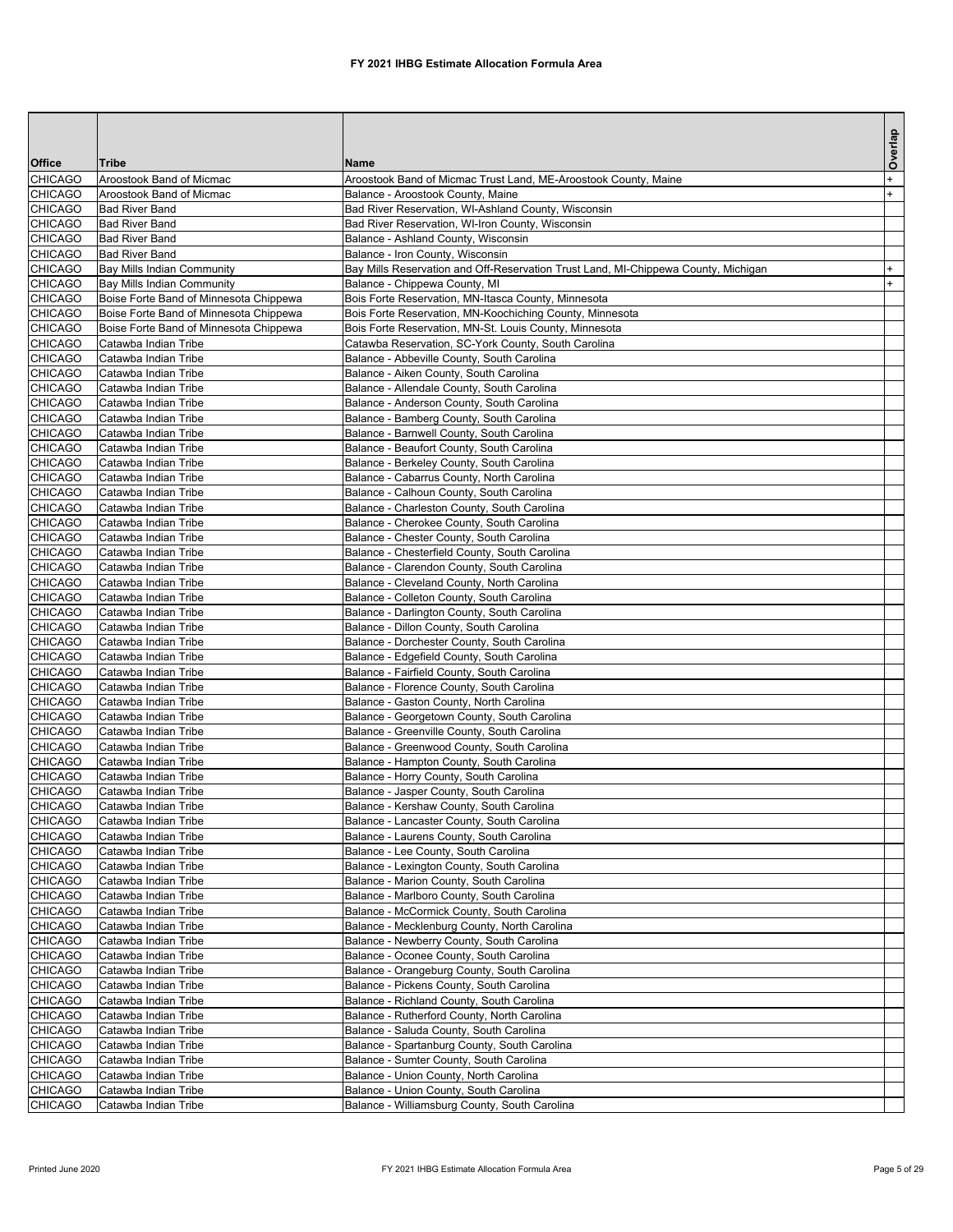|                                  |                                                                                  |                                                                                                   | Overlap    |
|----------------------------------|----------------------------------------------------------------------------------|---------------------------------------------------------------------------------------------------|------------|
| Office                           | <b>Tribe</b>                                                                     | Name                                                                                              |            |
| <b>CHICAGO</b>                   | Catawba Indian Tribe                                                             | Balance - York County, South Carolina                                                             |            |
| <b>CHICAGO</b>                   | Cayuga Nation                                                                    | Cayuga Nation TDSA, NY-Cayuga County, New York                                                    |            |
| <b>CHICAGO</b>                   | Cayuga Nation                                                                    | Cayuga Nation TDSA, NY-Seneca County, New York<br>Balance - Erie County, New York                 |            |
| <b>CHICAGO</b><br><b>CHICAGO</b> | Cayuga Nation                                                                    |                                                                                                   | $\ddot{}$  |
| <b>CHICAGO</b>                   | Chickahominy Indian Tribe<br>Chickahominy Indian Tribe                           | Chickahominy SDTSA, VA-Charles City County, Virginia<br>Balance - Henrico County, Virginia        | $\ddot{}$  |
| <b>CHICAGO</b>                   | Chickahominy Indian Tribe                                                        | Balance - James City County, Virginia                                                             | $\ddot{}$  |
| <b>CHICAGO</b>                   | Chickahominy Indian Tribe                                                        | Balance - New Kent County, Virginia                                                               | $\ddot{}$  |
| <b>CHICAGO</b>                   | Chickahominy Indian Tribe                                                        | Balance - Charles City County, Virginia                                                           | $\ddot{}$  |
| <b>CHICAGO</b>                   | Chickahominy Indian Tribe-Eastern Division                                       | Eastern Chickahominy SDTSA, VA-New Kent County, Virginia                                          | $\ddot{}$  |
| <b>CHICAGO</b>                   | Chickahominy Indian Tribe-Eastern Division                                       | Balance - New Kent County, Virginia                                                               | $\ddot{}$  |
| <b>CHICAGO</b>                   | Chickahominy Indian Tribe-Eastern Division                                       | Balance - Charles City County, Virginia                                                           | $\ddot{}$  |
| <b>CHICAGO</b>                   | Chickahominy Indian Tribe-Eastern Division                                       | Balance - Henrico County, Virginia                                                                | $\ddot{}$  |
| <b>CHICAGO</b>                   | Chickahominy Indian Tribe-Eastern Division                                       | Balance - James City County, Virginia                                                             | $\ddot{}$  |
| <b>CHICAGO</b>                   | <b>Coharie State Tribe</b>                                                       | Coharie SDTSA, NC-Cumberland County, North Carolina                                               |            |
| <b>CHICAGO</b>                   | Coharie State Tribe                                                              | Coharie SDTSA, NC-Harnett County, North Carolina                                                  |            |
| <b>CHICAGO</b>                   | Coharie State Tribe                                                              | Coharie SDTSA, NC-Sampson County, North Carolina                                                  |            |
| <b>CHICAGO</b>                   | Eastern Cherokee                                                                 | Eastern Cherokee Reservation, NC-Cherokee County, North Carolina                                  |            |
| <b>CHICAGO</b>                   | Eastern Cherokee                                                                 | Eastern Cherokee Reservation, NC-Graham County, North Carolina                                    |            |
| <b>CHICAGO</b>                   | Eastern Cherokee                                                                 | Eastern Cherokee Reservation, NC-Haywood County, North Carolina                                   |            |
| <b>CHICAGO</b>                   | Eastern Cherokee                                                                 | Eastern Cherokee Reservation, NC-Jackson County, North Carolina                                   |            |
| <b>CHICAGO</b>                   | Eastern Cherokee                                                                 | Eastern Cherokee Reservation, NC-Swain County, North Carolina                                     |            |
| <b>CHICAGO</b>                   | Fond Du Lac Band of Minnesota Chippewa                                           | Fond du Lac Reservation and Off-Reservation Trust Land, MN--WI-Carlton County, Minnesota          |            |
| <b>CHICAGO</b>                   | Fond Du Lac Band of Minnesota Chippewa                                           | Fond du Lac Reservation and Off-Reservation Trust Land, MN--WI-Douglas County, Wisconsin          |            |
| <b>CHICAGO</b>                   | Fond Du Lac Band of Minnesota Chippewa<br>Fond Du Lac Band of Minnesota Chippewa | Fond du Lac Reservation and Off-Reservation Trust Land, MN--WI-St. Louis County, Minnesota        |            |
| <b>CHICAGO</b><br><b>CHICAGO</b> | Fond Du Lac Band of Minnesota Chippewa                                           | Balance - Carlton County, Minnesota<br>Balance - St. Louis County, Minnesota                      |            |
| <b>CHICAGO</b>                   | Forest County Potawatami                                                         | Forest County Potawatomi Community and Off-Reservation Trust Land, Oconto County, Wisconsin       | $\ddot{}$  |
| <b>CHICAGO</b>                   | Forest County Potawatami                                                         | Forest County Potawatomi Community and Off-Reservation Trust Land, WI-Forest County, Wisconsin    | $\ddot{}$  |
| <b>CHICAGO</b>                   | Forest County Potawatami                                                         | Forest County Potawatomi Community and Off-Reservation Trust Land, WI-Milwaukee County, Wisconsin | $\ddot{}$  |
| <b>CHICAGO</b>                   | Grand Portage Band of Minn. Chippewa                                             | Grand Portage Reservation and Off-Reservation Trust Land, MN-Cook County, Minnesota               |            |
| <b>CHICAGO</b>                   | Grand Portage Band of Minn. Chippewa                                             | Balance - Cook County, Minnesota                                                                  |            |
| <b>CHICAGO</b>                   | <b>Grand Traverse Band</b>                                                       | Grand Traverse Reservation and Off-Reservation Trust Land, Grand Traverse County, Michigan        | $\ddot{}$  |
| <b>CHICAGO</b>                   | <b>Grand Traverse Band</b>                                                       | Grand Traverse Reservation and Off-Reservation Trust Land, MI-Antrim County, Michigan             | $\ddot{}$  |
| <b>CHICAGO</b>                   | <b>Grand Traverse Band</b>                                                       | Grand Traverse Reservation and Off-Reservation Trust Land, MI-Benzie County, Michigan             | $\ddot{}$  |
| <b>CHICAGO</b>                   | <b>Grand Traverse Band</b>                                                       | Grand Traverse Reservation and Off-Reservation Trust Land, MI-Charlevoix County, Michigan         | $\ddot{}$  |
| <b>CHICAGO</b>                   | <b>Grand Traverse Band</b>                                                       | Grand Traverse Reservation and Off-Reservation Trust Land, MI-Leelanau County, Michigan           | $\ddot{}$  |
| <b>CHICAGO</b>                   | <b>Grand Traverse Band</b>                                                       | Balance - Antrim County, Michigan                                                                 | $\ddot{}$  |
| <b>CHICAGO</b>                   | <b>Grand Traverse Band</b>                                                       | Balance - Benzie County, Michigan                                                                 | $\ddot{}$  |
| <b>CHICAGO</b>                   | <b>Grand Traverse Band</b>                                                       | Balance - Grand Traverse County, Michigan                                                         | $^{+}$     |
| <b>CHICAGO</b>                   | <b>Grand Traverse Band</b>                                                       | Balance - Leelanau County, Michigan                                                               | $\ddot{}$  |
| <b>CHICAGO</b>                   | <b>Grand Traverse Band</b>                                                       | Balance - Manistee County, Michigan                                                               | $+$<br>$+$ |
| <b>CHICAGO</b><br><b>CHICAGO</b> | <b>Grand Traverse Band</b><br>Haliwa-Saponi State Tribe                          | Balance - Charlevoix County, MI<br>Haliwa-Saponi SDTSA, NC-Franklin County, North Carolina        |            |
| <b>CHICAGO</b>                   | Haliwa-Saponi State Tribe                                                        | Haliwa-Saponi SDTSA, NC-Halifax County, North Carolina                                            |            |
| <b>CHICAGO</b>                   | Haliwa-Saponi State Tribe                                                        | Haliwa-Saponi SDTSA, NC-Nash County, North Carolina                                               |            |
| <b>CHICAGO</b>                   | Haliwa-Saponi State Tribe                                                        | Haliwa-Saponi SDTSA, NC-Warren County, North Carolina                                             |            |
| <b>CHICAGO</b>                   | Hannahville Community                                                            | Hannahville Indian Community and Off-Reservation Trust Land, MI-Delta County, Michigan            |            |
| <b>CHICAGO</b>                   | Hannahville Community                                                            | Hannahville Indian Community and Off-Reservation Trust Land, MI-Menominee County, Michigan        |            |
| <b>CHICAGO</b>                   | <b>Ho-Chunk Nation</b>                                                           | Ho-Chunk Nation Reservation and Off-Reservation Trust Land, Adams County, Wisconsin               |            |
| <b>CHICAGO</b>                   | Ho-Chunk Nation                                                                  | Ho-Chunk Nation Reservation and Off-Reservation Trust Land, Clark County, Wisconsin               |            |
| <b>CHICAGO</b>                   | <b>Ho-Chunk Nation</b>                                                           | Ho-Chunk Nation Reservation and Off-Reservation Trust Land, Crawford County, Wisconsin            |            |
| <b>CHICAGO</b>                   | <b>Ho-Chunk Nation</b>                                                           | Ho-Chunk Nation Reservation and Off-Reservation Trust Land, Dane County, Wisconsin                |            |
| <b>CHICAGO</b>                   | <b>Ho-Chunk Nation</b>                                                           | Ho-Chunk Nation Reservation and Off-Reservation Trust Land, Eau Claire County, Wisconsin          |            |
| <b>CHICAGO</b>                   | <b>Ho-Chunk Nation</b>                                                           | Ho-Chunk Nation Reservation and Off-Reservation Trust Land, Houston County, Minnesota             |            |
| <b>CHICAGO</b>                   | Ho-Chunk Nation                                                                  | Ho-Chunk Nation Reservation and Off-Reservation Trust Land, Jackson County, Wisconsin             |            |
| <b>CHICAGO</b>                   | Ho-Chunk Nation                                                                  | Ho-Chunk Nation Reservation and Off-Reservation Trust Land, Juneau County, Wisconsin              |            |
| <b>CHICAGO</b>                   | <b>Ho-Chunk Nation</b>                                                           | Ho-Chunk Nation Reservation and Off-Reservation Trust Land, La Crosse County, Wisconsin           |            |
| <b>CHICAGO</b>                   | Ho-Chunk Nation                                                                  | Ho-Chunk Nation Reservation and Off-Reservation Trust Land, Marathon County, Wisconsin            |            |
| <b>CHICAGO</b>                   | <b>Ho-Chunk Nation</b>                                                           | Ho-Chunk Nation Reservation and Off-Reservation Trust Land, Monroe County, Wisconsin              |            |
| <b>CHICAGO</b>                   | Ho-Chunk Nation                                                                  | Ho-Chunk Nation Reservation and Off-Reservation Trust Land, Sauk County, Wisconsin                |            |
| <b>CHICAGO</b>                   | <b>Ho-Chunk Nation</b>                                                           | Ho-Chunk Nation Reservation and Off-Reservation Trust Land, Shawano County, Wisconsin             |            |
| <b>CHICAGO</b>                   | <b>Ho-Chunk Nation</b>                                                           | Ho-Chunk Nation Reservation and Off-Reservation Trust Land, Vernon County, Wisconsin              |            |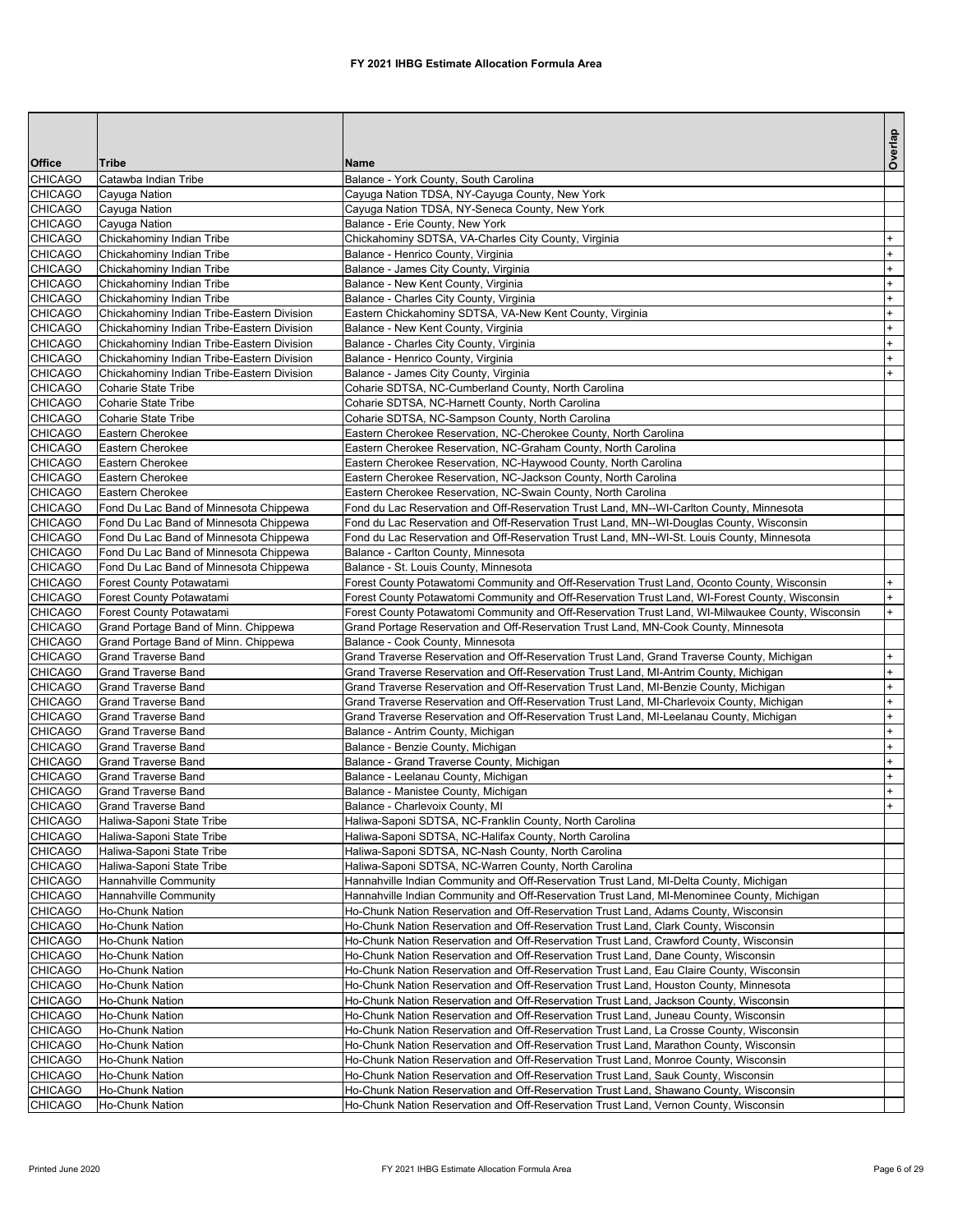|                                  |                                                                                    |                                                                                                                                     | Overlap              |
|----------------------------------|------------------------------------------------------------------------------------|-------------------------------------------------------------------------------------------------------------------------------------|----------------------|
| <b>Office</b>                    | <b>Tribe</b>                                                                       | <b>Name</b>                                                                                                                         |                      |
| <b>CHICAGO</b>                   | Ho-Chunk Nation                                                                    | Ho-Chunk Nation Reservation and Off-Reservation Trust Land, Wood County, Wisconsin                                                  |                      |
| <b>CHICAGO</b>                   | <b>Ho-Chunk Nation</b><br>Ho-Chunk Nation                                          | Balance - Adams County, Wisconsin                                                                                                   |                      |
| <b>CHICAGO</b><br><b>CHICAGO</b> | <b>Ho-Chunk Nation</b>                                                             | Balance - Clark County, Wisconsin<br>Balance - Columbia County, Wisconsin                                                           |                      |
| <b>CHICAGO</b>                   | Ho-Chunk Nation                                                                    | Balance - Crawford County, Wisconsin                                                                                                |                      |
| <b>CHICAGO</b>                   | Ho-Chunk Nation                                                                    | Balance - Dane County, Wisconsin                                                                                                    |                      |
| <b>CHICAGO</b>                   | <b>Ho-Chunk Nation</b>                                                             | Balance - Eau Claire County, Wisconsin                                                                                              |                      |
| <b>CHICAGO</b>                   | <b>Ho-Chunk Nation</b>                                                             | Balance - Jackson County, Wisconsin                                                                                                 |                      |
| <b>CHICAGO</b>                   | <b>Ho-Chunk Nation</b>                                                             | Balance - Juneau County, Wisconsin                                                                                                  |                      |
| <b>CHICAGO</b>                   | Ho-Chunk Nation                                                                    | Balance - La Crosse County, Wisconsin                                                                                               |                      |
| <b>CHICAGO</b>                   | Ho-Chunk Nation                                                                    | Balance - Monroe County, Wisconsin                                                                                                  |                      |
| <b>CHICAGO</b>                   | <b>Ho-Chunk Nation</b>                                                             | Balance - Sauk County, Wisconsin                                                                                                    |                      |
| <b>CHICAGO</b>                   | Ho-Chunk Nation                                                                    | Balance - Shawano County, Wisconsin                                                                                                 |                      |
| <b>CHICAGO</b>                   | <b>Ho-Chunk Nation</b>                                                             | Balance - Trempealeau County, Wisconsin                                                                                             |                      |
| <b>CHICAGO</b>                   | Ho-Chunk Nation                                                                    | Balance - Vernon County, Wisconsin                                                                                                  |                      |
| <b>CHICAGO</b>                   | Ho-Chunk Nation                                                                    | Balance - Wood County, Wisconsin                                                                                                    |                      |
| <b>CHICAGO</b>                   | <b>Houlton Band of Maliseets</b>                                                   | Houlton Maliseet Reservation and Off-Reservation Trust Land, ME-Aroostook County, Maine                                             | $+$                  |
| <b>CHICAGO</b>                   | <b>Houlton Band of Maliseets</b>                                                   | Balance - Aroostook County, ME                                                                                                      | $\ddot{}$            |
| <b>CHICAGO</b>                   | Keweenaw Bay Indian Community                                                      | L'Anse Reservation and Off-Reservation Trust Land, MI-Baraga County, Michigan                                                       | $\ddot{}$            |
| <b>CHICAGO</b>                   | Keweenaw Bay Indian Community                                                      | L'Anse Reservation and Off-Reservation Trust Land, MI-Marquette County, Michigan                                                    | $^{+}$               |
| <b>CHICAGO</b>                   | Keweenaw Bay Indian Community                                                      | Ontonagon Reservation, MI-Ontonagon County, Michigan                                                                                | $\ddot{}$            |
| <b>CHICAGO</b>                   | Keweenaw Bay Indian Community                                                      | Balance - Baraga County, Michigan                                                                                                   | $^{+}$               |
| <b>CHICAGO</b>                   | Keweenaw Bay Indian Community                                                      | Balance - Marquette County, Michigan                                                                                                | $+$                  |
| <b>CHICAGO</b>                   | Lac Courte Oreilles                                                                | Lac Courte Oreilles Reservation and Off-Reservation Trust Land, WI-Burnett County, Wisconsin                                        |                      |
| <b>CHICAGO</b>                   | Lac Courte Oreilles                                                                | Lac Courte Oreilles Reservation and Off-Reservation Trust Land, WI-Sawyer County, Wisconsin                                         |                      |
| <b>CHICAGO</b><br><b>CHICAGO</b> | Lac Courte Oreilles                                                                | Lac Courte Oreilles Reservation and Off-Reservation Trust Land, WI-Washburn County, Wisconsin                                       |                      |
| <b>CHICAGO</b>                   | Lac Courte Oreilles<br>Lac Du Flambeau Band                                        | Balance - Sawyer County, Wisconsin<br>Lac du Flambeau Reservation, WI-Iron County, Wisconsin                                        |                      |
| <b>CHICAGO</b>                   | Lac Du Flambeau Band                                                               | Lac du Flambeau Reservation, WI-Oneida County, Wisconsin                                                                            |                      |
| <b>CHICAGO</b>                   | Lac Du Flambeau Band                                                               | Lac du Flambeau Reservation, WI-Vilas County, Wisconsin                                                                             |                      |
| <b>CHICAGO</b>                   | Lac Du Flambeau Band                                                               | Balance - Vilas County, Wisconsin                                                                                                   |                      |
| <b>CHICAGO</b>                   | Lac Vieux Desert Band                                                              | Lac Vieux Desert Reservation, MI-Gogebic County, Michigan                                                                           |                      |
| <b>CHICAGO</b>                   | Leech Lake Band of Minnesota Chippewa                                              | Leech Lake Reservation and Off-Reservation Trust Land, MN-Beltrami County, Minnesota                                                |                      |
| <b>CHICAGO</b>                   | Leech Lake Band of Minnesota Chippewa                                              | Leech Lake Reservation and Off-Reservation Trust Land, MN-Cass County, Minnesota                                                    |                      |
| <b>CHICAGO</b>                   | Leech Lake Band of Minnesota Chippewa                                              | Leech Lake Reservation and Off-Reservation Trust Land, MN-Hubbard County, Minnesota                                                 |                      |
| <b>CHICAGO</b>                   | Leech Lake Band of Minnesota Chippewa                                              | Leech Lake Reservation and Off-Reservation Trust Land, MN-Itasca County, Minnesota                                                  |                      |
| <b>CHICAGO</b>                   | Leech Lake Band of Minnesota Chippewa                                              | Balance - Beltrami County, Minnesota                                                                                                |                      |
| <b>CHICAGO</b>                   | Little River Band of Ottawa                                                        | Little River Reservation and Off-Reservation Trust Land, MI-Manistee County, Michigan                                               |                      |
| <b>CHICAGO</b>                   | Little River Band of Ottawa                                                        | Little River Reservation and Off-Reservation Trust Land, MI-Mason Co                                                                |                      |
| <b>CHICAGO</b>                   | Little River Band of Ottawa                                                        | Balance - Lake County, Michigan                                                                                                     |                      |
| <b>CHICAGO</b>                   | Little River Band of Ottawa                                                        | Balance - Mason County, Michigan                                                                                                    |                      |
| <b>CHICAGO</b>                   | Little River Band of Ottawa                                                        | Balance - Wexford County, Michigan                                                                                                  |                      |
| <b>CHICAGO</b>                   | Little Traverse Bay Band                                                           | Little Traverse Bay Reservation and Off-Reservation Trust Land, Charlevoix County, Michigan                                         | $+$                  |
| <b>CHICAGO</b>                   | Little Traverse Bay Band                                                           | Little Traverse Bay Reservation and Off-Reservation Trust Land, Emmet County, Michigan                                              | $\ddot{}$            |
| <b>CHICAGO</b>                   | Little Traverse Bay Band                                                           | Balance - Charlevoix County, Michigan                                                                                               | $\ddot{\phantom{1}}$ |
| <b>CHICAGO</b>                   | Little Traverse Bay Band                                                           | Balance - Cheboygan County, Michigan                                                                                                | $\ddot{}$            |
| <b>CHICAGO</b>                   | Little Traverse Bay Band                                                           | Balance - Emmet County, Michigan                                                                                                    | $+$                  |
| <b>CHICAGO</b>                   | Lower Sioux                                                                        | Lower Sioux Indian Community, MN-Redwood County, Minnesota                                                                          |                      |
| <b>CHICAGO</b>                   | Lower Sioux                                                                        | Balance - Redwood County, Minnesota                                                                                                 |                      |
| <b>CHICAGO</b><br><b>CHICAGO</b> | Lumbee State Tribe<br>Lumbee State Tribe                                           | Lumbee SDTSA, NC-Cumberland County, North Carolina<br>Lumbee SDTSA, NC-Hoke County, North Carolina                                  |                      |
| <b>CHICAGO</b>                   |                                                                                    | Lumbee SDTSA, NC-Robeson County, North Carolina                                                                                     |                      |
| <b>CHICAGO</b>                   | Lumbee State Tribe<br>Lumbee State Tribe                                           | Lumbee SDTSA, NC-Scotland County, North Carolina                                                                                    |                      |
| <b>CHICAGO</b>                   | Lumbee State Tribe                                                                 | Balance - Cumberland County, North Carolina                                                                                         |                      |
| <b>CHICAGO</b>                   | Mashantucket Pequot                                                                | Mashantucket Pequot Reservation and Off-Reservation Trust Land, New London County, CT                                               |                      |
| <b>CHICAGO</b>                   | Mashpee Wampanoag                                                                  | Balance - Barnstable County, Massachusetts                                                                                          |                      |
| <b>CHICAGO</b>                   |                                                                                    | Match-e-be-nash-she-wish Band of Pottawatomie Match-e-be-nash-she-wish Band of Pottawatomi Reservation, MI-Allegan County, Michigan | $+$                  |
| <b>CHICAGO</b>                   | Match-e-be-nash-she-wish Band of Pottawatomie Balance - Barry County, Michigan     |                                                                                                                                     | $\ddot{}$            |
| <b>CHICAGO</b>                   | Match-e-be-nash-she-wish Band of Pottawatomie Balance - Kalamazoo County, Michigan |                                                                                                                                     | $\ddot{}$            |
| <b>CHICAGO</b>                   | Match-e-be-nash-she-wish Band of Pottawatomie Balance - Kent County, Michigan      |                                                                                                                                     | $+$                  |
| <b>CHICAGO</b>                   | Match-e-be-nash-she-wish Band of Pottawatomie Balance - Ottawa County, Michigan    |                                                                                                                                     | $\ddot{}$            |
| <b>CHICAGO</b>                   | Match-e-be-nash-she-wish Band of Pottawatomie Balance - Allegan County, MI         |                                                                                                                                     | $+$                  |
| <b>CHICAGO</b>                   | Menominee Indian Tribe                                                             | Menominee Reservation and Off-Reservation Trust Land, WI-Menominee County, Wisconsin                                                |                      |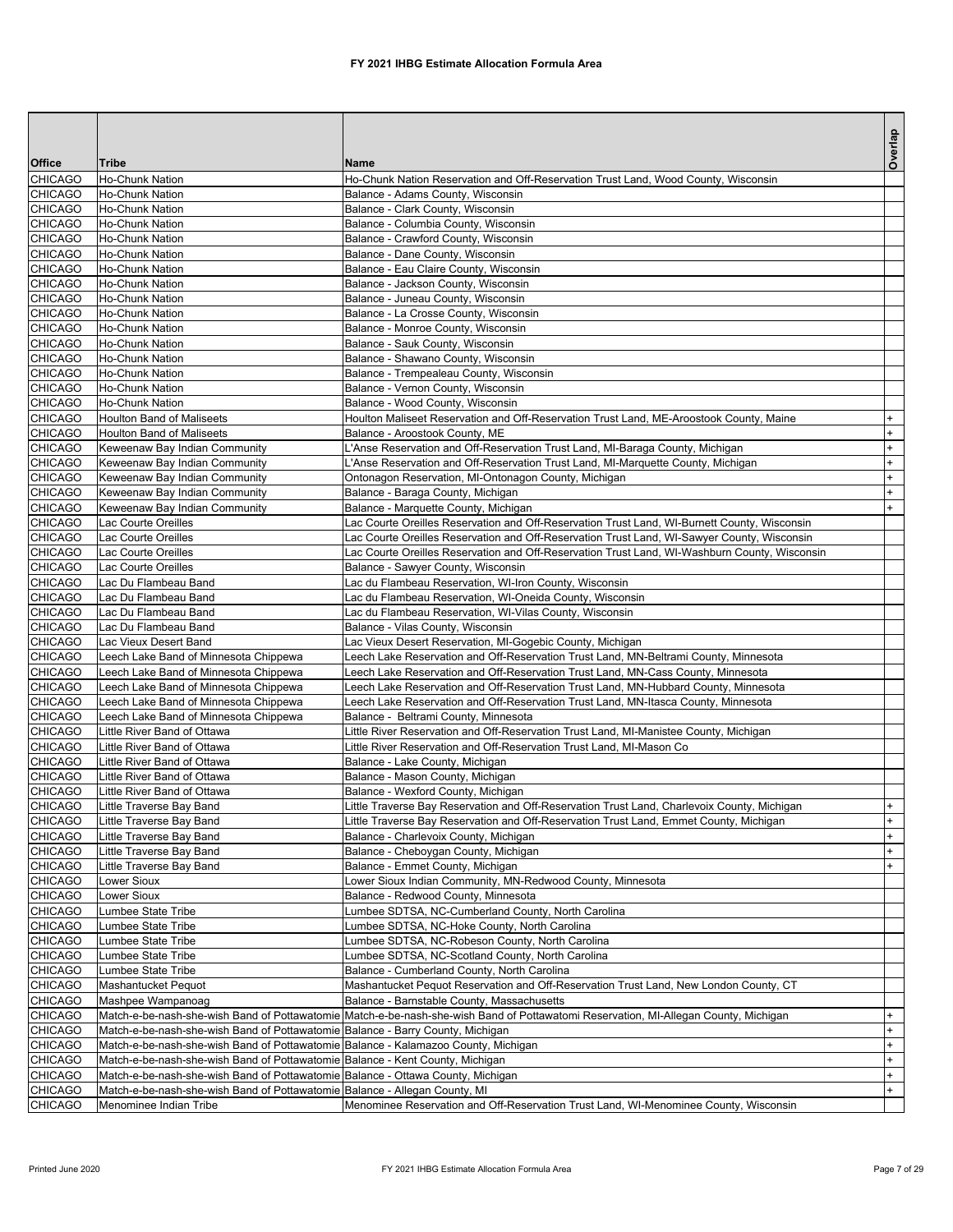|                                  |                                                                                |                                                                                                                                                                              | Overlap    |
|----------------------------------|--------------------------------------------------------------------------------|------------------------------------------------------------------------------------------------------------------------------------------------------------------------------|------------|
| Office                           | <b>Tribe</b>                                                                   | <b>Name</b>                                                                                                                                                                  |            |
| <b>CHICAGO</b>                   | Menominee Indian Tribe                                                         | Menominee Reservation and Off-Reservation Trust Land, WI-Shawano County, Wisconsin                                                                                           |            |
| <b>CHICAGO</b>                   | Miccosukee Tribe                                                               | Miccosukee Reservation and Off-Reservation Trust Land, FL-Broward County, Florida                                                                                            |            |
| <b>CHICAGO</b>                   | Miccosukee Tribe                                                               | Miccosukee Reservation and Off-Reservation Trust Land, FL-Hendry County, Florida                                                                                             |            |
| CHICAGO                          | Miccosukee Tribe                                                               | Miccosukee Reservation and Off-Reservation Trust Land, FL-Highlands County, Florida                                                                                          |            |
| <b>CHICAGO</b>                   | Miccosukee Tribe                                                               | Miccosukee Reservation and Off-Reservation Trust Land, FL-Miami-Dade County, Florida                                                                                         |            |
| <b>CHICAGO</b>                   | Mille Lacs Band of Minnesota Chippewa                                          | Mille Lacs Reservation and Off-Reservation Trust Land, Crow Wing County, Minnesota                                                                                           |            |
| <b>CHICAGO</b><br><b>CHICAGO</b> | Mille Lacs Band of Minnesota Chippewa                                          | Mille Lacs Reservation and Off-Reservation Trust Land, MN-Aitkin County, Minnesota<br>Mille Lacs Reservation and Off-Reservation Trust Land, MN-Mille Lacs County, Minnesota |            |
| CHICAGO                          | Mille Lacs Band of Minnesota Chippewa<br>Mille Lacs Band of Minnesota Chippewa | Mille Lacs Reservation and Off-Reservation Trust Land, MN-Pine County, Minnesota                                                                                             |            |
| <b>CHICAGO</b>                   | Mille Lacs Band of Minnesota Chippewa                                          | Balance - Crow Wing County, Minnesota                                                                                                                                        |            |
| <b>CHICAGO</b>                   | Mille Lacs Band of Minnesota Chippewa                                          | Balance - Mille Lacs County, Minnesota                                                                                                                                       |            |
| <b>CHICAGO</b>                   | Mille Lacs Band of Minnesota Chippewa                                          | Balance - Pine County, Minnesota                                                                                                                                             |            |
| <b>CHICAGO</b>                   | Mississippi Choctaw Tribe                                                      | Mississippi Choctaw Reservation and Off-Reservation Trust Land, Jones County, Mississippi                                                                                    |            |
| CHICAGO                          | Mississippi Choctaw Tribe                                                      | Mississippi Choctaw Reservation and Off-Reservation Trust Land, Kemper County, Mississippi                                                                                   |            |
| <b>CHICAGO</b>                   | Mississippi Choctaw Tribe                                                      | Mississippi Choctaw Reservation and Off-Reservation Trust Land, Leake County, Mississippi                                                                                    |            |
| <b>CHICAGO</b>                   | Mississippi Choctaw Tribe                                                      | Mississippi Choctaw Reservation and Off-Reservation Trust Land, MS-Newton County, Mississippi                                                                                |            |
| CHICAGO                          | Mississippi Choctaw Tribe                                                      | Mississippi Choctaw Reservation and Off-Reservation Trust Land, MS-Scott County, Mississippi                                                                                 |            |
| <b>CHICAGO</b>                   | Mississippi Choctaw Tribe                                                      | Mississippi Choctaw Reservation and Off-Reservation Trust Land, MS-Winston County, Mississippi                                                                               |            |
| CHICAGO                          | Mississippi Choctaw Tribe                                                      | Mississippi Choctaw Reservation and Off-Reservation Trust Land, Neshoba County, Mississippi                                                                                  |            |
| <b>CHICAGO</b>                   | Mississippi Choctaw Tribe                                                      | Mississippi Choctaw Reservation, MS-Attala County, Mississippi                                                                                                               |            |
| <b>CHICAGO</b>                   | Mississippi Choctaw Tribe                                                      | Mississippi Choctaw Reservation, MS-Jackson County, Mississippi                                                                                                              |            |
| CHICAGO                          | Mississippi Choctaw Tribe                                                      | Mississippi Choctaw Reservation, MS-Noxubee County, Mississippi                                                                                                              |            |
| <b>CHICAGO</b>                   | Mississippi Choctaw Tribe                                                      | Balance - Jackson County, Mississippi                                                                                                                                        |            |
| CHICAGO                          | Mississippi Choctaw Tribe                                                      | Balance - Jasper County, Mississippi                                                                                                                                         |            |
| <b>CHICAGO</b>                   | Mississippi Choctaw Tribe                                                      | Balance - Jones County, Mississippi                                                                                                                                          |            |
| <b>CHICAGO</b>                   | Mississippi Choctaw Tribe                                                      | Balance - Kemper County, Mississippi                                                                                                                                         |            |
| CHICAGO<br><b>CHICAGO</b>        | Mississippi Choctaw Tribe                                                      | Balance - Lauderdale County, Tennessee                                                                                                                                       |            |
| CHICAGO                          | Mississippi Choctaw Tribe<br>Mississippi Choctaw Tribe                         | Balance - Leake County, Mississippi<br>Balance - Neshoba County, Mississippi                                                                                                 |            |
| <b>CHICAGO</b>                   | Mississippi Choctaw Tribe                                                      | Balance - Newton County, Mississippi                                                                                                                                         |            |
| <b>CHICAGO</b>                   | Mississippi Choctaw Tribe                                                      | Balance - Scott County, Mississippi                                                                                                                                          |            |
| CHICAGO                          | Mississippi Choctaw Tribe                                                      | Balance - Winston County, Mississippi                                                                                                                                        |            |
| <b>CHICAGO</b>                   | Monacan Indian Nation                                                          | Balance - Amherst County, Virginia                                                                                                                                           |            |
| CHICAGO                          | Monacan Indian Nation                                                          | Balance - Appomattox County, Virginia                                                                                                                                        |            |
| <b>CHICAGO</b>                   | Monacan Indian Nation                                                          | Balance - Buena Vista city, Virginia                                                                                                                                         |            |
| CHICAGO                          | Monacan Indian Nation                                                          | Balance - Lynchburg city, Virginia                                                                                                                                           |            |
| <b>CHICAGO</b>                   | Monacan Indian Nation                                                          | Bedford County, Virginia - part                                                                                                                                              |            |
| <b>CHICAGO</b>                   | Monacan Indian Nation                                                          | Buckingham County, Virginia - part                                                                                                                                           |            |
| CHICAGO                          | Monacan Indian Nation                                                          | Campbell County, Virginia - part                                                                                                                                             |            |
| <b>CHICAGO</b>                   | Monacan Indian Nation                                                          | Nelson County, Virginia - part                                                                                                                                               |            |
| <b>CHICAGO</b>                   | Monacan Indian Nation                                                          | Rockbridge County, Virginia -- part                                                                                                                                          |            |
| <b>CHICAGO</b>                   | MOWA Band of Choctaw Indians                                                   | MOWA Choctaw (state) Reservation, AL-Mobile County, Alabama                                                                                                                  |            |
| <b>CHICAGO</b>                   | MOWA Band of Choctaw Indians                                                   | MOWA Choctaw (state) Reservation, AL-Washington County, Alabama                                                                                                              | $\ddot{}$  |
| CHICAGO                          | MOWA Band of Choctaw Indians                                                   | Balance - Washington County, Alabama                                                                                                                                         | $+$<br>$+$ |
| <b>CHICAGO</b><br>CHICAGO        | <b>MOWA Band of Choctaw Indians</b><br>Nansemond Indian Nation                 | Balance - Mobile County, Alabama<br>Balance - Chesapeake city, Virginia                                                                                                      |            |
| <b>CHICAGO</b>                   | Nansemond Indian Nation                                                        | Balance - Hampton city, Virginia                                                                                                                                             |            |
| CHICAGO                          | Nansemond Indian Nation                                                        | Balance - Newport News city, Virginia                                                                                                                                        |            |
| CHICAGO                          | Nansemond Indian Nation                                                        | Balance - Norfolk city, Virginia                                                                                                                                             |            |
| <b>CHICAGO</b>                   | Nansemond Indian Nation                                                        | Balance - Portsmouth city, Virginia                                                                                                                                          |            |
| CHICAGO                          | Nansemond Indian Nation                                                        | Balance - Suffolk city, Virginia                                                                                                                                             |            |
| <b>CHICAGO</b>                   | Nansemond Indian Nation                                                        | Balance - Virginia Beach city, Virginia                                                                                                                                      |            |
| CHICAGO                          | Narragansett Tribe                                                             | Narragansett Reservation, RI-Washington County, Rhode Island                                                                                                                 |            |
| CHICAGO                          | Narragansett Tribe                                                             | Balance - Washington County, Rhode Island                                                                                                                                    |            |
| <b>CHICAGO</b>                   | Nottawaseppi Huron Band of Potawatomi                                          | Huron Potawatomi Reservation and Off-Reservation Trust Land, MI-Calhoun County, Michigan                                                                                     |            |
| CHICAGO                          | Nottawaseppi Huron Band of Potawatomi                                          | Balance - Calhoun County, Michigan                                                                                                                                           |            |
| <b>CHICAGO</b>                   | Oneida Nation of New York                                                      | Oneida Nation Reservation, NY-Madison County, New York                                                                                                                       |            |
| CHICAGO                          | Oneida Nation of New York                                                      | Balance - Chenango County, New York                                                                                                                                          |            |
| CHICAGO                          | Oneida Nation of New York                                                      | Balance - Cortland County, New York                                                                                                                                          |            |
| <b>CHICAGO</b>                   | Oneida Nation of New York                                                      | Balance - Herkimer County, New York                                                                                                                                          |            |
| CHICAGO                          | Oneida Nation of New York                                                      | Balance - Madison County, New York                                                                                                                                           |            |
| <b>CHICAGO</b>                   | Oneida Nation of New York                                                      | Balance - Oneida County, New York                                                                                                                                            |            |
| CHICAGO                          | Oneida Nation of New York                                                      | Balance - Onondaga County, New York                                                                                                                                          |            |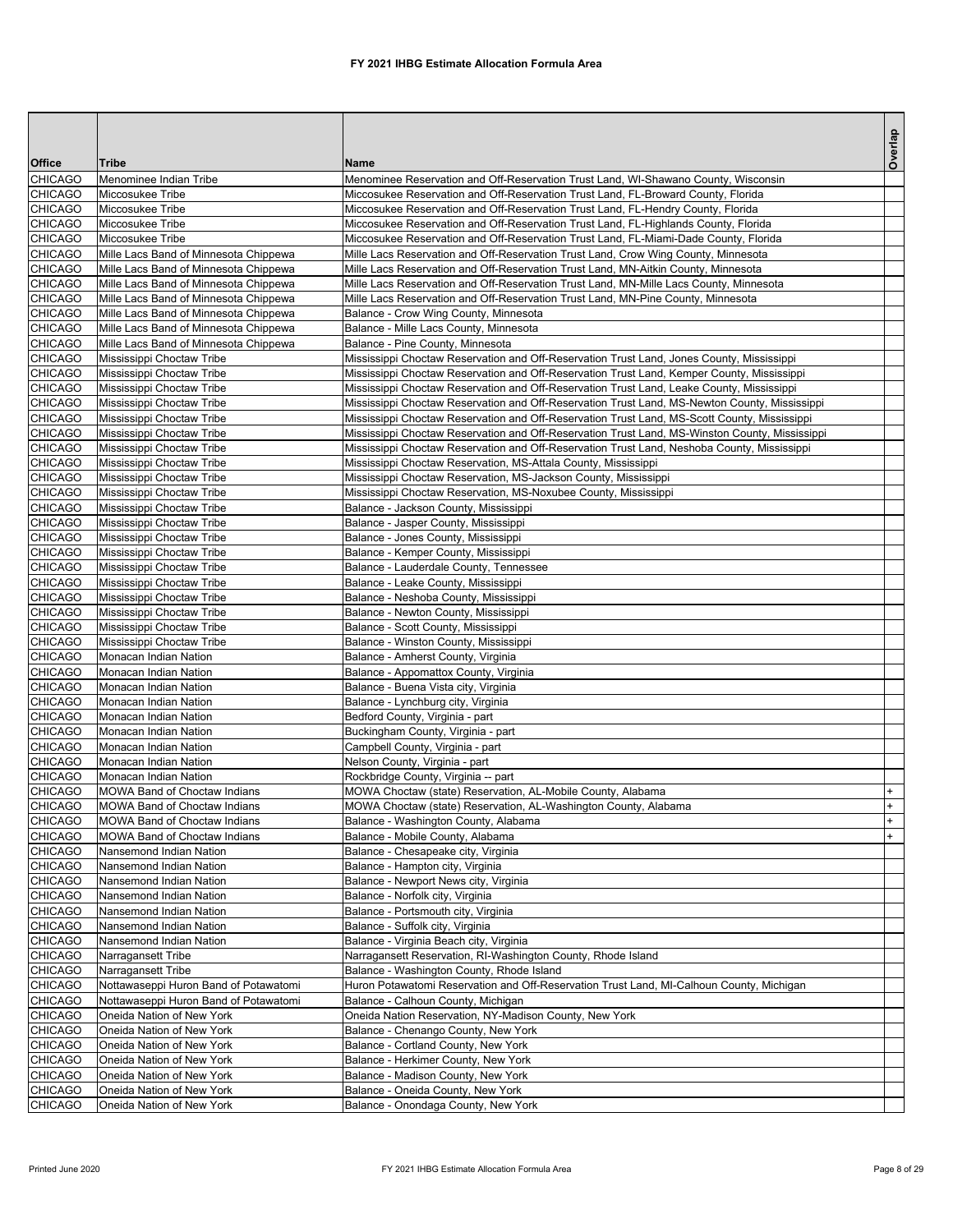|                                  |                                                              |                                                                                                                                                                                    | Overlap          |
|----------------------------------|--------------------------------------------------------------|------------------------------------------------------------------------------------------------------------------------------------------------------------------------------------|------------------|
| Office                           | Tribe                                                        | <b>Name</b>                                                                                                                                                                        |                  |
| <b>CHICAGO</b><br><b>CHICAGO</b> | Oneida Tribe<br>Oneida Tribe                                 | Oneida (WI) Reservation and Off-Reservation Trust Land, WI-Brown County, Wisconsin<br>Oneida (WI) Reservation and Off-Reservation Trust Land, WI-Outagamie County, Wisconsin       |                  |
| <b>CHICAGO</b>                   | Oneida Tribe                                                 | Balance - Brown County, Wisconsin                                                                                                                                                  |                  |
| <b>CHICAGO</b>                   | Oneida Tribe                                                 | Balance - Outagamie County, Wisconsin                                                                                                                                              |                  |
| <b>CHICAGO</b>                   | Onondaga Nation                                              | Onondaga Nation Reservation, NY-Onondaga County, New York                                                                                                                          |                  |
| <b>CHICAGO</b>                   | Pamunkey                                                     | Pamunkey (state) Reservation, VA-King William County, Virginia                                                                                                                     |                  |
| <b>CHICAGO</b>                   | Passamaquoddy Indian Tribe                                   | Indian Township Reservation, ME-Washington County, Maine                                                                                                                           |                  |
| <b>CHICAGO</b>                   | Penobscot Tribe                                              | Penobscot Reservation and Off-Reservation Trust Land, ME-Aroostook County, Maine                                                                                                   |                  |
| <b>CHICAGO</b>                   | Penobscot Tribe                                              | Penobscot Reservation and Off-Reservation Trust Land, ME-Franklin County, Maine                                                                                                    |                  |
| <b>CHICAGO</b>                   | Penobscot Tribe                                              | Penobscot Reservation and Off-Reservation Trust Land, ME-Penobscot County, Maine                                                                                                   |                  |
| <b>CHICAGO</b>                   | Penobscot Tribe                                              | Penobscot Reservation and Off-Reservation Trust Land, ME-Piscataquis                                                                                                               |                  |
| <b>CHICAGO</b>                   | Penobscot Tribe                                              | Balance - Penobscot County, Maine                                                                                                                                                  |                  |
| <b>CHICAGO</b>                   | <b>Pleasant Point</b>                                        | Passamaquoddy Trust Land, ME-Franklin County, Maine                                                                                                                                |                  |
| <b>CHICAGO</b>                   | <b>Pleasant Point</b>                                        | Passamaquoddy Trust Land, ME-Hancock County, Maine                                                                                                                                 |                  |
| <b>CHICAGO</b>                   | <b>Pleasant Point</b>                                        | Passamaquoddy Trust Land, ME-Oxford County, Maine                                                                                                                                  |                  |
| <b>CHICAGO</b>                   | <b>Pleasant Point</b>                                        | Passamaquoddy Trust Land, ME-Penobscot County, Maine                                                                                                                               |                  |
| <b>CHICAGO</b>                   | <b>Pleasant Point</b>                                        | Passamaquoddy Trust Land, ME-Somerset County, Maine                                                                                                                                |                  |
| <b>CHICAGO</b>                   | <b>Pleasant Point</b>                                        | Passamaquoddy Trust Land, ME-Washington County, Maine                                                                                                                              |                  |
| <b>CHICAGO</b>                   | <b>Pleasant Point</b>                                        | Pleasant Point Reservation, ME-Washington County, Maine                                                                                                                            |                  |
| <b>CHICAGO</b>                   | <b>Pleasant Point</b>                                        | Balance - Washington County, Maine                                                                                                                                                 | $+$              |
| <b>CHICAGO</b><br><b>CHICAGO</b> | Poarch Band of Creek Indians<br>Poarch Band of Creek Indians | Poarch Creek Reservation and Off-Reservation Trust Land, AL--FL-Elmore County, Alabama<br>Poarch Creek Reservation and Off-Reservation Trust Land, AL--FL-Escambia County, Alabama | $+$              |
| <b>CHICAGO</b>                   | Poarch Band of Creek Indians                                 | Poarch Creek Reservation and Off-Reservation Trust Land, AL--FL-Escambia County, Florida                                                                                           | $+$              |
| <b>CHICAGO</b>                   | Poarch Band of Creek Indians                                 | Poarch Creek Reservation and Off-Reservation Trust Land, AL--FL-Monroe County, Alabama                                                                                             | $\ddot{}$        |
| <b>CHICAGO</b>                   | Poarch Band of Creek Indians                                 | Poarch Creek Reservation and Off-Reservation Trust Land, AL--FL-Montgomery County, Alabama                                                                                         | $\ddot{}$        |
| <b>CHICAGO</b>                   | Poarch Band of Creek Indians                                 | Balance - Baldwin County, Alabama                                                                                                                                                  | $\ddot{}$        |
| <b>CHICAGO</b>                   | Poarch Band of Creek Indians                                 | Balance - Escambia County, Alabama                                                                                                                                                 | $+$              |
| <b>CHICAGO</b>                   | Poarch Band of Creek Indians                                 | Balance - Escambia County, Florida                                                                                                                                                 | $\ddot{}$        |
| <b>CHICAGO</b>                   | Poarch Band of Creek Indians                                 | Balance - Mobile County, Alabama                                                                                                                                                   | $\ddot{}$        |
| <b>CHICAGO</b>                   | Poarch Band of Creek Indians                                 | Balance - Monroe County, Alabama                                                                                                                                                   | $\ddot{}$        |
| <b>CHICAGO</b>                   | Pokagon Band of Potawatomi                                   | Pokagon Reservation and Off-Reservation Trust Land, MI-Berrien County, Michigan                                                                                                    | $\ddot{}$        |
| CHICAGO                          | Pokagon Band of Potawatomi                                   | Pokagon Reservation and Off-Reservation Trust Land, MI-Cass County, Michigan                                                                                                       | $\ddot{}$        |
| <b>CHICAGO</b>                   | Pokagon Band of Potawatomi                                   | Pokagon Reservation and Off-Reservation Trust Land, MI-St. Joseph County, Indiana                                                                                                  | $\ddot{}$        |
| <b>CHICAGO</b>                   | Pokagon Band of Potawatomi                                   | Pokagon Reservation and Off-Reservation Trust Land, MI-Van Buren County, Michigan                                                                                                  | $\ddot{}$        |
| <b>CHICAGO</b>                   | Pokagon Band of Potawatomi                                   | Balance - Allegan County, Michigan                                                                                                                                                 | $\ddot{}$        |
| <b>CHICAGO</b>                   | Pokagon Band of Potawatomi                                   | Balance - Berrien County, Michigan                                                                                                                                                 | $\ddot{}$        |
| CHICAGO                          | Pokagon Band of Potawatomi                                   | Balance - Cass County, Michigan                                                                                                                                                    | $\ddot{}$        |
| <b>CHICAGO</b>                   | Pokagon Band of Potawatomi                                   | Balance - Elkhart County, Indiana                                                                                                                                                  | $\ddot{}$        |
| <b>CHICAGO</b>                   | Pokagon Band of Potawatomi                                   | Balance - Kosciusko County, Indiana                                                                                                                                                | $\ddot{}$        |
| <b>CHICAGO</b>                   | Pokagon Band of Potawatomi                                   | Balance - LaPorte County, Indiana                                                                                                                                                  | $\ddot{}$        |
| <b>CHICAGO</b>                   | Pokagon Band of Potawatomi                                   | Balance - Marshall County, Indiana                                                                                                                                                 | $^{+}$           |
| <b>CHICAGO</b>                   | Pokagon Band of Potawatomi<br>Pokagon Band of Potawatomi     | Balance - St. Joseph County, Indiana                                                                                                                                               | $+$<br>$\ddot{}$ |
| <b>CHICAGO</b><br><b>CHICAGO</b> |                                                              | Balance - Starke County, Indiana                                                                                                                                                   | $\ddot{}$        |
| <b>CHICAGO</b>                   | Pokagon Band of Potawatomi<br>Rappahannock Tribe             | Balance - Van Buren County, Michigan<br>Balance - Essex County, Virginia                                                                                                           | $\ddot{}$        |
| <b>CHICAGO</b>                   | Rappahannock Tribe                                           | Balance - King and Queen County, Virginia                                                                                                                                          | $\ddot{}$        |
| CHICAGO                          | Rappahannock Tribe                                           | Balance - King William County, Virginia                                                                                                                                            | $+$              |
| <b>CHICAGO</b>                   | Rappahannock Tribe                                           | Balance - Caroline County, Virginia                                                                                                                                                | $+$              |
| <b>CHICAGO</b>                   | Red Cliff Band of Lake Superior Chippe                       | Red Cliff Reservation and Off-Reservation Trust Land, WI-Bayfield County, Wisconsin                                                                                                |                  |
| <b>CHICAGO</b>                   | Red Lake Band of Chippewa                                    | Red Lake Reservation, MN-Beltrami County, Minnesota                                                                                                                                |                  |
| <b>CHICAGO</b>                   | Red Lake Band of Chippewa                                    | Red Lake Reservation, MN-Clearwater County, Minnesota                                                                                                                              |                  |
| CHICAGO                          | Red Lake Band of Chippewa                                    | Red Lake Reservation, MN-Koochiching County, Minnesota                                                                                                                             |                  |
| <b>CHICAGO</b>                   | Red Lake Band of Chippewa                                    | Red Lake Reservation, MN-Lake of the Woods County, Minnesota                                                                                                                       |                  |
| <b>CHICAGO</b>                   | Red Lake Band of Chippewa                                    | Red Lake Reservation, MN-Marshall County, Minnesota                                                                                                                                |                  |
| <b>CHICAGO</b>                   | Red Lake Band of Chippewa                                    | Red Lake Reservation, MN-Pennington County, Minnesota                                                                                                                              |                  |
| <b>CHICAGO</b>                   | Red Lake Band of Chippewa                                    | Red Lake Reservation, MN-Polk County, Minnesota                                                                                                                                    |                  |
| CHICAGO                          | Red Lake Band of Chippewa                                    | Red Lake Reservation, MN-Red Lake County, Minnesota                                                                                                                                |                  |
| <b>CHICAGO</b>                   | Red Lake Band of Chippewa                                    | Red Lake Reservation, MN-Roseau County, Minnesota                                                                                                                                  |                  |
| <b>CHICAGO</b>                   | Red Lake Band of Chippewa                                    | Balance - Beltrami County, Minnesota                                                                                                                                               |                  |
| <b>CHICAGO</b>                   | Sac & Fox Tribe of the Mississippi, IA                       | Sac and Fox/Meskwaki Settlement and Off-Reservation Trust Land, IA-Tama County, Iowa                                                                                               |                  |
| <b>CHICAGO</b>                   | Saginaw Chippewa                                             | Isabella Reservation and Off-Reservation Trust Land, MI-Arenac County, Michigan                                                                                                    |                  |
| CHICAGO                          | Saginaw Chippewa                                             | Isabella Reservation and Off-Reservation Trust Land, MI-Isabella County, Michigan                                                                                                  |                  |
| <b>CHICAGO</b>                   | Saginaw Chippewa                                             | Balance - Arenac County, Michigan                                                                                                                                                  |                  |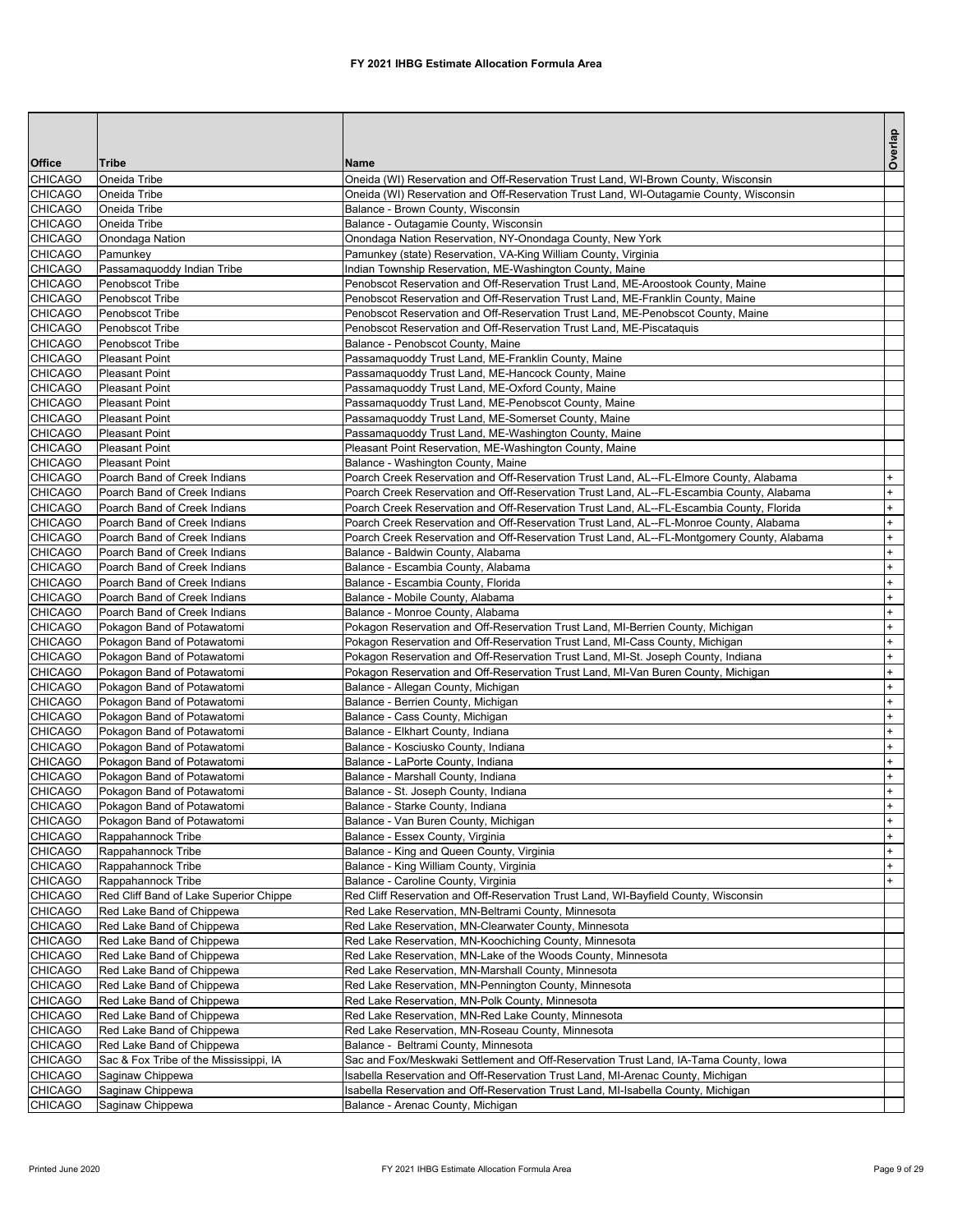|                                  |                                                        |                                                                                                                                                                               | Overlap                          |
|----------------------------------|--------------------------------------------------------|-------------------------------------------------------------------------------------------------------------------------------------------------------------------------------|----------------------------------|
| Office                           | <b>Tribe</b>                                           | <b>Name</b>                                                                                                                                                                   |                                  |
| <b>CHICAGO</b>                   | Saginaw Chippewa                                       | Balance - Gladwin County, Michigan                                                                                                                                            |                                  |
| <b>CHICAGO</b>                   | Saginaw Chippewa                                       | Balance - Gratiot County, Michigan                                                                                                                                            |                                  |
| <b>CHICAGO</b>                   | Saginaw Chippewa                                       | Balance - Isabella County, Michigan                                                                                                                                           |                                  |
| CHICAGO<br><b>CHICAGO</b>        | Saginaw Chippewa                                       | Balance - Mecosta County, Michigan<br>Balance - Midland County, Michigan                                                                                                      |                                  |
| <b>CHICAGO</b>                   | Saginaw Chippewa<br>Saginaw Chippewa                   | Balance - Montcalm County, Michigan                                                                                                                                           |                                  |
| <b>CHICAGO</b>                   | Saginaw Chippewa                                       | Balance - Osceola County, Michigan                                                                                                                                            |                                  |
| <b>CHICAGO</b>                   | Saint Croix Chippewa                                   | St. Croix Reservation and Off-Reservation Trust Land, WI-Barron County, Wisconsin                                                                                             |                                  |
| <b>CHICAGO</b>                   | Saint Croix Chippewa                                   | St. Croix Reservation and Off-Reservation Trust Land, WI-Burnett County, Wisconsin                                                                                            |                                  |
| <b>CHICAGO</b>                   | Saint Croix Chippewa                                   | St. Croix Reservation and Off-Reservation Trust Land, WI-Polk County, Wisconsin                                                                                               |                                  |
| <b>CHICAGO</b>                   | Saint Croix Chippewa                                   | Balance - Burnett County, Wisconsin                                                                                                                                           |                                  |
| <b>CHICAGO</b>                   | Saint Croix Chippewa                                   | Almena Village, Cumberland City, Rice Lake Town, WI                                                                                                                           |                                  |
| <b>CHICAGO</b>                   | Saint Croix Chippewa                                   | Clayton, Johnstown & Bone Lake Towns, Turtle Lake & Luck Vil., WI                                                                                                             |                                  |
| <b>CHICAGO</b>                   | Sault Ste. Marie Tribe                                 | Sault Sainte Marie Reservation and Off-Reservation Trust Land, Marquette County, Michigan                                                                                     | $\ddot{}$                        |
| <b>CHICAGO</b>                   | Sault Ste. Marie Tribe                                 | Sault Ste. Marie Reservation and Off-Reservation Trust Land, Alger County, Michigan                                                                                           | $\ddot{}$                        |
| <b>CHICAGO</b><br><b>CHICAGO</b> | Sault Ste. Marie Tribe<br>Sault Ste. Marie Tribe       | Sault Ste. Marie Reservation and Off-Reservation Trust Land, Chippewa County, Michigan<br>Sault Ste. Marie Reservation and Off-Reservation Trust Land, Delta County, Michigan | $\ddot{}$<br>$+$                 |
| <b>CHICAGO</b>                   | Sault Ste. Marie Tribe                                 | Sault Ste. Marie Reservation and Off-Reservation Trust Land, Luce County, Michigan                                                                                            | $+$                              |
| <b>CHICAGO</b>                   | Sault Ste. Marie Tribe                                 | Sault Ste. Marie Reservation and Off-Reservation Trust Land, Mackinac County, Michigan                                                                                        | $+$                              |
| <b>CHICAGO</b>                   | Sault Ste. Marie Tribe                                 | Sault Ste. Marie Reservation and Off-Reservation Trust Land, Schoolcraft County, Michigan                                                                                     | $+$                              |
| <b>CHICAGO</b>                   | Sault Ste. Marie Tribe                                 | Balance - Alger County, Michigan                                                                                                                                              | $\begin{array}{c} + \end{array}$ |
| <b>CHICAGO</b>                   | Sault Ste. Marie Tribe                                 | Balance - Chippewa County, Michigan                                                                                                                                           | $+$                              |
| <b>CHICAGO</b>                   | Sault Ste. Marie Tribe                                 | Balance - Delta County, Michigan                                                                                                                                              | $\ddot{}$                        |
| <b>CHICAGO</b>                   | Sault Ste. Marie Tribe                                 | Balance - Luce County, Michigan                                                                                                                                               | $+$                              |
| CHICAGO                          | Sault Ste. Marie Tribe                                 | Balance - Mackinac County, Michigan                                                                                                                                           | $+$                              |
| <b>CHICAGO</b>                   | Sault Ste. Marie Tribe                                 | Balance - Schoolcraft County, Michigan                                                                                                                                        | $\pmb{+}$                        |
| <b>CHICAGO</b>                   | Sault Ste. Marie Tribe                                 | Balance - Marquette County, MI                                                                                                                                                | $+$                              |
| <b>CHICAGO</b>                   | Seminole Tribe                                         | Big Cypress Reservation, FL-Broward County, Florida                                                                                                                           |                                  |
| <b>CHICAGO</b>                   | Seminole Tribe                                         | Big Cypress Reservation, FL-Hendry County, Florida                                                                                                                            |                                  |
| <b>CHICAGO</b><br><b>CHICAGO</b> | Seminole Tribe<br>Seminole Tribe                       | Brighton Reservation, FL-Glades County, Florida<br>Coconut Creek Trust Land, FL-Broward County, Florida                                                                       |                                  |
| <b>CHICAGO</b>                   | Seminole Tribe                                         | Fort Pierce Reservation, FL-St. Lucie County, Florida                                                                                                                         |                                  |
| <b>CHICAGO</b>                   | Seminole Tribe                                         | Hollywood Reservation, FL-Broward County, Florida                                                                                                                             |                                  |
| <b>CHICAGO</b>                   | Seminole Tribe                                         | Immokalee Reservation, FL-Collier County, Florida                                                                                                                             |                                  |
| <b>CHICAGO</b>                   | Seminole Tribe                                         | Seminole (FL) Trust Land, FL-Broward County, Florida                                                                                                                          |                                  |
| <b>CHICAGO</b>                   | Seminole Tribe                                         | Tampa Reservation, FL-Hillsborough County, Florida                                                                                                                            |                                  |
| <b>CHICAGO</b>                   | Seneca Nation of New York                              | Allegany Reservation, NY-Cattaraugus County, New York                                                                                                                         |                                  |
| <b>CHICAGO</b>                   | Seneca Nation of New York                              | Cattaraugus Reservation, NY-Cattaraugus County, New York                                                                                                                      |                                  |
| <b>CHICAGO</b>                   | Seneca Nation of New York                              | Cattaraugus Reservation, NY-Chautauqua County, New York                                                                                                                       |                                  |
| <b>CHICAGO</b>                   | Seneca Nation of New York                              | Cattaraugus Reservation, NY-Erie County, New York                                                                                                                             |                                  |
| <b>CHICAGO</b><br><b>CHICAGO</b> | Seneca Nation of New York<br>Seneca Nation of New York | Oil Springs Reservation, NY-Allegany County, New York<br>Oil Springs Reservation, NY-Cattaraugus County, New York                                                             |                                  |
| <b>CHICAGO</b>                   | Shakopee Mdewakanton Sioux                             | Shakopee Mdewakanton Sioux Community and Off-Reservation Trust Land, Scott Cnty, Minnesota                                                                                    |                                  |
| <b>CHICAGO</b>                   | Shinnecock Indian Nation                               | Shinnecock (state) Reservation, NY-Suffolk County, New York                                                                                                                   |                                  |
| CHICAGO                          | Sokagoan Chippewa Tribe                                | Sokaogon Chippewa Community and Off-Reservation Trust Land, WI-Forest County, Wisconsin                                                                                       |                                  |
| <b>CHICAGO</b>                   | Sokagoan Chippewa Tribe                                | Balance - Forest County, Wisconsin                                                                                                                                            | $+$                              |
| <b>CHICAGO</b>                   | St. Regis Mohawk Tribe                                 | St. Regis Mohawk Reservation, NY-Franklin County, New York                                                                                                                    |                                  |
| <b>CHICAGO</b>                   | St. Regis Mohawk Tribe                                 | Balance - Franklin County, New York                                                                                                                                           |                                  |
| <b>CHICAGO</b>                   | St. Regis Mohawk Tribe                                 | Balance - St. Lawrence County, New York                                                                                                                                       |                                  |
| <b>CHICAGO</b>                   | Stockbridge-Munsee Tribe                               | Stockbridge Munsee Community and Off-Reservation Trust Land, WI-Shawano County, Wisconsin                                                                                     |                                  |
| <b>CHICAGO</b>                   | Tonawanda Band of Senecas                              | Tonawanda Reservation, NY-Erie County, New York                                                                                                                               |                                  |
| <b>CHICAGO</b>                   | Tonawanda Band of Senecas                              | Tonawanda Reservation, NY-Genesee County, New York                                                                                                                            |                                  |
| <b>CHICAGO</b><br><b>CHICAGO</b> | Tonawanda Band of Senecas<br><b>Tuscarora Nation</b>   | Tonawanda Reservation, NY-Niagara County, New York<br>Tuscarora Nation Reservation, NY-Niagara County, New York                                                               |                                  |
| <b>CHICAGO</b>                   | Upper Mattaponi Tribe                                  | Mattaponi (state) Reservation, VA-King William County, Virginia                                                                                                               |                                  |
| <b>CHICAGO</b>                   | Upper Mattaponi Tribe                                  | Balance - King William County, Virginia                                                                                                                                       | $+$                              |
| <b>CHICAGO</b>                   | Upper Mattaponi Tribe                                  | Balance - Essex County, Virginia                                                                                                                                              | $+$                              |
| <b>CHICAGO</b>                   | Upper Mattaponi Tribe                                  | Balance - Henrico County, Virginia                                                                                                                                            | $\ddot{}$                        |
| <b>CHICAGO</b>                   | Upper Mattaponi Tribe                                  | Balance - King and Queen County, Virginia                                                                                                                                     | $\ddot{}$                        |
| <b>CHICAGO</b>                   | Upper Mattaponi Tribe                                  | Balance - New Kent County, Virginia                                                                                                                                           | $+$                              |
| <b>CHICAGO</b>                   | Upper Mattaponi Tribe                                  | Hanover County, Virginia - part                                                                                                                                               | $+$                              |
| <b>CHICAGO</b>                   | Upper Mattaponi Tribe                                  | Richmond City, Virginia -- part                                                                                                                                               | $+$                              |
| <b>CHICAGO</b>                   | Upper Mattaponi Tribe                                  | Caroline County, Virginia - part                                                                                                                                              | $+$                              |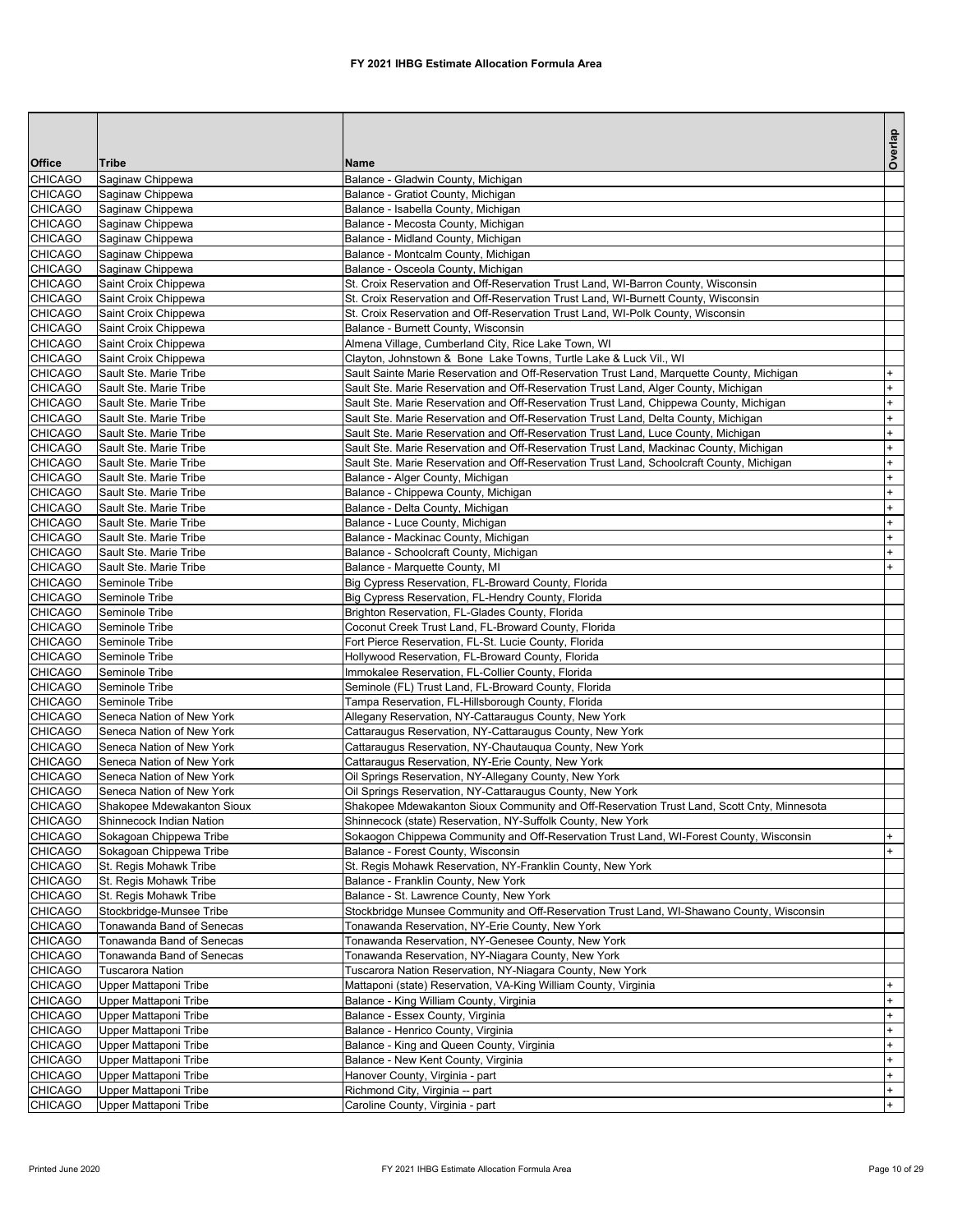|                |                                        |                                                                                            | Overlap |
|----------------|----------------------------------------|--------------------------------------------------------------------------------------------|---------|
| <b>Office</b>  | Tribe                                  | <b>Name</b>                                                                                |         |
| <b>CHICAGO</b> | Upper Mattaponi Tribe                  | Charles City County, Virginia - part                                                       |         |
| <b>CHICAGO</b> | Upper Sioux Indian Community           | Upper Sioux Community and Off-Reservation Trust Land, MN-Chippewa Co, Minnesota            |         |
| <b>CHICAGO</b> | Upper Sioux Indian Community           | Upper Sioux Community and Off-Reservation Trust Land, MN-Yellow Medicine County, Minnesota |         |
| <b>CHICAGO</b> | Upper Sioux Indian Community           | Balance - Chippewa County, Minnesota                                                       |         |
| <b>CHICAGO</b> | Upper Sioux Indian Community           | Balance - Renville County, Minnesota                                                       |         |
| <b>CHICAGO</b> | Upper Sioux Indian Community           | Balance - Yellow Medicine County, Minnesota                                                |         |
| <b>CHICAGO</b> | Waccamaw Siouan State Tribe            | Waccamaw Siouan SDTSA, NC-Bladen County, North Carolina                                    |         |
| <b>CHICAGO</b> | Waccamaw Siouan State Tribe            | Waccamaw Siouan SDTSA, NC-Columbus County, North Carolina                                  |         |
| <b>CHICAGO</b> | Wampanoag Tribe of Gay Head            | Wampanoag-Aguinnah Trust Land, MA-Dukes County, Massachusetts                              |         |
| <b>CHICAGO</b> | Wampanoag Tribe of Gay Head            | Balance - Dukes County, Massachusetts                                                      |         |
| <b>CHICAGO</b> | White Earth Band of Minnesota Chippewa | White Earth Reservation and Off-Reservation Trust Land, MN-Becker County, Minnesota        |         |
| <b>CHICAGO</b> | White Earth Band of Minnesota Chippewa | White Earth Reservation and Off-Reservation Trust Land, MN-Clearwater County, Minnesota    |         |
| <b>CHICAGO</b> | White Earth Band of Minnesota Chippewa | White Earth Reservation and Off-Reservation Trust Land, MN-Mahnomen County, Minnesota      |         |
| <b>CHICAGO</b> | White Earth Band of Minnesota Chippewa | Balance - Becker County, Minnesota                                                         |         |
| <b>CHICAGO</b> | White Earth Band of Minnesota Chippewa | Balance - Clearwater County, Minnesota                                                     |         |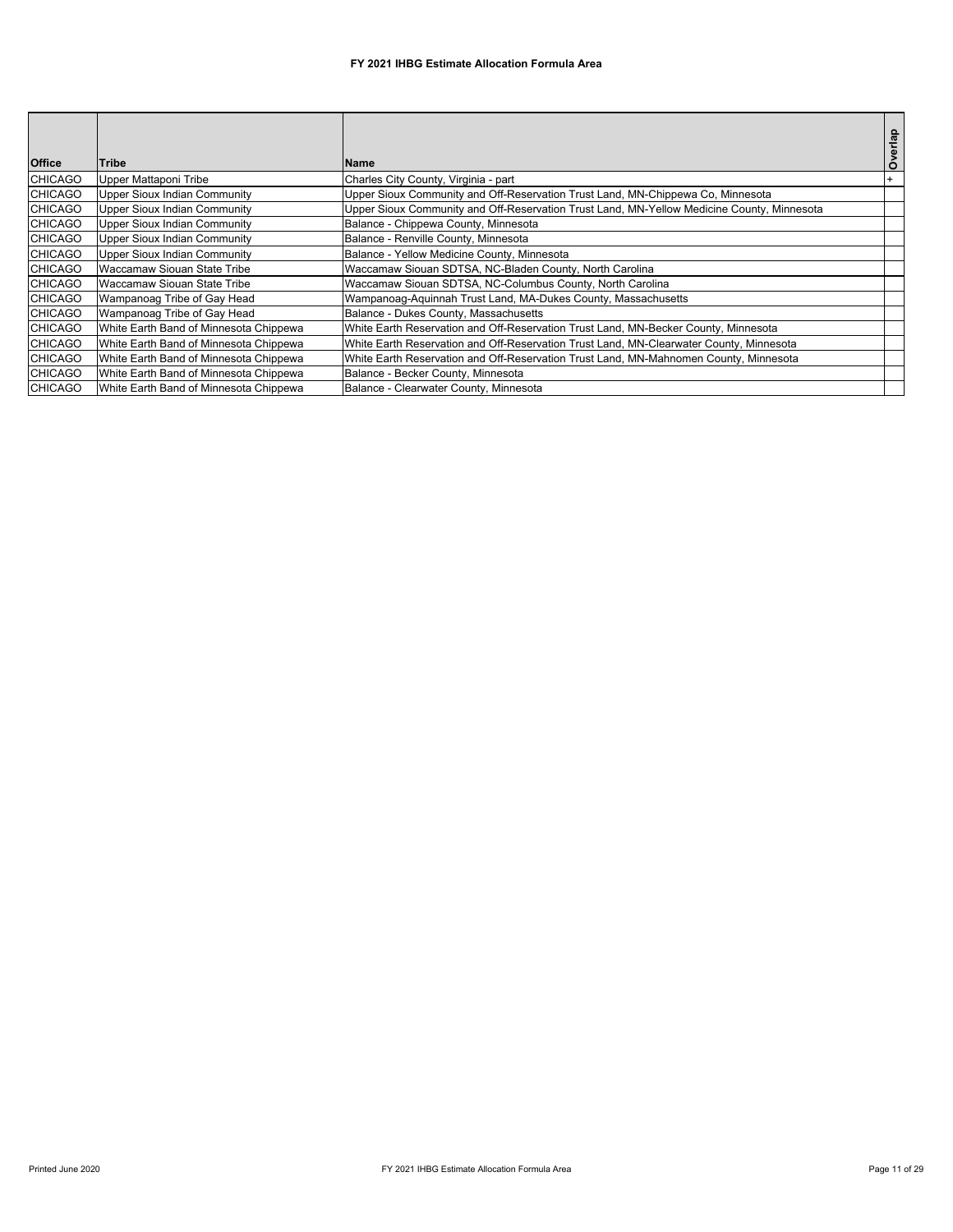|                                |                                                            |                                                                                                                                                                                                      | Overlap          |
|--------------------------------|------------------------------------------------------------|------------------------------------------------------------------------------------------------------------------------------------------------------------------------------------------------------|------------------|
| <b>Office</b>                  | Tribe                                                      | <b>Name</b>                                                                                                                                                                                          |                  |
| <b>DENVER</b>                  | Assinboine & Sioux Tribes of Ft. Peck                      | Fort Peck Indian Reservation and Off-Reservation Trust Land, MT-Daniels County, Montana                                                                                                              |                  |
| <b>DENVER</b>                  | Assinboine & Sioux Tribes of Ft. Peck                      | Fort Peck Indian Reservation and Off-Reservation Trust Land, MT-Roosevelt County, Montana                                                                                                            |                  |
| <b>DENVER</b>                  | Assinboine & Sioux Tribes of Ft. Peck                      | Fort Peck Indian Reservation and Off-Reservation Trust Land, MT-Sheridan County, Montana                                                                                                             |                  |
| <b>DENVER</b>                  | Assinboine & Sioux Tribes of Ft. Peck                      | Fort Peck Indian Reservation and Off-Reservation Trust Land, MT-Valley County, Montana                                                                                                               |                  |
| <b>DENVER</b>                  | <b>Blackfeet Tribe</b>                                     | Blackfeet Indian Reservation and Off-Reservation Trust Land, MT-Glacier County, Montana                                                                                                              |                  |
| <b>DENVER</b>                  | <b>Blackfeet Tribe</b>                                     | Blackfeet Indian Reservation and Off-Reservation Trust Land, MT-Pondera County, Montana                                                                                                              |                  |
| <b>DENVER</b><br><b>DENVER</b> | <b>Cheyenne River Sioux</b><br><b>Chevenne River Sioux</b> | Cheyenne River Reservation and Off-Reservation Trust Land, SD-Dewey County, South Dakota                                                                                                             |                  |
| <b>DENVER</b>                  | <b>Chevenne River Sioux</b>                                | Cheyenne River Reservation and Off-Reservation Trust Land, SD-Haakon County, South Dakota<br>Cheyenne River Reservation and Off-Reservation Trust Land, SD-Meade County, South Dakota                |                  |
| <b>DENVER</b>                  | <b>Cheyenne River Sioux</b>                                | Cheyenne River Reservation and Off-Reservation Trust Land, SD-Stanley County, South Dakota                                                                                                           |                  |
| <b>DENVER</b>                  | <b>Cheyenne River Sioux</b>                                | Cheyenne River Reservation and Off-Reservation Trust Land, SD-Sully County, South Dakota                                                                                                             |                  |
| <b>DENVER</b>                  | <b>Cheyenne River Sioux</b>                                | Cheyenne River Reservation and Off-Reservation Trust Land, SD-Ziebach County, South Dakota                                                                                                           |                  |
| <b>DENVER</b>                  | Chippewa Cree of the Rocky Boy's Reservation               | Rocky Boy's Reservation and Off-Reservation Trust Land, MT-Chouteau County, Montana                                                                                                                  |                  |
| <b>DENVER</b>                  | Chippewa Cree of the Rocky Boy's Reservation               | Rocky Boy's Reservation and Off-Reservation Trust Land, MT-Hill County, Montana                                                                                                                      |                  |
| <b>DENVER</b>                  | Crow Creek Sioux                                           | Crow Creek Reservation, SD-Buffalo County, South Dakota                                                                                                                                              |                  |
| <b>DENVER</b>                  | Crow Creek Sioux                                           | Crow Creek Reservation, SD-Hughes County, South Dakota                                                                                                                                               |                  |
| <b>DENVER</b>                  | <b>Crow Creek Sioux</b>                                    | Crow Creek Reservation, SD-Hyde County, South Dakota                                                                                                                                                 |                  |
| <b>DENVER</b>                  | Crow Tribe                                                 | Crow Reservation and Off-Reservation Trust Land, MT-Big Horn County, Montana                                                                                                                         |                  |
| <b>DENVER</b>                  | Crow Tribe                                                 | Crow Reservation and Off-Reservation Trust Land, MT-Treasure County, Montana                                                                                                                         |                  |
| <b>DENVER</b>                  | Crow Tribe                                                 | Crow Reservation and Off-Reservation Trust Land, MT-Yellowstone County, Montana                                                                                                                      |                  |
| <b>DENVER</b><br><b>DENVER</b> | Crow Tribe<br><b>Flandreau Santee Sioux</b>                | Balance - Big Horn County, Montana<br>Flandreau Reservation, SD-Moody County, South Dakota                                                                                                           |                  |
| <b>DENVER</b>                  | Fort Belknap Indian Community                              | Fort Belknap Reservation and Off-Reservation Trust Land, MT-Blaine County, Montana                                                                                                                   |                  |
| <b>DENVER</b>                  | Fort Belknap Indian Community                              | Fort Belknap Reservation and Off-Reservation Trust Land, MT-Phillips County, Montana                                                                                                                 |                  |
| <b>DENVER</b>                  | <b>Goshute Reservation</b>                                 | Goshute Reservation, NV--UT-Juab County, Utah                                                                                                                                                        |                  |
| <b>DENVER</b>                  | Goshute Reservation                                        | Goshute Reservation, NV--UT-Tooele County, Utah                                                                                                                                                      | $\ddot{}$        |
| <b>DENVER</b>                  | <b>Goshute Reservation</b>                                 | Goshute Reservation, NV--UT-White Pine County, Nevada                                                                                                                                                | $\ddot{}$        |
| <b>DENVER</b>                  | <b>Goshute Reservation</b>                                 | Balance - Ada County, ID                                                                                                                                                                             | $\ddot{}$        |
| <b>DENVER</b>                  | Goshute Reservation                                        | Balance - Canyon County, ID                                                                                                                                                                          | +                |
| <b>DENVER</b>                  | <b>Goshute Reservation</b>                                 | Balance - Elko County, NV                                                                                                                                                                            | $\ddot{}$        |
| <b>DENVER</b>                  | Goshute Reservation                                        | Balance - Elmore County, ID                                                                                                                                                                          | $\ddot{}$        |
| <b>DENVER</b>                  | <b>Goshute Reservation</b>                                 | Balance - Eureka County, NV                                                                                                                                                                          | $\ddot{}$        |
| <b>DENVER</b>                  | <b>Goshute Reservation</b>                                 | Balance - Lander County, NV                                                                                                                                                                          | $\ddot{}$        |
| <b>DENVER</b>                  | Goshute Reservation                                        | Balance - Nye County, NV                                                                                                                                                                             | +                |
| <b>DENVER</b><br><b>DENVER</b> | <b>Goshute Reservation</b><br>Goshute Reservation          | Balance - Owyhee County, ID                                                                                                                                                                          | $\ddot{}$<br>$+$ |
| <b>DENVER</b>                  | <b>Goshute Reservation</b>                                 | Balance - Tooele County, UT<br>Balance - White Pine County, NV                                                                                                                                       | $\ddot{}$        |
| <b>DENVER</b>                  | <b>Goshute Reservation</b>                                 | Community of Winnemucca, NV                                                                                                                                                                          | $\ddot{}$        |
| <b>DENVER</b>                  | Little Shell Tribe of Chippewa Indians                     | Balance - Blaine County, Montana                                                                                                                                                                     |                  |
| <b>DENVER</b>                  | Little Shell Tribe of Chippewa Indians                     | Balance - Cascade County, Montana                                                                                                                                                                    |                  |
| <b>DENVER</b>                  | Little Shell Tribe of Chippewa Indians                     | Balance - Glacier County, Montana                                                                                                                                                                    |                  |
| <b>DENVER</b>                  | Little Shell Tribe of Chippewa Indians                     | Balance - Hill County, Montana                                                                                                                                                                       |                  |
| <b>DENVER</b>                  | Lower Brule Sioux                                          | Lower Brule Reservation and Off-Reservation Trust Land, SD-Lyman County, South Dakota                                                                                                                |                  |
| <b>DENVER</b>                  | Lower Brule Sioux                                          | Lower Brule Reservation and Off-Reservation Trust Land, SD-Stanley County, South Dakota                                                                                                              |                  |
| <b>DENVER</b>                  | Northern Arapahoe                                          | Wind River Reservation and Off-Reservation Trust Land, WY-Fremont County, Wyoming                                                                                                                    | $^{+}$           |
| <b>DENVER</b>                  | Northern Arapahoe                                          | Wind River Reservation and Off-Reservation Trust Land, WY-Hot Springs County, Wyoming                                                                                                                | $+$              |
| <b>DENVER</b>                  | Northern Arapahoe                                          | Cities of Lander and Riverton, WY                                                                                                                                                                    | $\ddot{}$        |
| <b>DENVER</b>                  | Northern Cheyenne                                          | Northern Cheyenne Indian Reservation and Off-Reservation Trust Land, Meade County, South Dakota                                                                                                      |                  |
| <b>DENVER</b><br><b>DENVER</b> | Northern Cheyenne<br>Northern Cheyenne                     | Northern Cheyenne Indian Reservation and Off-Reservation Trust Land, MT--SD-Big Horn County, Montana<br>Northern Cheyenne Indian Reservation and Off-Reservation Trust Land, Rosebud County, Montana |                  |
| <b>DENVER</b>                  | NW Band of Shoshone Nation                                 | Northwestern Shoshone Reservation, UT-Box Elder County, Utah                                                                                                                                         |                  |
| <b>DENVER</b>                  | NW Band of Shoshone Nation                                 | Balance - Box Elder County, Utah                                                                                                                                                                     |                  |
| <b>DENVER</b>                  | NW Band of Shoshone Nation                                 | Balance - Power County, Idaho                                                                                                                                                                        |                  |
| <b>DENVER</b>                  | Oglala Lakota Sioux Tribe                                  | Pine Ridge Reservation, SD--NE-Bennett County, South Dakota                                                                                                                                          |                  |
| <b>DENVER</b>                  | Oglala Lakota Sioux Tribe                                  | Pine Ridge Reservation, SD--NE-Jackson County, South Dakota                                                                                                                                          |                  |
| <b>DENVER</b>                  | Oglala Lakota Sioux Tribe                                  | Pine Ridge Reservation, SD--NE-Oglala Lakota County, South Dakota                                                                                                                                    |                  |
| <b>DENVER</b>                  | Oglala Lakota Sioux Tribe                                  | Pine Ridge Reservation, SD--NE-Sheridan County, Nebraska                                                                                                                                             |                  |
| <b>DENVER</b>                  | Omaha Tribe                                                | Omaha Reservation, NE--IA-Burt County, Nebraska                                                                                                                                                      |                  |
| <b>DENVER</b>                  | Omaha Tribe                                                | Omaha Reservation, NE--IA-Cuming County, Nebraska                                                                                                                                                    |                  |
| <b>DENVER</b>                  | Omaha Tribe                                                | Omaha Reservation, NE--IA-Monona County, Iowa                                                                                                                                                        |                  |
| <b>DENVER</b>                  | Omaha Tribe                                                | Omaha Reservation, NE--IA-Thurston County, Nebraska                                                                                                                                                  | $^{+}$           |
| <b>DENVER</b><br><b>DENVER</b> | Paiute Indian Tribe of Utah<br>Paiute Indian Tribe of Utah | Paiute (UT) Reservation, UT-Iron County, Utah<br>Paiute (UT) Reservation, UT-Millard County, Utah                                                                                                    | $\ddot{}$        |
|                                |                                                            |                                                                                                                                                                                                      |                  |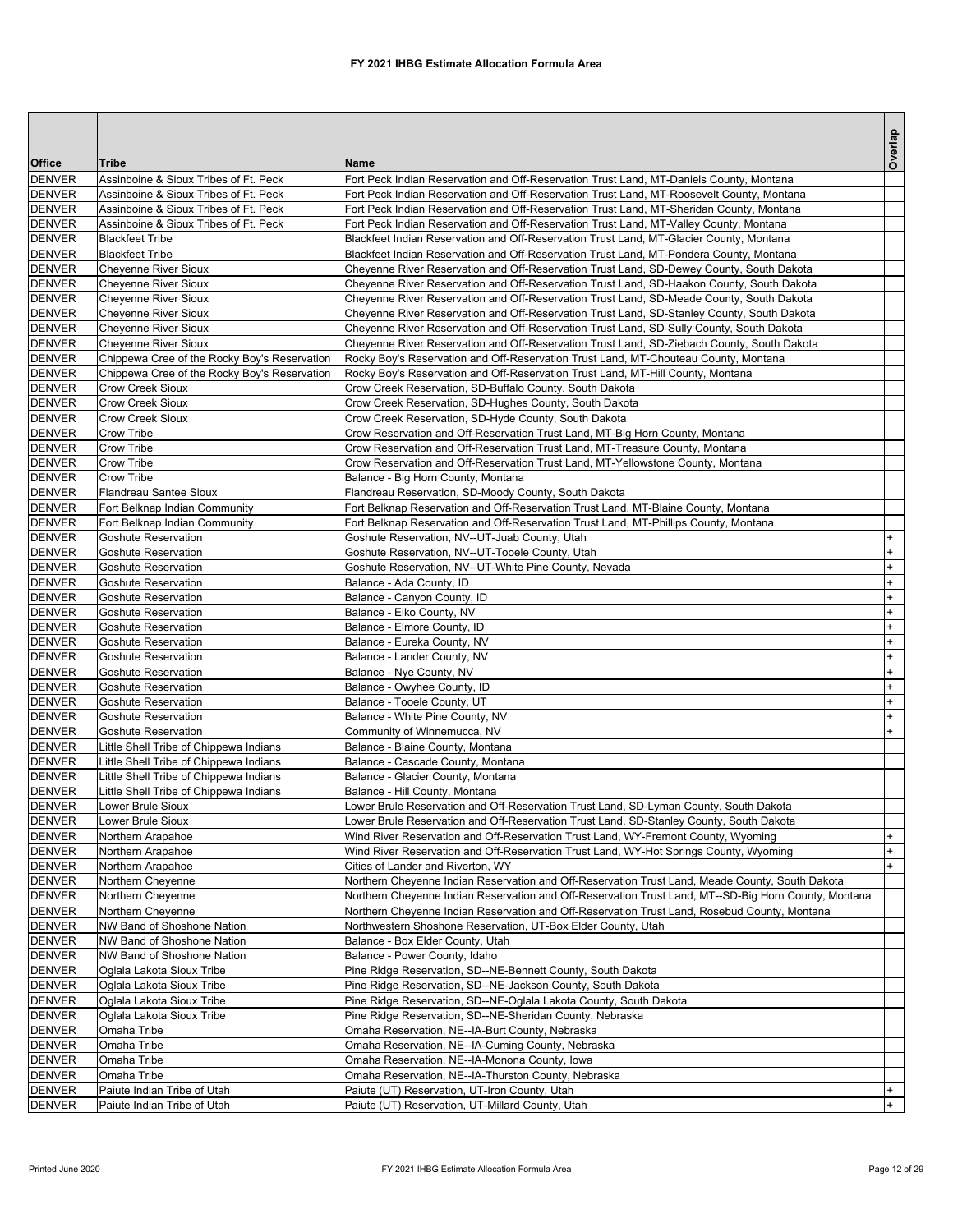|                                |                                                            |                                                                                                                                                                                                | Overlap                |
|--------------------------------|------------------------------------------------------------|------------------------------------------------------------------------------------------------------------------------------------------------------------------------------------------------|------------------------|
| <b>Office</b>                  | <b>Tribe</b>                                               | Name                                                                                                                                                                                           |                        |
| <b>DENVER</b><br><b>DENVER</b> | Paiute Indian Tribe of Utah<br>Paiute Indian Tribe of Utah | Paiute (UT) Reservation, UT-Sevier County, Utah<br>Paiute (UT) Reservation, UT-Washington County, Utah                                                                                         | $\ddot{}$<br>$\ddot{}$ |
| <b>DENVER</b>                  | Paiute Indian Tribe of Utah                                | Balance - Beaver County, Utah                                                                                                                                                                  | $\ddot{}$              |
| <b>DENVER</b>                  | Paiute Indian Tribe of Utah                                | Balance - Millard County, Utah                                                                                                                                                                 | $\ddot{}$              |
| <b>DENVER</b>                  | Paiute Indian Tribe of Utah                                | Balance - Sevier County, Utah                                                                                                                                                                  | $^{+}$                 |
| <b>DENVER</b>                  | Paiute Indian Tribe of Utah                                | Balance - Iron County, Utah                                                                                                                                                                    | $\ddot{}$              |
| <b>DENVER</b>                  | Paiute Indian Tribe of Utah                                | Balance - Washington County, Utah                                                                                                                                                              | $+$                    |
| <b>DENVER</b>                  | Ponca Tribe of Nebraska                                    | Ponca (NE) Trust Land, NE--IA-Knox County, Nebraska                                                                                                                                            |                        |
| <b>DENVER</b>                  | Ponca Tribe of Nebraska                                    | Ponca (NE) Trust Land, NE-Lancaster County, Nebraska                                                                                                                                           |                        |
| <b>DENVER</b>                  | Ponca Tribe of Nebraska                                    | Ponca (NE) Trust Land, NE-Pottawattamie County, Iowa                                                                                                                                           |                        |
| <b>DENVER</b>                  | Ponca Tribe of Nebraska                                    | Balance - Boyd County, Nebraska                                                                                                                                                                |                        |
| <b>DENVER</b>                  | Ponca Tribe of Nebraska                                    | Balance - Burt County, Nebraska                                                                                                                                                                |                        |
| <b>DENVER</b>                  | Ponca Tribe of Nebraska                                    | Balance - Charles Mix County, South Dakota                                                                                                                                                     |                        |
| <b>DENVER</b>                  | Ponca Tribe of Nebraska                                    | Balance - Douglas County, Nebraska                                                                                                                                                             |                        |
| <b>DENVER</b>                  | Ponca Tribe of Nebraska                                    | Balance - Hall County, Nebraska                                                                                                                                                                |                        |
| <b>DENVER</b>                  | Ponca Tribe of Nebraska                                    | Balance - Holt County, Nebraska                                                                                                                                                                |                        |
| <b>DENVER</b>                  | Ponca Tribe of Nebraska                                    | Balance - Knox County, Nebraska                                                                                                                                                                |                        |
| <b>DENVER</b>                  | Ponca Tribe of Nebraska                                    | Balance - Lancaster County, Nebraska                                                                                                                                                           |                        |
| <b>DENVER</b>                  | Ponca Tribe of Nebraska                                    | Balance - Madison County, Nebraska                                                                                                                                                             |                        |
| <b>DENVER</b>                  | Ponca Tribe of Nebraska                                    | Balance - Platte County, Nebraska                                                                                                                                                              |                        |
| <b>DENVER</b>                  | Ponca Tribe of Nebraska                                    | Balance - Pottawattamie County, Iowa                                                                                                                                                           |                        |
| <b>DENVER</b>                  | Ponca Tribe of Nebraska                                    | Balance - Sarpy County, Nebraska                                                                                                                                                               |                        |
| <b>DENVER</b><br><b>DENVER</b> | Ponca Tribe of Nebraska<br>Ponca Tribe of Nebraska         | Balance - Stanton County, Nebraska<br>Balance - Wayne County, Nebraska                                                                                                                         |                        |
| <b>DENVER</b>                  | Ponca Tribe of Nebraska                                    | Balance - Woodbury County, Iowa                                                                                                                                                                |                        |
| <b>DENVER</b>                  | Rosebud Sioux                                              | Rosebud Indian Reservation and Off-Reservation Trust Land, SD-Gregory County, South Dakota                                                                                                     |                        |
| <b>DENVER</b>                  | Rosebud Sioux                                              | Rosebud Indian Reservation and Off-Reservation Trust Land, SD-Lyman County, South Dakota                                                                                                       |                        |
| <b>DENVER</b>                  | Rosebud Sioux                                              | Rosebud Indian Reservation and Off-Reservation Trust Land, SD-Mellette County, South Dakota                                                                                                    |                        |
| <b>DENVER</b>                  | Rosebud Sioux                                              | Rosebud Indian Reservation and Off-Reservation Trust Land, SD-Todd County, South Dakota                                                                                                        |                        |
| <b>DENVER</b>                  | Rosebud Sioux                                              | Rosebud Indian Reservation and Off-Reservation Trust Land, SD-Tripp County, South Dakota                                                                                                       |                        |
| <b>DENVER</b>                  | Salish and Kootenai Tribes                                 | Flathead Reservation, MT-Flathead County, Montana                                                                                                                                              |                        |
| <b>DENVER</b>                  | Salish and Kootenai Tribes                                 | Flathead Reservation, MT-Lake County, Montana                                                                                                                                                  |                        |
| <b>DENVER</b>                  | Salish and Kootenai Tribes                                 | Flathead Reservation, MT-Missoula County, Montana                                                                                                                                              |                        |
| <b>DENVER</b>                  | Salish and Kootenai Tribes                                 | Flathead Reservation, MT-Sanders County, Montana                                                                                                                                               |                        |
| <b>DENVER</b>                  | Santee Sioux Tribe                                         | Santee Reservation, NE-Knox County, Nebraska                                                                                                                                                   |                        |
| <b>DENVER</b>                  | Shoshone Tribe of the Wind River Reser                     | Wind River Reservation and Off-Reservation Trust Land, WY-Fremont County, Wyoming                                                                                                              | $\ddot{}$              |
| <b>DENVER</b>                  | Shoshone Tribe of the Wind River Reser                     | Wind River Reservation and Off-Reservation Trust Land, WY-Hot Springs County, Wyoming                                                                                                          | $+$                    |
| <b>DENVER</b>                  | Sisseton-Wahpeton Oyate                                    | Lake Traverse Reservation and Off-Reservation Trust Land, SD--ND-Codington County, South Dakota                                                                                                |                        |
| <b>DENVER</b>                  | Sisseton-Wahpeton Oyate                                    | Lake Traverse Reservation and Off-Reservation Trust Land, SD--ND-Day County, South Dakota                                                                                                      |                        |
| <b>DENVER</b>                  | Sisseton-Wahpeton Oyate                                    | ake Traverse Reservation and Off-Reservation Trust Land, SD--ND-Grant County, South Dakota                                                                                                     |                        |
| <b>DENVER</b>                  | Sisseton-Wahpeton Oyate                                    | Lake Traverse Reservation and Off-Reservation Trust Land, SD--ND-Marshall County, South Dakota                                                                                                 |                        |
| <b>DENVER</b>                  | Sisseton-Wahpeton Oyate                                    | Lake Traverse Reservation and Off-Reservation Trust Land, SD--ND-Richland County, North Dakota                                                                                                 |                        |
| <b>DENVER</b><br><b>DENVER</b> | Sisseton-Wahpeton Oyate<br>Sisseton-Wahpeton Oyate         | Lake Traverse Reservation and Off-Reservation Trust Land, SD--ND-Roberts County, South Dakota<br>Lake Traverse Reservation and Off-Reservation Trust Land, SD--ND-Sargent County, North Dakota |                        |
| <b>DENVER</b>                  | Skull Valley Band of Goshute                               | Skull Valley Reservation, UT-Tooele County, Utah                                                                                                                                               |                        |
| <b>DENVER</b>                  | Southern Ute Tribe                                         | Southern Ute Reservation, CO-Archuleta County, Colorado                                                                                                                                        |                        |
| <b>DENVER</b>                  | Southern Ute Tribe                                         | Southern Ute Reservation, CO-La Plata County, Colorado                                                                                                                                         |                        |
| <b>DENVER</b>                  | Southern Ute Tribe                                         | Southern Ute Reservation, CO-Montezuma County, Colorado                                                                                                                                        |                        |
| <b>DENVER</b>                  | Spirit Lake Sioux Tribe                                    | Spirit Lake Reservation, ND-Benson County, North Dakota                                                                                                                                        |                        |
| <b>DENVER</b>                  | Spirit Lake Sioux Tribe                                    | Spirit Lake Reservation, ND-Eddy County, North Dakota                                                                                                                                          |                        |
| <b>DENVER</b>                  | Spirit Lake Sioux Tribe                                    | Spirit Lake Reservation, ND-Nelson County, North Dakota                                                                                                                                        |                        |
| <b>DENVER</b>                  | Spirit Lake Sioux Tribe                                    | Spirit Lake Reservation, ND-Ramsey County, North Dakota                                                                                                                                        |                        |
| <b>DENVER</b>                  | <b>Standing Rock Sioux</b>                                 | Standing Rock Reservation, SD--ND-Corson County, South Dakota                                                                                                                                  |                        |
| <b>DENVER</b>                  | <b>Standing Rock Sioux</b>                                 | Standing Rock Reservation, SD--ND-Dewey County, South Dakota                                                                                                                                   |                        |
| <b>DENVER</b>                  | <b>Standing Rock Sioux</b>                                 | Standing Rock Reservation, SD--ND-Sioux County, North Dakota                                                                                                                                   |                        |
| <b>DENVER</b>                  | <b>Standing Rock Sioux</b>                                 | Standing Rock Reservation, SD--ND-Ziebach County, South Dakota                                                                                                                                 |                        |
| <b>DENVER</b>                  | Three Affiliated Tribes Fort Berthold                      | Fort Berthold Reservation, ND-Dunn County, North Dakota                                                                                                                                        |                        |
| <b>DENVER</b>                  | Three Affiliated Tribes Fort Berthold                      | Fort Berthold Reservation, ND-McKenzie County, North Dakota                                                                                                                                    |                        |
| <b>DENVER</b>                  | Three Affiliated Tribes Fort Berthold                      | Fort Berthold Reservation, ND-McLean County, North Dakota                                                                                                                                      |                        |
| <b>DENVER</b>                  | Three Affiliated Tribes Fort Berthold                      | Fort Berthold Reservation, ND-Mercer County, North Dakota                                                                                                                                      |                        |
| <b>DENVER</b>                  | Three Affiliated Tribes Fort Berthold                      | Fort Berthold Reservation, ND-Mountrail County, North Dakota                                                                                                                                   |                        |
| <b>DENVER</b>                  | Three Affiliated Tribes Fort Berthold                      | Fort Berthold Reservation, ND-Ward County, North Dakota                                                                                                                                        |                        |
| <b>DENVER</b>                  | Turtle Mountain Band of Chippewa                           | Turtle Mountain Reservation and Off-Reservation Trust Land, -Rolette County, North Dakota                                                                                                      |                        |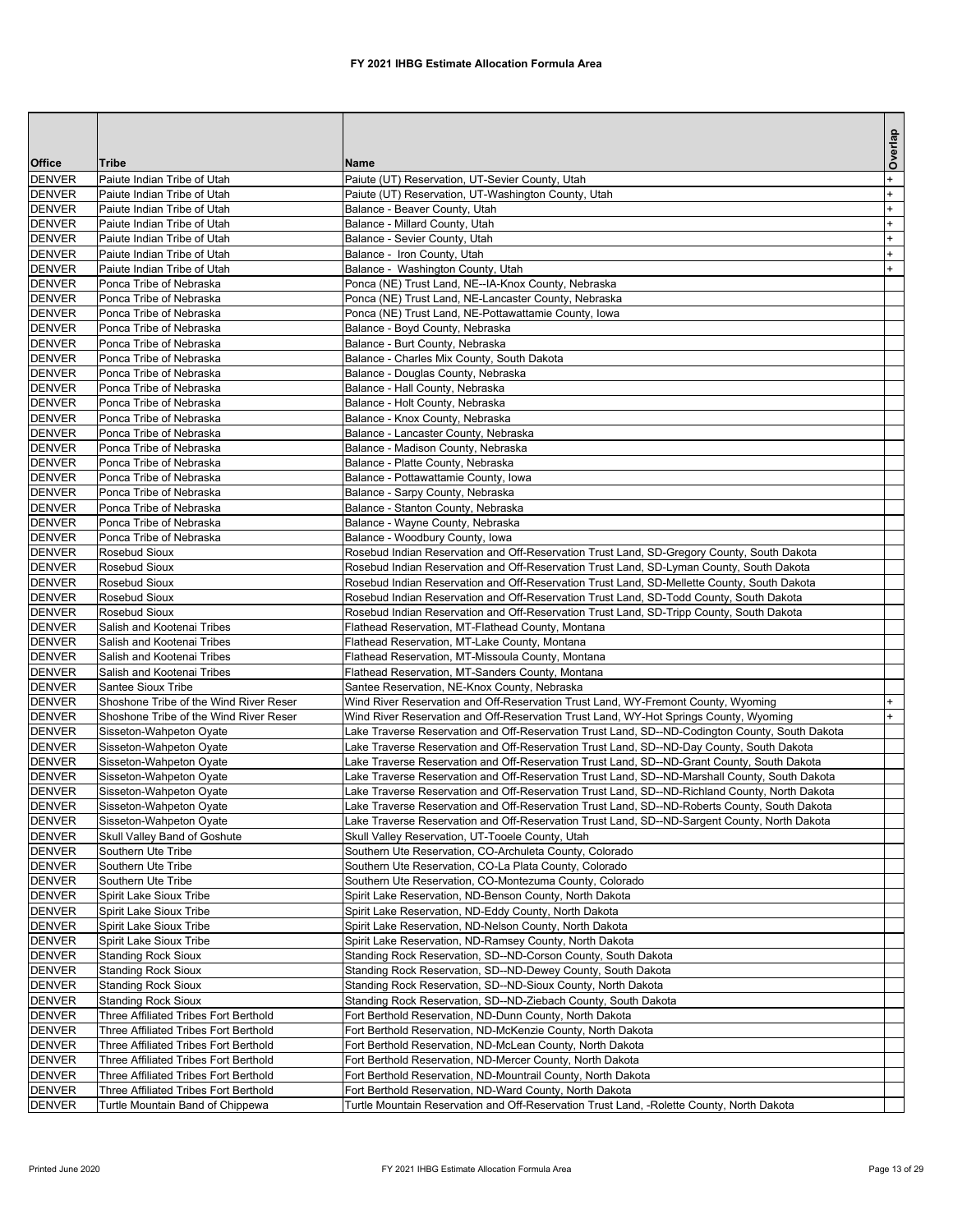|               |                                             |                                                                                            | Overlap |
|---------------|---------------------------------------------|--------------------------------------------------------------------------------------------|---------|
| Office        | <b>Tribe</b>                                | <b>Name</b>                                                                                |         |
| <b>DENVER</b> | Turtle Mountain Band of Chippewa            | Turtle Mountain Reservation and Off-Reservation Trust Land, Blaine County, Montana         |         |
| <b>DENVER</b> | Turtle Mountain Band of Chippewa            | Turtle Mountain Reservation and Off-Reservation Trust Land, Burke County, North Dakota     |         |
| <b>DENVER</b> | Turtle Mountain Band of Chippewa            | Turtle Mountain Reservation and Off-Reservation Trust Land, Carter County, Montana         |         |
| <b>DENVER</b> | Turtle Mountain Band of Chippewa            | Turtle Mountain Reservation and Off-Reservation Trust Land, Cavalier County, North Dakota  |         |
| <b>DENVER</b> | Turtle Mountain Band of Chippewa            | Turtle Mountain Reservation and Off-Reservation Trust Land, Chouteau County, Montana       |         |
| <b>DENVER</b> | Turtle Mountain Band of Chippewa            | Turtle Mountain Reservation and Off-Reservation Trust Land, Daniels County, Montana        |         |
| <b>DENVER</b> | Turtle Mountain Band of Chippewa            | Turtle Mountain Reservation and Off-Reservation Trust Land, Divide County, North Dakota    |         |
| <b>DENVER</b> | Turtle Mountain Band of Chippewa            | Turtle Mountain Reservation and Off-Reservation Trust Land, McCone County, Montana         |         |
| <b>DENVER</b> | Turtle Mountain Band of Chippewa            | Turtle Mountain Reservation and Off-Reservation Trust Land, McHenry County, North Dakota   |         |
| <b>DENVER</b> | Turtle Mountain Band of Chippewa            | Turtle Mountain Reservation and Off-Reservation Trust Land, McLean County, North Dakota    |         |
| <b>DENVER</b> | Turtle Mountain Band of Chippewa            | Turtle Mountain Reservation and Off-Reservation Trust Land, Mountrail County, North Dakota |         |
| <b>DENVER</b> | Turtle Mountain Band of Chippewa            | Turtle Mountain Reservation and Off-Reservation Trust Land, Perkins County, South Dakota   |         |
| <b>DENVER</b> | Turtle Mountain Band of Chippewa            | Turtle Mountain Reservation and Off-Reservation Trust Land, Phillips County, Montana       |         |
| <b>DENVER</b> | Turtle Mountain Band of Chippewa            | Turtle Mountain Reservation and Off-Reservation Trust Land, Roosevelt County, Montana      |         |
| <b>DENVER</b> | Turtle Mountain Band of Chippewa            | Turtle Mountain Reservation and Off-Reservation Trust Land, Sheridan County, Montana       |         |
| <b>DENVER</b> | Turtle Mountain Band of Chippewa            | Turtle Mountain Reservation and Off-Reservation Trust Land, Valley County, Montana         |         |
| <b>DENVER</b> | Turtle Mountain Band of Chippewa            | Turtle Mountain Reservation and Off-Reservation Trust Land, Williams County, North Dakota  |         |
| <b>DENVER</b> | Turtle Mountain Band of Chippewa            | Balance - Divide County, North Dakota                                                      |         |
| <b>DENVER</b> | Turtle Mountain Band of Chippewa            | Balance - McKenzie County, North Dakota                                                    |         |
| <b>DENVER</b> | Turtle Mountain Band of Chippewa            | Balance - Richland County, Montana                                                         |         |
| <b>DENVER</b> | Turtle Mountain Band of Chippewa            | Balance - Rolette County, North Dakota                                                     |         |
| <b>DENVER</b> | Turtle Mountain Band of Chippewa            | Balance - Roosevelt County, Montana                                                        |         |
| <b>DENVER</b> | Turtle Mountain Band of Chippewa            | Balance - Sheridan County, Montana                                                         |         |
| <b>DENVER</b> | Turtle Mountain Band of Chippewa            | Balance - Williams County, North Dakota                                                    |         |
| <b>DENVER</b> | Ute Indian Tribe Uintah & Ouray Reservation | Uintah and Ouray Reservation and Off-Reservation Trust Land, UT-Carbon County, Utah        |         |
| <b>DENVER</b> | Ute Indian Tribe Uintah & Ouray Reservation | Uintah and Ouray Reservation and Off-Reservation Trust Land, UT-Duchesne County, Utah      |         |
| <b>DENVER</b> | Ute Indian Tribe Uintah & Ouray Reservation | Uintah and Ouray Reservation and Off-Reservation Trust Land, UT-Emery County, Utah         |         |
| <b>DENVER</b> | Ute Indian Tribe Uintah & Ouray Reservation | Uintah and Ouray Reservation and Off-Reservation Trust Land, UT-Grand County, Utah         |         |
| <b>DENVER</b> | Ute Indian Tribe Uintah & Ouray Reservation | Uintah and Ouray Reservation and Off-Reservation Trust Land, UT-Uintah County, Utah        |         |
| <b>DENVER</b> | Ute Indian Tribe Uintah & Ouray Reservation | Uintah and Ouray Reservation and Off-Reservation Trust Land, UT-Utah                       |         |
| <b>DENVER</b> | Ute Indian Tribe Uintah & Ouray Reservation | Uintah and Ouray Reservation and Off-Reservation Trust Land, UT-Wasatch County, Utah       |         |
| <b>DENVER</b> | <b>Ute Mountain Tribe</b>                   | Ute Mountain Reservation and Off-Reservation Trust Land, La Plata County, Colorado         |         |
| <b>DENVER</b> | Ute Mountain Tribe                          | Ute Mountain Reservation and Off-Reservation Trust Land, Montezuma County, Colorado        |         |
| <b>DENVER</b> | <b>Ute Mountain Tribe</b>                   | Ute Mountain Reservation and Off-Reservation Trust Land, San Juan County, New Mexico       |         |
| <b>DENVER</b> | <b>Ute Mountain Tribe</b>                   | Ute Mountain Reservation and Off-Reservation Trust Land, San Juan County, Utah             |         |
| <b>DENVER</b> | Winnebago Tribe                             | Winnebago Reservation and Off-Reservation Trust Land, NE--IA-Burt County, Nebraska         |         |
| <b>DENVER</b> | Winnebago Tribe                             | Winnebago Reservation and Off-Reservation Trust Land, NE--IA-Dixon County, Nebraska        |         |
| <b>DENVER</b> | Winnebago Tribe                             | Winnebago Reservation and Off-Reservation Trust Land, NE--IA-Thurston County, Nebraska     |         |
| <b>DENVER</b> | Winnebago Tribe                             | Winnebago Reservation and Off-Reservation Trust Land, NE--IA-Woodbury County, Iowa         |         |
| <b>DENVER</b> | <b>Yankton Sioux</b>                        | Yankton Reservation, SD-Charles Mix County, South Dakota                                   |         |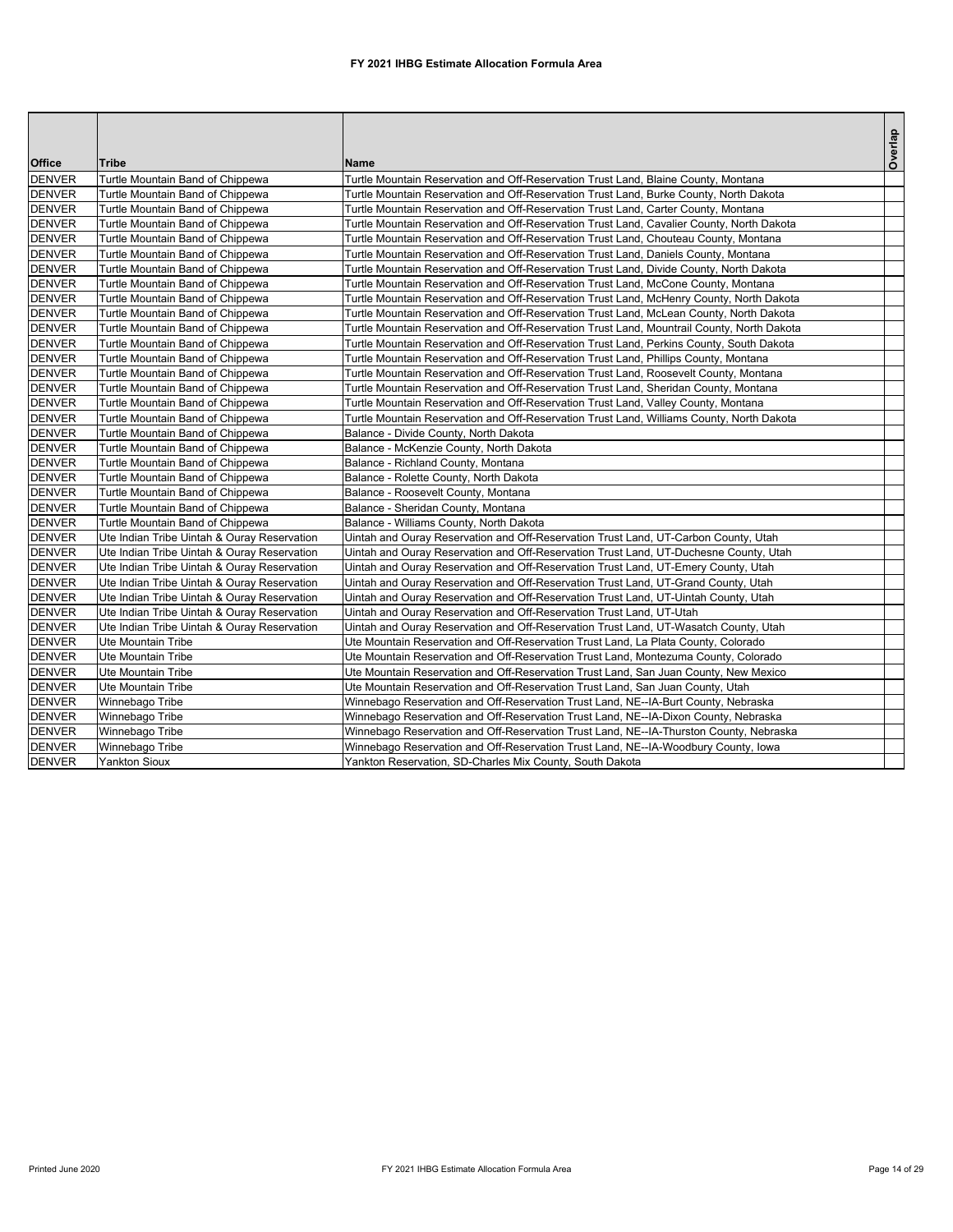|                      |                                                                      |                                                                                                                 | Overlap                |
|----------------------|----------------------------------------------------------------------|-----------------------------------------------------------------------------------------------------------------|------------------------|
| Office               | <b>Tribe</b>                                                         | Name                                                                                                            |                        |
|                      | OKLAHOMA Absentee-Shawnee                                            | Citizen Potawatomi Nation-Absentee Shawnee OTSA, OK-Cleveland County, Oklahoma                                  | $+$                    |
|                      | OKLAHOMA Absentee-Shawnee                                            | Citizen Potawatomi Nation-Absentee Shawnee OTSA, OK-Oklahoma County, Oklahoma                                   | $+$                    |
|                      | OKLAHOMA Absentee-Shawnee                                            | Citizen Potawatomi Nation-Absentee Shawnee OTSA, OK-Pottawatomie County, Oklahoma                               | $+$                    |
|                      | OKLAHOMA Absentee-Shawnee                                            | Balance - Cleveland County, Oklahoma                                                                            | $\ddot{}$              |
|                      | OKLAHOMA Absentee-Shawnee                                            | Balance - Lincoln County, Oklahoma                                                                              | $+$                    |
|                      | OKLAHOMA Alabama-Couchatta                                           | Alabama-Coushatta Reservation and Off-Reservation Trust Land, TX-Polk County, Texas                             |                        |
|                      | OKLAHOMA Alabama-Quassarte Tribal Town<br>OKLAHOMA Apache Tribe      | Creek OTSA, OK-Creek County, Oklahoma<br>Kiowa-Comanche-Apache-Fort Sill Apache OTSA, OK-Caddo County, Oklahoma | $+$<br>$\ddot{}$       |
|                      | OKLAHOMA Apache Tribe                                                | Kiowa-Comanche-Apache-Fort Sill Apache OTSA, OK-Comanche County, Oklahoma                                       | $\ddot{}$              |
|                      | OKLAHOMA Apache Tribe                                                | Kiowa-Comanche-Apache-Fort Sill Apache OTSA, OK-Cotton County, Oklahoma                                         | $\ddot{}$              |
|                      | OKLAHOMA Apache Tribe                                                | Kiowa-Comanche-Apache-Fort Sill Apache OTSA, OK-Grady County, Oklahoma                                          | $\ddot{}$              |
|                      | OKLAHOMA Apache Tribe                                                | Kiowa-Comanche-Apache-Fort Sill Apache OTSA, OK-Greer County, Oklahoma                                          | $+$                    |
|                      | OKLAHOMA Apache Tribe                                                | Kiowa-Comanche-Apache-Fort Sill Apache OTSA, OK-Harmon County, Oklahoma                                         | $\ddot{}$              |
|                      | OKLAHOMA Apache Tribe                                                | Kiowa-Comanche-Apache-Fort Sill Apache OTSA, OK-Jackson County, Oklahoma                                        | $\ddot{}$              |
|                      | OKLAHOMA Apache Tribe                                                | Kiowa-Comanche-Apache-Fort Sill Apache OTSA, OK-Jefferson County, Oklahoma                                      | $\ddot{}$              |
|                      | OKLAHOMA Apache Tribe                                                | Kiowa-Comanche-Apache-Fort Sill Apache OTSA, OK-Kiowa County, Oklahoma                                          | $\ddot{}$              |
|                      | OKLAHOMA Apache Tribe                                                | Kiowa-Comanche-Apache-Fort Sill Apache OTSA, OK-Stephens County, Oklahoma                                       | $+$                    |
|                      | OKLAHOMA Apache Tribe                                                | Kiowa-Comanche-Apache-Fort Sill Apache OTSA, OK-Tillman County, Oklahoma                                        | $+$                    |
|                      | OKLAHOMA Apache Tribe                                                | Kiowa-Comanche-Apache-Ft Sill Apache/Caddo-Wichita-Delaware joint-use OTSA, Caddo County, Oklahoma              | $\pmb{+}$              |
|                      | OKLAHOMA Apache Tribe                                                | Kiowa-Comanche-Apache-Ft Sill Apache/Caddo-Wichita-Delaware joint-use OTSA, Grady County, OK                    | $\ddot{}$              |
| OKLAHOMA Caddo Tribe |                                                                      | Caddo-Wichita-Delaware OTSA, OK-Blaine County, Oklahoma                                                         | $\ddot{}$              |
| OKLAHOMA Caddo Tribe |                                                                      | Caddo-Wichita-Delaware OTSA, OK-Caddo County, Oklahoma                                                          | $+$                    |
| OKLAHOMA Caddo Tribe |                                                                      | Caddo-Wichita-Delaware OTSA, OK-Canadian County, Oklahoma                                                       | $+$                    |
| OKLAHOMA Caddo Tribe |                                                                      | Caddo-Wichita-Delaware OTSA, OK-Grady County, Oklahoma                                                          |                        |
| OKLAHOMA Caddo Tribe |                                                                      | Kiowa-Comanche-Apache-Ft Sill Apache/Caddo-Wichita-Delaware joint-use OTSA, Caddo County, Oklahoma              | $\ddot{}$              |
| OKLAHOMA Caddo Tribe |                                                                      | Kiowa-Comanche-Apache-Ft Sill Apache/Caddo-Wichita-Delaware joint-use OTSA, Grady County, Oklahoma              |                        |
|                      | OKLAHOMA Cherokee Nation                                             | Cherokee OTSA, OK-Adair County, Oklahoma                                                                        |                        |
|                      | OKLAHOMA Cherokee Nation                                             | Cherokee OTSA, OK-Cherokee County, Oklahoma                                                                     | $+$                    |
|                      | OKLAHOMA Cherokee Nation                                             | Cherokee OTSA, OK-Craig County, Oklahoma                                                                        | $\ddot{}$              |
|                      | OKLAHOMA Cherokee Nation<br>OKLAHOMA Cherokee Nation                 | Cherokee OTSA, OK-Delaware County, Oklahoma                                                                     | $\ddot{}$<br>$\ddot{}$ |
|                      | OKLAHOMA Cherokee Nation                                             | Cherokee OTSA, OK-Mayes County, Oklahoma<br>Cherokee OTSA, OK-McIntosh County, Oklahoma                         | $+$                    |
|                      | OKLAHOMA Cherokee Nation                                             | Cherokee OTSA, OK-Muskogee County, Oklahoma                                                                     | $\ddot{}$              |
|                      | OKLAHOMA Cherokee Nation                                             | Cherokee OTSA, OK-Nowata County, Oklahoma                                                                       | $\ddot{}$              |
|                      | OKLAHOMA Cherokee Nation                                             | Cherokee OTSA, OK-Ottawa County, Oklahoma                                                                       | $\ddot{}$              |
|                      | OKLAHOMA Cherokee Nation                                             | Cherokee OTSA, OK-Rogers County, Oklahoma                                                                       | $\ddot{}$              |
|                      | OKLAHOMA Cherokee Nation                                             | Cherokee OTSA, OK-Sequoyah County, Oklahoma                                                                     | $+$                    |
|                      | OKLAHOMA Cherokee Nation                                             | Cherokee OTSA, OK-Tulsa County, Oklahoma                                                                        | $\ddot{}$              |
|                      | OKLAHOMA Cherokee Nation                                             | Cherokee OTSA, OK-Wagoner County, Oklahoma                                                                      | $\ddot{}$              |
|                      | OKLAHOMA Cherokee Nation                                             | Cherokee OTSA, OK-Washington County, Oklahoma                                                                   | $\ddot{}$              |
|                      | OKLAHOMA Chevenne-Arapaho Tribes                                     | Cheyenne-Arapaho OTSA, OK-Beckham County, Oklahoma                                                              |                        |
|                      | OKLAHOMA Cheyenne-Arapaho Tribes                                     | Cheyenne-Arapaho OTSA, OK-Blaine County, Oklahoma                                                               |                        |
|                      | OKLAHOMA Cheyenne-Arapaho Tribes                                     | Cheyenne-Arapaho OTSA, OK-Caddo County, Oklahoma                                                                |                        |
|                      | OKLAHOMA Cheyenne-Arapaho Tribes                                     | Cheyenne-Arapaho OTSA, OK-Canadian County, Oklahoma                                                             |                        |
|                      | OKLAHOMA Cheyenne-Arapaho Tribes                                     | Cheyenne-Arapaho OTSA, OK-Custer County, Oklahoma                                                               |                        |
|                      | OKLAHOMA Cheyenne-Arapaho Tribes                                     | Cheyenne-Arapaho OTSA, OK-Dewey County, Oklahoma                                                                |                        |
|                      | OKLAHOMA Cheyenne-Arapaho Tribes                                     | Cheyenne-Arapaho OTSA, OK-Ellis County, Oklahoma                                                                |                        |
|                      | OKLAHOMA Cheyenne-Arapaho Tribes                                     | Cheyenne-Arapaho OTSA, OK-Kingfisher County, Oklahoma                                                           |                        |
|                      | OKLAHOMA Cheyenne-Arapaho Tribes                                     | Cheyenne-Arapaho OTSA, OK-Roger Mills County, Oklahoma                                                          |                        |
|                      | OKLAHOMA Cheyenne-Arapaho Tribes                                     | Cheyenne-Arapaho OTSA, OK-Washita County, Oklahoma                                                              |                        |
|                      | OKLAHOMA Cheyenne-Arapaho Tribes                                     | Balance - Beckham County, Oklahoma                                                                              |                        |
|                      | OKLAHOMA Cheyenne-Arapaho Tribes                                     | Balance - Blaine County, Oklahoma                                                                               |                        |
|                      | OKLAHOMA Cheyenne-Arapaho Tribes<br>OKLAHOMA Cheyenne-Arapaho Tribes | Balance - Canadian County, Oklahoma                                                                             |                        |
|                      | OKLAHOMA Cheyenne-Arapaho Tribes                                     | Balance - Custer County, Oklahoma<br>Balance - Dewey County, Oklahoma                                           |                        |
|                      | OKLAHOMA Cheyenne-Arapaho Tribes                                     | Balance - Kingfisher County, Oklahoma                                                                           |                        |
|                      | OKLAHOMA Cheyenne-Arapaho Tribes                                     | Balance - Major County, Oklahoma                                                                                |                        |
|                      | OKLAHOMA Cheyenne-Arapaho Tribes                                     | Balance - Roger Mills County, Oklahoma                                                                          |                        |
|                      | OKLAHOMA Cheyenne-Arapaho Tribes                                     | Balance - Washita County, Oklahoma                                                                              |                        |
|                      | OKLAHOMA Cheyenne-Arapaho Tribes                                     | Balance - Woodward County, Oklahoma                                                                             |                        |
|                      | OKLAHOMA Cheyenne-Arapaho Tribes                                     | Census Tracts 1026, 1040, OK                                                                                    |                        |
| OKLAHOMA Chickasaw   |                                                                      | Chickasaw OTSA, OK-Bryan County, Oklahoma                                                                       |                        |
| OKLAHOMA Chickasaw   |                                                                      | Chickasaw OTSA, OK-Carter County, Oklahoma                                                                      |                        |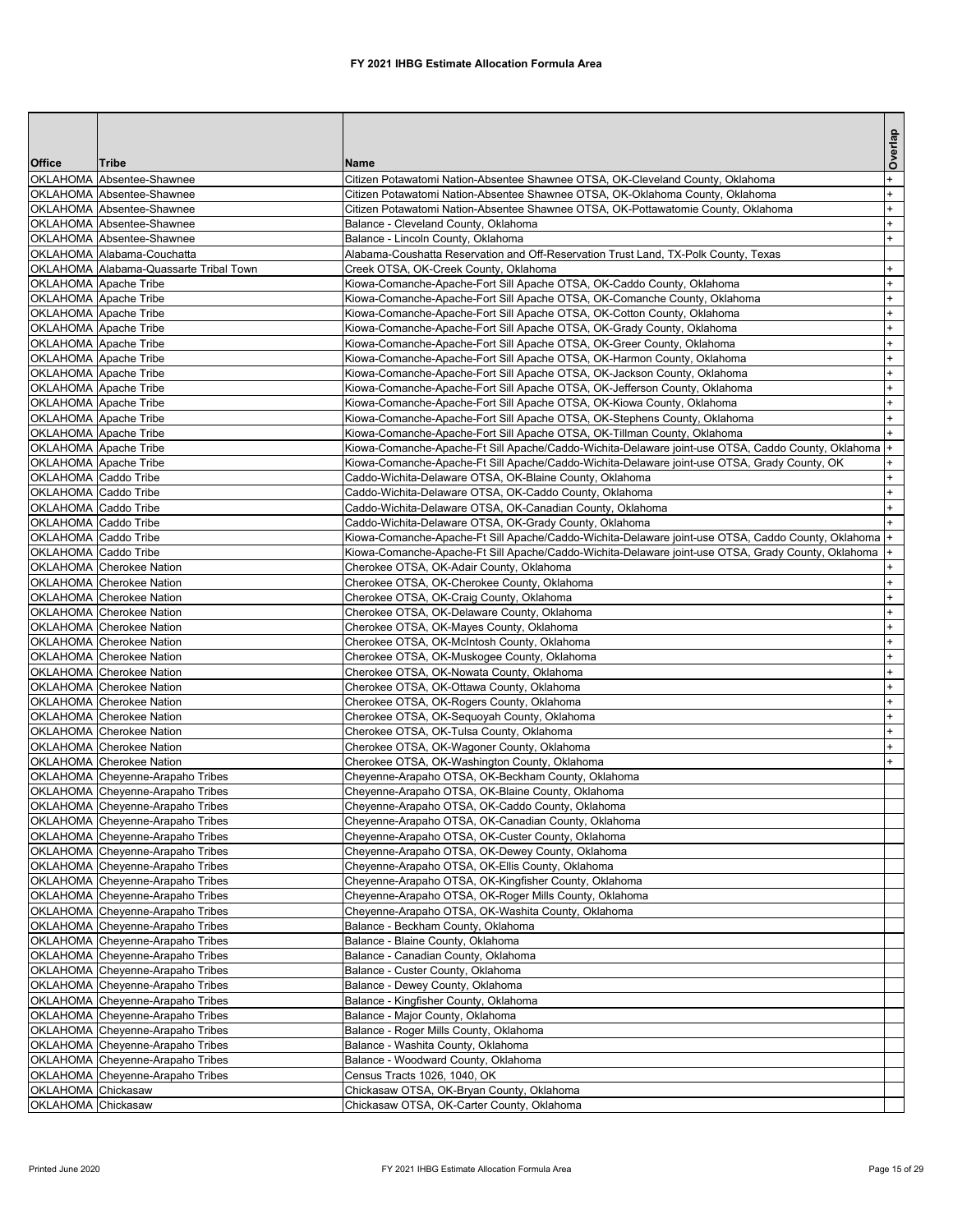|                    |                                                                    |                                                                                                                                                      | Overlap                |
|--------------------|--------------------------------------------------------------------|------------------------------------------------------------------------------------------------------------------------------------------------------|------------------------|
| <b>Office</b>      | Tribe                                                              | Name                                                                                                                                                 |                        |
| OKLAHOMA Chickasaw |                                                                    | Chickasaw OTSA, OK-Garvin County, Oklahoma                                                                                                           |                        |
| OKLAHOMA Chickasaw |                                                                    | Chickasaw OTSA, OK-Grady County, Oklahoma                                                                                                            |                        |
| OKLAHOMA Chickasaw |                                                                    | Chickasaw OTSA, OK-Jefferson County, Oklahoma                                                                                                        |                        |
| OKLAHOMA Chickasaw |                                                                    | Chickasaw OTSA, OK-Johnston County, Oklahoma                                                                                                         |                        |
| OKLAHOMA Chickasaw |                                                                    | Chickasaw OTSA, OK-Love County, Oklahoma                                                                                                             |                        |
| OKLAHOMA Chickasaw |                                                                    | Chickasaw OTSA, OK-Marshall County, Oklahoma                                                                                                         |                        |
| OKLAHOMA Chickasaw |                                                                    | Chickasaw OTSA, OK-McClain County, Oklahoma                                                                                                          |                        |
| OKLAHOMA Chickasaw |                                                                    | Chickasaw OTSA, OK-Murray County, Oklahoma                                                                                                           |                        |
| OKLAHOMA Chickasaw |                                                                    | Chickasaw OTSA, OK-Pontotoc County, Oklahoma                                                                                                         |                        |
| OKLAHOMA Chickasaw | OKLAHOMA Chitimacha Tribe                                          | Chickasaw OTSA, OK-Stephens County, Oklahoma<br>Chitimacha Reservation, LA-St. Mary Parish, Louisiana                                                |                        |
|                    | OKLAHOMA Chitimacha Tribe                                          | Balance - St. Mary Parish, Louisiana                                                                                                                 |                        |
|                    | OKLAHOMA Choctaw Nation                                            | Choctaw OTSA, OK-Atoka County, Oklahoma                                                                                                              |                        |
|                    | OKLAHOMA Choctaw Nation                                            | Choctaw OTSA, OK-Bryan County, Oklahoma                                                                                                              |                        |
|                    | OKLAHOMA Choctaw Nation                                            | Choctaw OTSA, OK-Choctaw County, Oklahoma                                                                                                            |                        |
|                    | <b>OKLAHOMA</b> Choctaw Nation                                     | Choctaw OTSA, OK-Coal County, Oklahoma                                                                                                               |                        |
|                    | OKLAHOMA Choctaw Nation                                            | Choctaw OTSA, OK-Haskell County, Oklahoma                                                                                                            |                        |
|                    | OKLAHOMA Choctaw Nation                                            | Choctaw OTSA, OK-Hughes County, Oklahoma                                                                                                             |                        |
|                    | OKLAHOMA Choctaw Nation                                            | Choctaw OTSA, OK-Latimer County, Oklahoma                                                                                                            |                        |
|                    | OKLAHOMA Choctaw Nation                                            | Choctaw OTSA, OK-Le Flore County, Oklahoma                                                                                                           |                        |
|                    | <b>OKLAHOMA</b> Choctaw Nation                                     | Choctaw OTSA, OK-McCurtain County, Oklahoma                                                                                                          |                        |
|                    | OKLAHOMA Choctaw Nation                                            | Choctaw OTSA, OK-Pittsburg County, Oklahoma                                                                                                          |                        |
|                    | OKLAHOMA Choctaw Nation                                            | Choctaw OTSA, OK-Pushmataha County, Oklahoma                                                                                                         |                        |
|                    | OKLAHOMA Citizen Potawatomi Nation                                 | Balance - Lincoln County, OK                                                                                                                         |                        |
|                    | OKLAHOMA Citizen Potawatomi Nation                                 | Balance-Cleveland County, OK                                                                                                                         |                        |
|                    | OKLAHOMA Citizen Potawatomi Nation                                 | Citizen Potawatomi Nation-Absentee Shawnee OTSA, OK-Oklahoma County, Oklahoma                                                                        | $\ddot{}$              |
|                    | OKLAHOMA Citizen Potawatomi Nation                                 | Citizen Potawatomi Nation-Absentee Shawnee OTSA, OK-Pottawatomie County, Oklahoma                                                                    | $^{+}$                 |
|                    | OKLAHOMA Citizen Potawatomi Nation                                 | Citizen Potawatomi Nation-Absentee Shawnee Tribe OTSA, OK                                                                                            | $\ddot{}$              |
|                    | OKLAHOMA Citizen Potawatomi Nation                                 | Eastern Portion Oklahoma Co, OK                                                                                                                      | $\ddot{}$              |
|                    | OKLAHOMA Comanche Nation                                           | Kiowa-Comanche-Apache-Fort Sill Apache OTSA, OK-Caddo County, Oklahoma                                                                               | $\ddot{}$              |
|                    | OKLAHOMA Comanche Nation<br>OKLAHOMA Comanche Nation               | Kiowa-Comanche-Apache-Fort Sill Apache OTSA, OK-Comanche County, Oklahoma                                                                            | $\ddot{}$<br>$\ddot{}$ |
|                    | <b>OKLAHOMA</b> Comanche Nation                                    | Kiowa-Comanche-Apache-Fort Sill Apache OTSA, OK-Cotton County, Oklahoma<br>Kiowa-Comanche-Apache-Fort Sill Apache OTSA, OK-Grady County, Oklahoma    | $\ddot{}$              |
|                    | <b>OKLAHOMA</b> Comanche Nation                                    | Kiowa-Comanche-Apache-Fort Sill Apache OTSA, OK-Greer County, Oklahoma                                                                               |                        |
|                    | OKLAHOMA Comanche Nation                                           | Kiowa-Comanche-Apache-Fort Sill Apache OTSA, OK-Harmon County, Oklahoma                                                                              | $\ddot{}$              |
|                    | <b>OKLAHOMA</b> Comanche Nation                                    | Kiowa-Comanche-Apache-Fort Sill Apache OTSA, OK-Jackson County, Oklahoma                                                                             | $\ddot{}$              |
|                    | OKLAHOMA Comanche Nation                                           | Kiowa-Comanche-Apache-Fort Sill Apache OTSA, OK-Jefferson County, Oklahoma                                                                           | $\ddot{}$              |
|                    | <b>OKLAHOMA</b> Comanche Nation                                    | Kiowa-Comanche-Apache-Fort Sill Apache OTSA, OK-Kiowa County, Oklahoma                                                                               | $\ddot{}$              |
|                    | OKLAHOMA Comanche Nation                                           | Kiowa-Comanche-Apache-Fort Sill Apache OTSA, OK-Stephens County, Oklahoma                                                                            | $\ddot{}$              |
|                    | OKLAHOMA Comanche Nation                                           | Kiowa-Comanche-Apache-Fort Sill Apache OTSA, OK-Tillman County, Oklahoma                                                                             |                        |
|                    | <b>OKLAHOMA</b> Comanche Nation                                    | Kiowa-Comanche-Apache-Ft Sill Apache/Caddo-Wichita-Delaware joint-use OTSA, Caddo County, Oklahoma  +                                                |                        |
|                    | OKLAHOMA Comanche Nation                                           | Kiowa-Comanche-Apache-Ft Sill Apache/Caddo-Wichita-Delaware joint-use OTSA, Grady County, Oklahoma                                                   | $+$                    |
|                    | OKLAHOMA Coushatta Tribe                                           | Coushatta Reservation and Off-Reservation Trust Land, LA-Allen Parish, Louisiana                                                                     |                        |
|                    | OKLAHOMA Delaware Nation of West Oklahoma                          | Caddo-Wichita-Delaware OTSA, OK-Blaine County, Oklahoma                                                                                              | $^{+}$                 |
|                    | OKLAHOMA Delaware Nation of West Oklahoma                          | Caddo-Wichita-Delaware OTSA, OK-Caddo County, Oklahoma                                                                                               | $^{+}$                 |
|                    | OKLAHOMA Delaware Nation of West Oklahoma                          | Caddo-Wichita-Delaware OTSA, OK-Canadian County, Oklahoma                                                                                            | $+$                    |
|                    | OKLAHOMA Delaware Nation of West Oklahoma                          | Caddo-Wichita-Delaware OTSA, OK-Grady County, Oklahoma                                                                                               | $+$                    |
|                    | OKLAHOMA Delaware Nation of West Oklahoma                          | Kiowa-Comanche-Apache-Ft Sill Apache/Caddo-Wichita-Delaware joint-use OTSA, Caddo County, Oklahoma                                                   | $\pm$                  |
|                    | OKLAHOMA Delaware Nation of West Oklahoma                          | Kiowa-Comanche-Apache-Ft Sill Apache/Caddo-Wichita-Delaware joint-use OTSA, Grady County, Oklahoma                                                   |                        |
|                    | OKLAHOMA Delaware Tribe (Eastern)                                  | Tribe Re-Recognized, No Assigned Formula Area                                                                                                        |                        |
|                    | OKLAHOMA Eastern Shawnee Tribe                                     | Eastern Shawnee OTSA, OK-Ottawa County, Oklahoma                                                                                                     | $+$                    |
|                    | OKLAHOMA Fort Sill Apache Tribe                                    | Kiowa-Comanche-Apache-Fort Sill Apache OTSA, OK-Caddo County, Oklahoma                                                                               | $\ddot{}$              |
|                    | OKLAHOMA Fort Sill Apache Tribe<br>OKLAHOMA Fort Sill Apache Tribe | Kiowa-Comanche-Apache-Fort Sill Apache OTSA, OK-Comanche County, Oklahoma<br>Kiowa-Comanche-Apache-Fort Sill Apache OTSA, OK-Cotton County, Oklahoma | $\ddot{}$              |
|                    | OKLAHOMA Fort Sill Apache Tribe                                    | Kiowa-Comanche-Apache-Fort Sill Apache OTSA, OK-Grady County, Oklahoma                                                                               | $\ddot{}$              |
|                    | OKLAHOMA Fort Sill Apache Tribe                                    | Kiowa-Comanche-Apache-Fort Sill Apache OTSA, OK-Greer County, Oklahoma                                                                               | $\ddot{}$              |
|                    | OKLAHOMA Fort Sill Apache Tribe                                    | Kiowa-Comanche-Apache-Fort Sill Apache OTSA, OK-Harmon County, Oklahoma                                                                              | $\ddot{}$              |
|                    | OKLAHOMA Fort Sill Apache Tribe                                    | Kiowa-Comanche-Apache-Fort Sill Apache OTSA, OK-Jackson County, Oklahoma                                                                             | $\ddot{}$              |
|                    | OKLAHOMA Fort Sill Apache Tribe                                    | Kiowa-Comanche-Apache-Fort Sill Apache OTSA, OK-Jefferson County, Oklahoma                                                                           | $\ddot{}$              |
|                    | OKLAHOMA Fort Sill Apache Tribe                                    | Kiowa-Comanche-Apache-Fort Sill Apache OTSA, OK-Kiowa County, Oklahoma                                                                               | $+$                    |
|                    | OKLAHOMA Fort Sill Apache Tribe                                    | Kiowa-Comanche-Apache-Fort Sill Apache OTSA, OK-Stephens County, Oklahoma                                                                            | $+$                    |
|                    | OKLAHOMA Fort Sill Apache Tribe                                    | Kiowa-Comanche-Apache-Fort Sill Apache OTSA, OK-Tillman County, Oklahoma                                                                             | $+$                    |
|                    | OKLAHOMA Fort Sill Apache Tribe                                    | Kiowa-Comanche-Apache-Ft Sill Apache/Caddo-Wichita-Delaware joint-use OTSA, Caddo County, Oklahoma  +                                                |                        |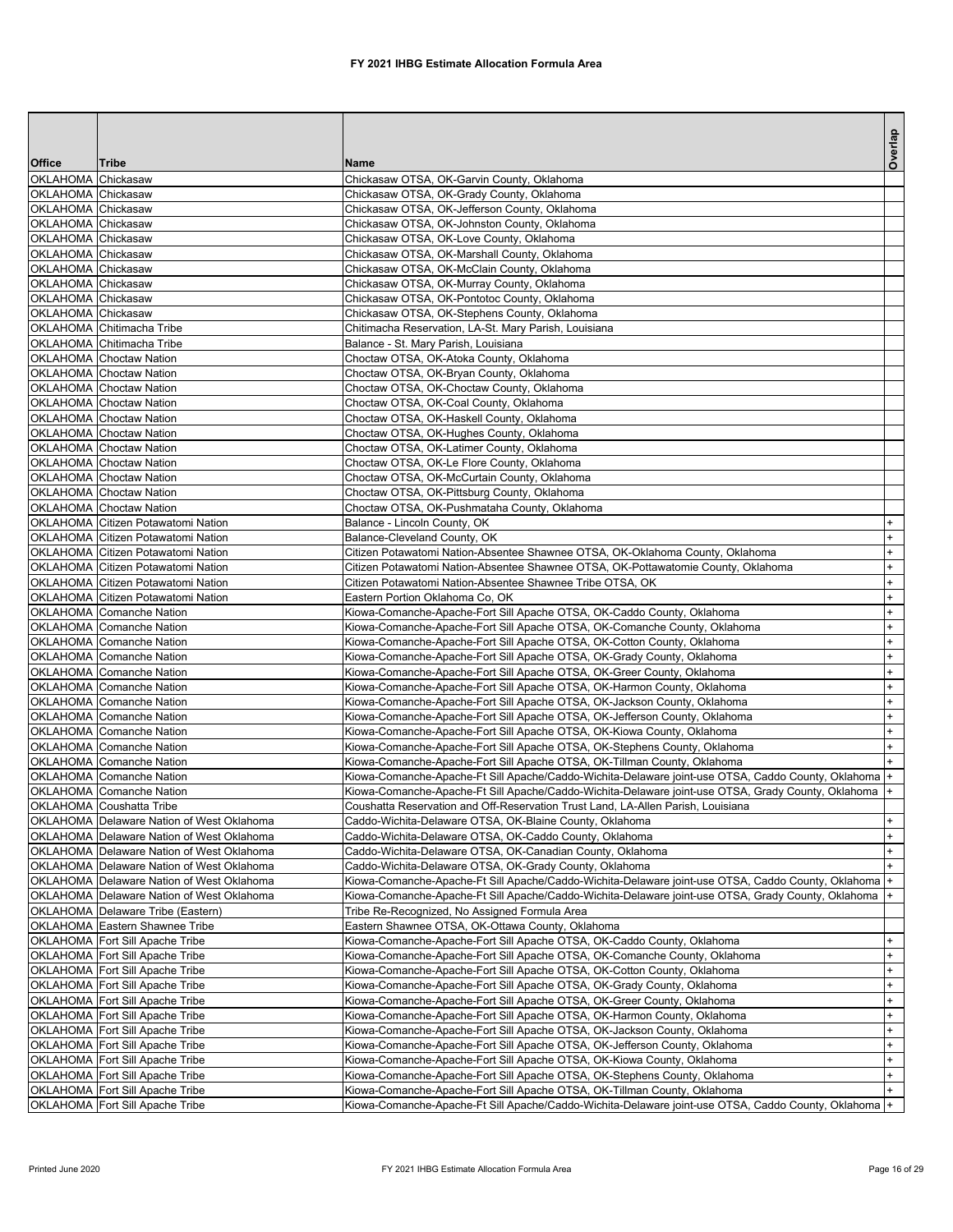|                                              |                                                                                          |                                                                                                                                                   | Overlap             |
|----------------------------------------------|------------------------------------------------------------------------------------------|---------------------------------------------------------------------------------------------------------------------------------------------------|---------------------|
| Office                                       | Tribe                                                                                    | <b>Name</b>                                                                                                                                       |                     |
|                                              | OKLAHOMA Fort Sill Apache Tribe                                                          | Kiowa-Comanche-Apache-Ft Sill Apache/Caddo-Wichita-Delaware joint-use OTSA, Grady County, Oklahoma                                                |                     |
|                                              | OKLAHOMA lowa Tribe of Kansas and Nebraska                                               | lowa (KS-NE) Reservation and Off-Reservation Trust Land, KS--NE-Brown County, Kansas                                                              |                     |
|                                              | OKLAHOMA I lowa Tribe of Kansas and Nebraska                                             | lowa (KS-NE) Reservation and Off-Reservation Trust Land, KS--NE-Doniphan County, Kansas                                                           |                     |
|                                              | OKLAHOMA lowa Tribe of Kansas and Nebraska                                               | lowa (KS-NE) Reservation and Off-Reservation Trust Land, KS--NE-Richardson County, Nebraska                                                       |                     |
|                                              | OKLAHOMA lowa Tribe of Kansas and Nebraska                                               | Balance - Brown County, Kansas                                                                                                                    |                     |
|                                              | OKLAHOMA lowa Tribe of Kansas and Nebraska<br>OKLAHOMA lowa Tribe of Kansas and Nebraska | Balance - Doniphan County, Kansas                                                                                                                 |                     |
|                                              | OKLAHOMA lowa Tribe of Oklahoma                                                          | Balance - Richardson County, Nebraska<br>lowa OTSA, OK-Lincoln County, Oklahoma                                                                   |                     |
|                                              | OKLAHOMA lowa Tribe of Oklahoma                                                          | lowa OTSA, OK-Logan County, Oklahoma                                                                                                              |                     |
|                                              | OKLAHOMA lowa Tribe of Oklahoma                                                          | lowa OTSA, OK-Oklahoma County, Oklahoma                                                                                                           |                     |
|                                              | OKLAHOMA lowa Tribe of Oklahoma                                                          | lowa OTSA, OK-Payne County, Oklahoma                                                                                                              |                     |
|                                              | OKLAHOMA Jena Band of Choctaw                                                            | Jena Band of Choctaw Reservation, LA-Grant Parish, Louisiana                                                                                      |                     |
|                                              | OKLAHOMA Jena Band of Choctaw                                                            | Jena Band of Choctaw Reservation, LA-La Salle Parish, Louisiana                                                                                   |                     |
| OKLAHOMA Kaw Nation                          |                                                                                          | Kaw OTSA, OK-Kay County, Oklahoma                                                                                                                 |                     |
| OKLAHOMA Kaw Nation                          |                                                                                          | Kaw/Ponca joint-use OTSA, OK-Kay County, Oklahoma                                                                                                 |                     |
|                                              | OKLAHOMA Kialegee Tribal Town                                                            | Creek OTSA, OK-Creek County, Oklahoma                                                                                                             | $^+$                |
|                                              | OKLAHOMA Kickapoo Traditional Tribe of Texas                                             | Kickapoo (TX) Reservation, TX-Maverick County, Texas                                                                                              |                     |
|                                              | OKLAHOMA Kickapoo Traditional Tribe of Texas                                             | Balance - Maverick County, Texas                                                                                                                  |                     |
|                                              | OKLAHOMA Kickapoo Tribe of Kansas                                                        | Kickapoo (KS) Reservation, KS-Atchison County, Kansas                                                                                             |                     |
|                                              | OKLAHOMA Kickapoo Tribe of Kansas                                                        | Kickapoo (KS) Reservation, KS-Brown County, Kansas                                                                                                |                     |
|                                              | OKLAHOMA Kickapoo Tribe of Kansas                                                        | Kickapoo (KS) Reservation, KS-Jackson County, Kansas                                                                                              |                     |
|                                              | OKLAHOMA Kickapoo Tribe of Oklahoma                                                      | Kickapoo OTSA, OK-Lincoln County, Oklahoma                                                                                                        |                     |
|                                              | OKLAHOMA Kickapoo Tribe of Oklahoma                                                      | Kickapoo OTSA, OK-Pottawatomie County, Oklahoma                                                                                                   |                     |
| OKLAHOMA Kiowa Tribe                         |                                                                                          | Kiowa-Comanche-Apache-Fort Sill Apache OTSA, OK-Caddo County, Oklahoma                                                                            |                     |
| OKLAHOMA Kiowa Tribe                         |                                                                                          | Kiowa-Comanche-Apache-Fort Sill Apache OTSA, OK-Comanche County, Oklahoma                                                                         | $\ddot{}$           |
| OKLAHOMA Kiowa Tribe                         |                                                                                          | Kiowa-Comanche-Apache-Fort Sill Apache OTSA, OK-Cotton County, Oklahoma                                                                           | $\ddot{}$<br>$^{+}$ |
| OKLAHOMA Kiowa Tribe                         |                                                                                          | Kiowa-Comanche-Apache-Fort Sill Apache OTSA, OK-Grady County, Oklahoma                                                                            | $\ddot{}$           |
| OKLAHOMA Kiowa Tribe<br>OKLAHOMA Kiowa Tribe |                                                                                          | Kiowa-Comanche-Apache-Fort Sill Apache OTSA, OK-Greer County, Oklahoma<br>Kiowa-Comanche-Apache-Fort Sill Apache OTSA, OK-Harmon County, Oklahoma | $\ddot{}$           |
| OKLAHOMA Kiowa Tribe                         |                                                                                          | Kiowa-Comanche-Apache-Fort Sill Apache OTSA, OK-Jackson County, Oklahoma                                                                          | $\ddot{}$           |
| OKLAHOMA Kiowa Tribe                         |                                                                                          | Kiowa-Comanche-Apache-Fort Sill Apache OTSA, OK-Jefferson County, Oklahoma                                                                        | $\ddot{}$           |
| OKLAHOMA Kiowa Tribe                         |                                                                                          | Kiowa-Comanche-Apache-Fort Sill Apache OTSA, OK-Kiowa County, Oklahoma                                                                            | $\ddot{}$           |
| OKLAHOMA Kiowa Tribe                         |                                                                                          | Kiowa-Comanche-Apache-Fort Sill Apache OTSA, OK-Stephens County, Oklahoma                                                                         | $\ddot{}$           |
| OKLAHOMA Kiowa Tribe                         |                                                                                          | Kiowa-Comanche-Apache-Fort Sill Apache OTSA, OK-Tillman County, Oklahoma                                                                          |                     |
| OKLAHOMA Kiowa Tribe                         |                                                                                          | Kiowa-Comanche-Apache-Ft Sill Apache/Caddo-Wichita-Delaware joint-use OTSA, Caddo County, Oklahoma  +                                             |                     |
| OKLAHOMA Kiowa Tribe                         |                                                                                          | Kiowa-Comanche-Apache-Ft Sill Apache/Caddo-Wichita-Delaware joint-use OTSA, Grady County, Oklahoma                                                | +                   |
| OKLAHOMA Miami Tribe                         |                                                                                          | Miami OTSA, OK-Ottawa County, Oklahoma                                                                                                            |                     |
| OKLAHOMA Miami Tribe                         |                                                                                          | Miami/Peoria joint-use OTSA, OK-Ottawa County, Oklahoma                                                                                           | $\ddot{}$           |
| OKLAHOMA Modoc Tribe                         |                                                                                          | Modoc OTSA, OK-Ottawa County, Oklahoma                                                                                                            |                     |
|                                              | OKLAHOMA Muscogee (Creek) Nation                                                         | Creek OTSA, OK-Creek County, Oklahoma                                                                                                             | $\ddot{}$           |
|                                              | OKLAHOMA Muscogee (Creek) Nation                                                         | Creek OTSA, OK-Hughes County, Oklahoma                                                                                                            | $\ddot{}$           |
|                                              | OKLAHOMA Muscogee (Creek) Nation                                                         | Creek OTSA, OK-Mayes County, Oklahoma                                                                                                             | $\ddot{}$           |
|                                              | OKLAHOMA Muscogee (Creek) Nation                                                         | Creek OTSA, OK-McIntosh County, Oklahoma                                                                                                          | $+$                 |
|                                              | OKLAHOMA Muscogee (Creek) Nation                                                         | Creek OTSA, OK-Muskogee County, Oklahoma                                                                                                          | $^{+}$              |
|                                              | OKLAHOMA Muscogee (Creek) Nation                                                         | Creek OTSA, OK-Okfuskee County, Oklahoma                                                                                                          | $\ddot{}$           |
|                                              | OKLAHOMA Muscogee (Creek) Nation                                                         | Creek OTSA, OK-Okmulgee County, Oklahoma                                                                                                          | $\ddot{}$           |
|                                              | OKLAHOMA Muscogee (Creek) Nation                                                         | Creek OTSA, OK-Rogers County, Oklahoma                                                                                                            | $+$                 |
|                                              | OKLAHOMA Muscogee (Creek) Nation                                                         | Creek OTSA, OK-Tulsa County, Oklahoma                                                                                                             | $\ddot{}$           |
|                                              | OKLAHOMA Muscogee (Creek) Nation                                                         | Creek OTSA, OK-Wagoner County, Oklahoma                                                                                                           | $\ddot{}$           |
|                                              | OKLAHOMA Muscogee (Creek) Nation                                                         | Creek/Seminole joint-use OTSA, OK-Seminole County, Oklahoma                                                                                       | $\ddot{}$           |
|                                              | OKLAHOMA Osage Nation<br>OKLAHOMA Otoe-Missouria Tribe                                   | Osage Reservation, OK-Osage County, Oklahoma<br>Otoe-Missouria OTSA, OK-Noble County, Oklahoma                                                    |                     |
|                                              | OKLAHOMA Otoe-Missouria Tribe                                                            | Otoe-Missouria OTSA, OK-Pawnee County, Oklahoma                                                                                                   |                     |
| OKLAHOMA Ottawa Tribe                        |                                                                                          | Ottawa OTSA, OK-Ottawa County, Oklahoma                                                                                                           |                     |
|                                              | OKLAHOMA Pawnee Nation                                                                   | Pawnee OTSA, OK-Pawnee County, Oklahoma                                                                                                           |                     |
| OKLAHOMA Peoria Tribe                        |                                                                                          | Miami/Peoria joint-use OTSA, OK-Ottawa County, Oklahoma                                                                                           | $\ddot{}$           |
| OKLAHOMA Peoria Tribe                        |                                                                                          | Peoria OTSA, OK-Ottawa County, Oklahoma                                                                                                           | $+$                 |
| OKLAHOMA Ponca Tribe                         |                                                                                          | Kaw/Ponca joint-use OTSA, OK-Kay County, Oklahoma                                                                                                 | $\ddot{}$           |
| OKLAHOMA Ponca Tribe                         |                                                                                          | Ponca OTSA, OK-Kay County, Oklahoma                                                                                                               | $\ddot{}$           |
| OKLAHOMA Ponca Tribe                         |                                                                                          | Ponca OTSA, OK-Noble County, Oklahoma                                                                                                             | $\ddot{}$           |
|                                              | OKLAHOMA Prairie Band of Potawatomi Nation                                               | Prairie Band of Potawatomi Nation Reservation, KS-Jackson County, Kansas                                                                          |                     |
|                                              | OKLAHOMA Quapaw Tribe                                                                    | Quapaw OTSA, OK-Ottawa County, Oklahoma                                                                                                           |                     |
|                                              | OKLAHOMA Sac and Fox Nation of Missouri                                                  | Sac and Fox Nation Reservation and Off-Reservation Trust Land, NE--KS-Brown County, Kansas                                                        |                     |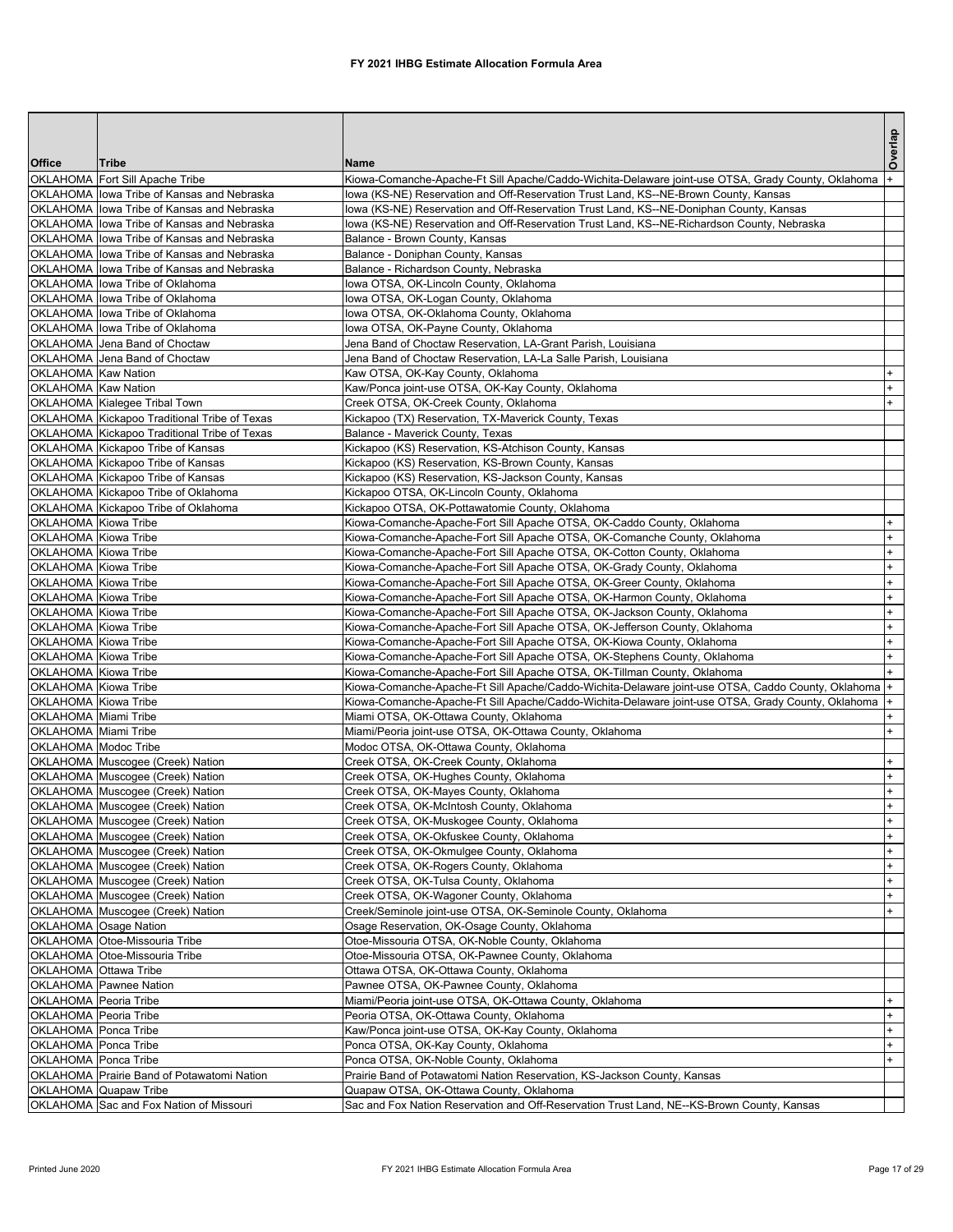| <b>Office</b>    | <b>Tribe</b>                            | <b>Name</b>                                                                                           | Overlap |
|------------------|-----------------------------------------|-------------------------------------------------------------------------------------------------------|---------|
|                  | OKLAHOMA Sac and Fox Nation of Missouri | Sac and Fox Nation Reservation and Off-Reservation Trust Land, NE--KS-Richardson County, Nebraska     |         |
|                  | OKLAHOMA Sac and Fox Nation, Oklahoma   | Sac and Fox OTSA, OK-Lincoln County, Oklahoma                                                         |         |
|                  | OKLAHOMA Sac and Fox Nation, Oklahoma   | Sac and Fox OTSA, OK-Payne County, Oklahoma                                                           |         |
|                  | OKLAHOMA Sac and Fox Nation, Oklahoma   | Sac and Fox OTSA, OK-Pottawatomie County, Oklahoma                                                    |         |
|                  | <b>OKLAHOMA</b> Seminole Nation         | Seminole OTSA, OK-Seminole County, Oklahoma                                                           |         |
|                  | OKLAHOMA Seneca-Cayuga                  | Seneca-Cayuga OTSA, OK-Delaware County, Oklahoma                                                      |         |
|                  | OKLAHOMA Seneca-Cayuga                  | Seneca-Cayuga OTSA, OK-Ottawa County, Oklahoma                                                        |         |
| OKLAHOMA Shawnee |                                         | <b>Minimum Needs</b>                                                                                  |         |
|                  | OKLAHOMA Thlopthlocco Tribal Town       | Creek OTSA, OK-Creek County, Oklahoma                                                                 |         |
|                  | <b>OKLAHOMA</b> Tonkawa Tribe           | Tonkawa OTSA, OK-Kay County, Oklahoma                                                                 |         |
|                  | OKLAHOMA Tunica-Biloxi Tribe            | Tunica-Biloxi Reservation and Off-Reservation Trust Land, LA-Avoyelles Parish, Louisiana              |         |
|                  | OKLAHOMA Tunica-Biloxi Tribe            | Balance - Avoyelles Parish, Louisiana                                                                 |         |
|                  | OKLAHOMA Tunica-Biloxi Tribe            | Balance - Rapides Parish, Louisiana                                                                   |         |
|                  | OKLAHOMA United Keetoowah               | Cherokee OTSA, OK                                                                                     |         |
|                  | OKLAHOMA Wichita Tribe                  | Caddo-Wichita-Delaware OTSA, OK-Blaine County, Oklahoma                                               |         |
|                  | <b>OKLAHOMA</b> Wichita Tribe           | Caddo-Wichita-Delaware OTSA, OK-Caddo County, Oklahoma                                                |         |
|                  | <b>OKLAHOMA</b> Wichita Tribe           | Caddo-Wichita-Delaware OTSA, OK-Canadian County, Oklahoma                                             |         |
|                  | OKLAHOMA Wichita Tribe                  | Caddo-Wichita-Delaware OTSA, OK-Grady County, Oklahoma                                                |         |
|                  | OKLAHOMA Wichita Tribe                  | Kiowa-Comanche-Apache-Ft Sill Apache/Caddo-Wichita-Delaware joint-use OTSA, Caddo County, Oklahoma  + |         |
|                  | OKLAHOMA Wichita Tribe                  | Kiowa-Comanche-Apache-Ft Sill Apache/Caddo-Wichita-Delaware joint-use OTSA, Grady County, Oklahoma    |         |
|                  | OKLAHOMA Wyandotte Nation               | Wyandotte OTSA, OK-Ottawa County, Oklahoma                                                            |         |
|                  | OKLAHOMA Wyandotte Nation               | Balance - Newton County, Missouri                                                                     |         |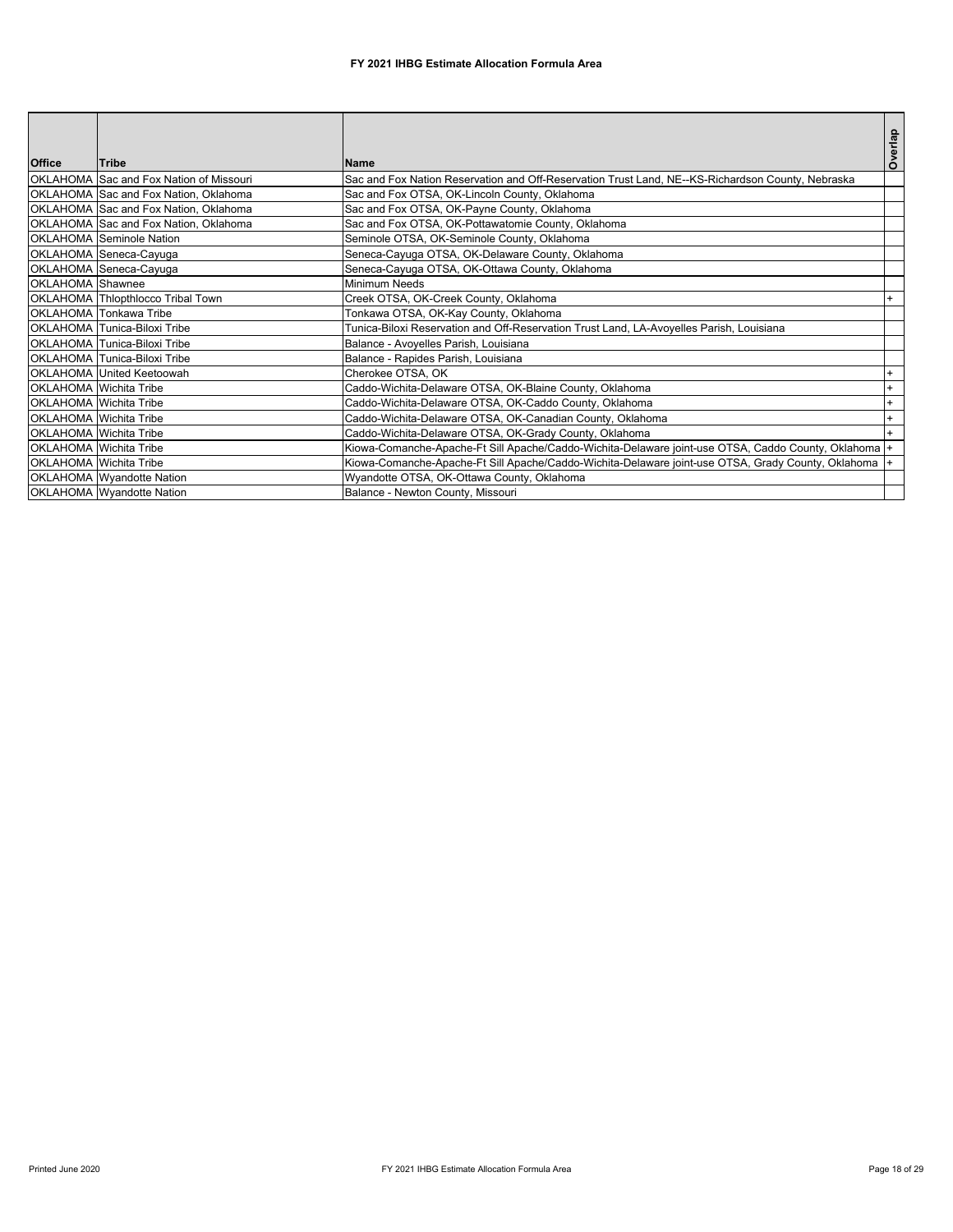|                           |                                                                            |                                                                                                              | Overlap          |
|---------------------------|----------------------------------------------------------------------------|--------------------------------------------------------------------------------------------------------------|------------------|
| <b>Office</b>             | Tribe                                                                      | Name                                                                                                         |                  |
| <b>PHOENIX</b>            | Acoma Pueblo                                                               | Acoma Pueblo and Off-Reservation Trust Land, NM-Catron County, New Mexico                                    |                  |
| <b>PHOENIX</b>            | Acoma Pueblo                                                               | Acoma Pueblo and Off-Reservation Trust Land, NM-Cibola County, New Mexico                                    |                  |
| <b>PHOENIX</b>            | Acoma Pueblo                                                               | Acoma Pueblo and Off-Reservation Trust Land, NM-Socorro County, New Mexico                                   |                  |
| <b>PHOENIX</b>            | Aqua Caliente Band of Cahuilla                                             | Agua Caliente Indian Reservation and Off-Reservation Trust Land, Riverside County, CA.                       |                  |
| PHOENIX                   | Ak-Chin                                                                    | Maricopa (Ak Chin) Indian Reservation, AZ-Pinal County, Arizona                                              |                  |
| <b>PHOENIX</b>            | Alturas Rancheria                                                          | Alturas Indian Rancheria, CA-Modoc County, California                                                        |                  |
| PHOENIX<br><b>PHOENIX</b> | Augustine Band of Cahuilla<br>Barona Group of Capitan Grande               | Augustine Reservation, CA-Riverside County, California                                                       |                  |
| <b>PHOENIX</b>            | Bear River Band Rohnerville Rancheria                                      | Barona Reservation, CA-San Diego County, California<br>Rohnerville Rancheria, CA-Humboldt County, California |                  |
| PHOENIX                   | Berry Creek Rancheria                                                      | Berry Creek Rancheria and Off-Reservation Trust Land, CA-Butte County, California                            | $\ddot{}$        |
| <b>PHOENIX</b>            | Berry Creek Rancheria                                                      | Balance - Butte County, CA                                                                                   | $+$              |
| PHOENIX                   | Big Lagoon Rancheria                                                       | Big Lagoon Rancheria, CA-Humboldt County, California                                                         |                  |
| <b>PHOENIX</b>            | Big Pine Paiute Tribe                                                      | Big Pine Reservation, CA-Inyo County, California                                                             |                  |
| <b>PHOENIX</b>            | <b>Big Sandy Rancheria</b>                                                 | Big Sandy Rancheria, CA-Fresno County, California                                                            | $\ddot{}$        |
| PHOENIX                   | Big Sandy Rancheria                                                        | Balance - Kings County, California                                                                           | $^{+}$           |
| <b>PHOENIX</b>            | <b>Big Sandy Rancheria</b>                                                 | Balance - Fresno, CA                                                                                         | $+$              |
| PHOENIX                   | <b>Big Sandy Rancheria</b>                                                 | Balance Madera County, CA                                                                                    | $+$              |
| <b>PHOENIX</b>            | Big Valley Band of Pomo Indians                                            | Big Valley Rancheria, CA-Lake County, California                                                             | $\ddot{}$        |
| <b>PHOENIX</b>            | Big Valley Band of Pomo Indians                                            | Balance - Lake County, CA                                                                                    | $^{+}$           |
| PHOENIX                   | <b>Bishop Paiute Tribe</b>                                                 | Bishop Reservation, CA-Inyo County, California                                                               |                  |
| <b>PHOENIX</b>            | Blue Lake Rancheria                                                        | Blue Lake Rancheria and Off-Reservation Trust Land, CA-Humboldt County, California                           |                  |
| PHOENIX                   | Bridgeport Paiute Indian Colony                                            | Bridgeport Reservation, CA-Mono County, California                                                           |                  |
| <b>PHOENIX</b>            | Buena Vista Rancheria                                                      | Balance - Amador County, California                                                                          | $\ddot{}$        |
| <b>PHOENIX</b>            | Cabazon Band                                                               | Cabazon Reservation, CA-Riverside County, California                                                         |                  |
| <b>PHOENIX</b>            | Cahto Tribe (Laytonville)                                                  | Laytonville Rancheria, CA-Mendocino County, California<br>Balance - Mendocino County, CA                     | $+$              |
| <b>PHOENIX</b><br>PHOENIX | Cahto Tribe (Laytonville)<br>Cahuilla Band                                 | Cahuilla Reservation, CA-Riverside County, California                                                        | $+$              |
| <b>PHOENIX</b>            | California Valley Miwok Tribe                                              | Balance - Calaveras County, California                                                                       |                  |
| PHOENIX                   | Campo Band                                                                 | Campo Indian Reservation, CA-San Diego County, California                                                    |                  |
| PHOENIX                   | Cedarville Rancheria                                                       | Cedarville Rancheria and Off-Reservation Trust Land, CA-Modoc County, California                             |                  |
| <b>PHOENIX</b>            | Chemehuevi                                                                 | Chemehuevi Reservation, CA-San Bernardino County, California                                                 |                  |
| PHOENIX                   | Cher-ae Heights (Trinidad Rancheria)                                       | Trinidad Rancheria and Off-Reservation Trust Land, CA-Humboldt County, California                            |                  |
| <b>PHOENIX</b>            | Cloverdale Rancheria                                                       | Balance - Sonoma County, California                                                                          | $\ddot{}$        |
| PHOENIX                   | Cochiti Pueblo                                                             | Pueblo de Cochiti, NM-Sandoval County, New Mexico                                                            |                  |
| PHOENIX                   | Cochiti Pueblo                                                             | Pueblo de Cochiti, NM-Santa Fe County, New Mexico                                                            |                  |
| PHOENIX                   | Cocopah Tribe                                                              | Cocopah Reservation, AZ-Yuma County, Arizona                                                                 |                  |
| PHOENIX                   | Cold Springs Rancheria                                                     | Cold Springs Rancheria, CA-Fresno County, California                                                         |                  |
| <b>PHOENIX</b>            | Colorado River Indian Tribes                                               | Colorado River Indian Reservation, AZ--CA-La Paz County, Arizona                                             |                  |
| <b>PHOENIX</b>            | Colorado River Indian Tribes                                               | Colorado River Indian Reservation, AZ--CA-Riverside County, California                                       |                  |
| PHOENIX                   | Colorado River Indian Tribes                                               | Colorado River Indian Reservation, AZ--CA-San Bernardino County, California                                  |                  |
| PHOENIX                   | Colusa-Cachil DeHe Band                                                    | Colusa Rancheria, CA-Colusa County, California                                                               |                  |
| PHOENIX<br>PHOENIX        | Cortina Rancheria of Wintun Indians<br>Cortina Rancheria of Wintun Indians | Cortina Indian Rancheria, CA-Colusa County, California<br>Yolo County (part), CA                             | $+$<br>$\ddot{}$ |
| PHOENIX                   | Coyote Valley Band                                                         | Coyote Valley Reservation, CA-Mendocino County, California                                                   | $\ddot{}$        |
| PHOENIX                   | Coyote Valley Band                                                         | Balance - Mendocino County, CA                                                                               | $+$              |
| <b>PHOENIX</b>            | Coyote Valley Band                                                         | Balance - Sonoma County, CA                                                                                  | $+$              |
| PHOENIX                   | Death Valley Timba-Sha Shoshone                                            | Timbi-Sha Shoshone Reservation and Off-Reservation Trust Land, Esmeralda County, Nevada                      |                  |
| PHOENIX                   | Death Valley Timba-Sha Shoshone                                            | Timbi-Sha Shoshone Reservation and Off-Reservation Trust Land, Inyo County, California                       |                  |
| PHOENIX                   | Death Valley Timba-Sha Shoshone                                            | Timbi-Sha Shoshone Reservation and Off-Reservation Trust Land, Nye County, Nevada                            |                  |
| PHOENIX                   | Death Valley Timba-Sha Shoshone                                            | Balance - Inyo County, California                                                                            |                  |
| <b>PHOENIX</b>            | Dry Creek Rancheria                                                        | Dry Creek Rancheria, CA-Sonoma County, California                                                            | $\ddot{}$        |
| PHOENIX                   | Dry Creek Rancheria                                                        | Balance - Sonoma County, CA                                                                                  | $+$              |
| PHOENIX                   | Duck Valley Shoshone-Paiute                                                | Duck Valley Reservation, NV--ID-Elko County, Nevada                                                          | $\ddot{}$        |
| PHOENIX                   | Duck Valley Shoshone-Paiute                                                | Duck Valley Reservation, NV--ID-Owyhee County, Idaho                                                         | $\ddot{}$        |
| PHOENIX                   | Duck Valley Shoshone-Paiute                                                | Balance - Ada County, ID                                                                                     | $\ddot{}$        |
| <b>PHOENIX</b>            | Duck Valley Shoshone-Paiute                                                | Balance - Canyon County, ID                                                                                  | $\ddot{}$        |
| PHOENIX                   | Duck Valley Shoshone-Paiute                                                | Balance - Elko County, NV                                                                                    | $+$              |
| PHOENIX                   | Duck Valley Shoshone-Paiute                                                | Balance - Elmore County, ID                                                                                  | $\ddot{}$        |
| PHOENIX                   | Duck Valley Shoshone-Paiute                                                | Balance - Eureka County, NV                                                                                  | $\ddot{}$        |
| PHOENIX<br><b>PHOENIX</b> | Duck Valley Shoshone-Paiute<br>Duck Valley Shoshone-Paiute                 | Balance - Lander County, NV<br>Balance - Nye County, NV                                                      | $\ddot{}$<br>$+$ |
| PHOENIX                   | Duck Valley Shoshone-Paiute                                                | Balance - Owyhee County, ID                                                                                  | $+$              |
| PHOENIX                   | Duck Valley Shoshone-Paiute                                                | Balance - Tooele County, UT                                                                                  | $+$              |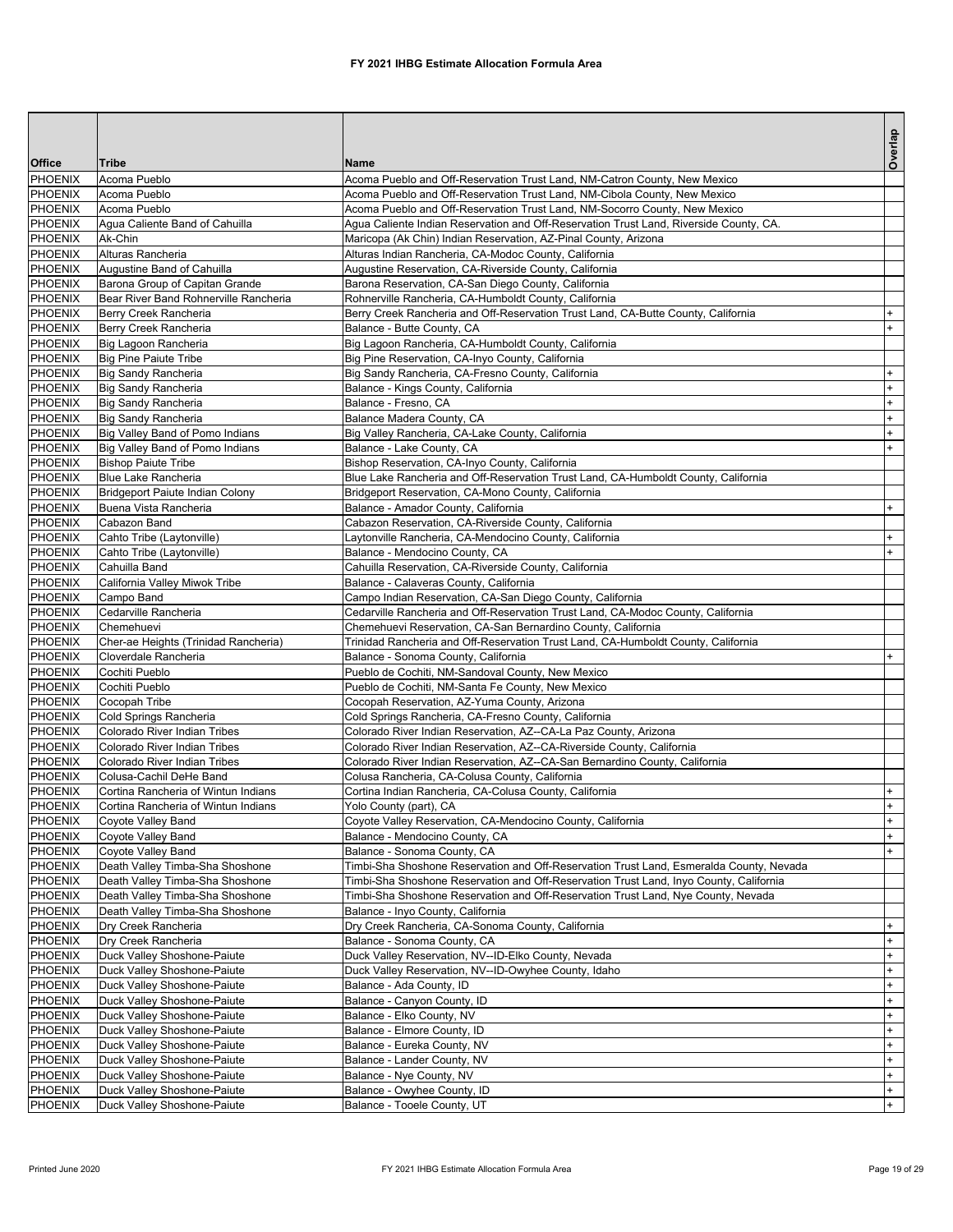|                                  |                                                                          |                                                                                                                   | Overlap                |
|----------------------------------|--------------------------------------------------------------------------|-------------------------------------------------------------------------------------------------------------------|------------------------|
| Office                           | Tribe                                                                    | <b>Name</b>                                                                                                       |                        |
| PHOENIX                          | Duck Valley Shoshone-Paiute                                              | Balance - White Pine County, NV                                                                                   | $^{+}$                 |
| <b>PHOENIX</b>                   | Duck Valley Shoshone-Paiute                                              | Community of Winnemucca, NV                                                                                       | $\ddot{}$              |
| <b>PHOENIX</b>                   | Duckwater Shoshone                                                       | Duckwater Reservation, NV-Nye County, Nevada                                                                      | $\ddot{}$              |
| PHOENIX                          | Duckwater Shoshone                                                       | Balance - Ada County, ID                                                                                          | $\ddot{}$              |
| <b>PHOENIX</b><br><b>PHOENIX</b> | Duckwater Shoshone<br>Duckwater Shoshone                                 | Balance - Canyon County, ID<br>Balance - Elko County, NV                                                          | $\ddot{}$<br>$\ddot{}$ |
| PHOENIX                          | Duckwater Shoshone                                                       | Balance - Elmore County, ID                                                                                       | $\ddot{}$              |
| <b>PHOENIX</b>                   | Duckwater Shoshone                                                       | Balance - Eureka County, NV                                                                                       | $\ddot{}$              |
| PHOENIX                          | Duckwater Shoshone                                                       | Balance - Lander County, NV                                                                                       | $\ddot{}$              |
| PHOENIX                          | Duckwater Shoshone                                                       | Balance - Owyhee County, ID                                                                                       | $\ddot{}$              |
| <b>PHOENIX</b>                   | Duckwater Shoshone                                                       | Balance - Tooele County, UT                                                                                       | $\ddot{}$              |
| PHOENIX                          | Duckwater Shoshone                                                       | Balance - White Pine County, NV                                                                                   | $\ddot{}$              |
| <b>PHOENIX</b>                   | Duckwater Shoshone                                                       | Community of Winnemucca, NV                                                                                       | $\ddot{}$              |
| PHOENIX                          | Elem (Sulphur Bank Rancheria)                                            | Sulphur Bank Rancheria, CA-Lake County, California                                                                | $^{+}$                 |
| <b>PHOENIX</b>                   | Elem (Sulphur Bank Rancheria)                                            | Balance - Lake County, CA                                                                                         | $+$                    |
| <b>PHOENIX</b>                   | Elk Valley Rancheria                                                     | Elk Valley Rancheria and Off-Reservation Trust Land, CA-Del Norte County, California                              |                        |
| PHOENIX                          | <b>Ely Shoshone</b>                                                      | Ely Reservation, NV-White Pine County, Nevada                                                                     | $\ddot{}$              |
| <b>PHOENIX</b>                   | <b>Ely Shoshone</b>                                                      | Balance - Ada County, Idaho                                                                                       | $\ddot{}$              |
| PHOENIX                          | Ely Shoshone                                                             | Balance - Canyon County, Idaho                                                                                    | $\ddot{}$              |
| <b>PHOENIX</b>                   | Ely Shoshone<br>Ely Shoshone                                             | Balance - Elko County, Nevada                                                                                     | $\ddot{}$<br>$\ddot{}$ |
| <b>PHOENIX</b><br>PHOENIX        | <b>Ely Shoshone</b>                                                      | Balance - Elmore County, Idaho<br>Balance - Eureka County, Nevada                                                 | $\ddot{}$              |
| PHOENIX                          | <b>Ely Shoshone</b>                                                      | Balance - Lander County, Nevada                                                                                   | $\ddot{}$              |
| PHOENIX                          | Ely Shoshone                                                             | Balance - Owyhee County, Idaho                                                                                    | $\ddot{}$              |
| <b>PHOENIX</b>                   | Ely Shoshone                                                             | Balance - Tooele County, Utah                                                                                     | $\ddot{}$              |
| <b>PHOENIX</b>                   | <b>Ely Shoshone</b>                                                      | Balance - White Pine County, Nevada                                                                               | $\ddot{}$              |
| PHOENIX                          | <b>Ely Shoshone</b>                                                      | Balance - Nye County, NV                                                                                          | $\ddot{}$              |
| PHOENIX                          | Ely Shoshone                                                             | Community of Winnemucca, NV                                                                                       | $\ddot{}$              |
| <b>PHOENIX</b>                   | Enterprise Rancheria                                                     | Enterprise Rancheria, CA-Butte County, California                                                                 | $^{+}$                 |
| <b>PHOENIX</b>                   | Enterprise Rancheria                                                     | Balance - Butte County, CA                                                                                        | $+$                    |
| <b>PHOENIX</b>                   | Ewiiaapaayp Band of Kumeyaay                                             | Ewiiaapaayp Reservation, CA-San Diego County, California                                                          |                        |
| PHOENIX                          | Fallon Paiute-Shoshone                                                   | Fallon Paiute-Shoshone Colony and Off-Reservation Trust Land, NV-Churchill County, Nevada                         | $\ddot{}$              |
| PHOENIX                          | Fallon Paiute-Shoshone                                                   | Fallon Paiute-Shoshone Colony and Off-Reservation Trust Land, NV-Lyon County, Nevada                              | $\ddot{}$              |
| PHOENIX                          | Fallon Paiute-Shoshone                                                   | Fallon Paiute-Shoshone Reservation and Off-Reservation Trust Land, NV-Churchill County, Nevada                    | $^{+}$                 |
| PHOENIX<br><b>PHOENIX</b>        | Fallon Paiute-Shoshone<br>Fort Bidwell                                   | Balance - Carson City, NV<br>Fort Bidwell Reservation and Off-Reservation Trust Land, CA-Modoc County, California | $\ddot{}$<br>$\ddot{}$ |
| PHOENIX                          | <b>Fort Bidwell</b>                                                      | Balance - Lake County, Oregon                                                                                     | $\ddot{}$              |
| PHOENIX                          | Fort Bidwell                                                             | Balance - Klamath County, OR                                                                                      | $\ddot{}$              |
| PHOENIX                          | Fort Independence                                                        | Fort Independence Reservation, CA-Inyo County, California                                                         |                        |
| PHOENIX                          | Fort McDermitt Paiute and Shoshone                                       | Fort McDermitt Indian Reservation, NV--OR-Humboldt County, Nevada                                                 | $\ddot{}$              |
| <b>PHOENIX</b>                   | Fort McDermitt Paiute and Shoshone                                       | Fort McDermitt Indian Reservation, NV--OR-Malheur County, Oregon                                                  | $\ddot{}$              |
| <b>PHOENIX</b>                   | Fort McDermitt Paiute and Shoshone                                       | Balance - Carson City, NV                                                                                         | $\ddot{}$              |
| PHOENIX                          | Fort McDermitt Paiute and Shoshone                                       | Balance - Churchill County, NV                                                                                    | $\ddot{}$              |
| PHOENIX                          | Fort McDermitt Paiute and Shoshone                                       | Balance - Clark County, NV                                                                                        | $+$                    |
| PHOENIX                          | Fort McDermitt Paiute and Shoshone                                       | Balance - Douglas County, NV                                                                                      | $+$                    |
| PHOENIX                          | Fort McDermitt Paiute and Shoshone                                       | Balance - Esmeralda County, NV                                                                                    | $\ddot{}$              |
| PHOENIX                          | Fort McDermitt Paiute and Shoshone                                       | Balance - Humboldt County, NV                                                                                     | $\ddot{}$              |
| PHOENIX                          | Fort McDermitt Paiute and Shoshone                                       | Balance - Lyon County, NV                                                                                         | $\ddot{}$              |
| PHOENIX                          | Fort McDermitt Paiute and Shoshone<br>Fort McDermitt Paiute and Shoshone | Balance - Mineral County, NV                                                                                      | $\ddot{}$              |
| PHOENIX<br>PHOENIX               | Fort McDermitt Paiute and Shoshone                                       | Balance - Nye County, NV<br>Balance - Pershing County, NV                                                         | $\ddot{}$<br>$\ddot{}$ |
| PHOENIX                          | Fort McDermitt Paiute and Shoshone                                       | Balance - Storey County, NV                                                                                       | $\ddot{}$              |
| PHOENIX                          | Fort McDermitt Paiute and Shoshone                                       | Balance - Washoe County, NV                                                                                       | $\ddot{}$              |
| PHOENIX                          | Fort McDowell Yavapai Nation                                             | Fort McDowell Yavapai Nation Reservation, AZ-Maricopa County, Arizona                                             |                        |
| PHOENIX                          | Fort Mojave Tribe                                                        | Fort Mojave Reservation and Off-Reservation Trust Land, Clark Cnty, NV                                            |                        |
| PHOENIX                          | Fort Mojave Tribe                                                        | Fort Mojave Reservation and Off-Reservation Trust Land, Mohave Cnty, AZ.                                          |                        |
| PHOENIX                          | Fort Mojave Tribe                                                        | Fort Mojave Reservation and Off-Reservation Trust Land, San Bernardino Cnty, CA                                   |                        |
| PHOENIX                          | Gila River                                                               | Gila River Indian Reservation, AZ-Maricopa County, Arizona                                                        |                        |
| PHOENIX                          | Gila River                                                               | Gila River Indian Reservation, AZ-Pinal County, Arizona                                                           |                        |
| PHOENIX                          | Graton Rancheria                                                         | Balance - Marin County, California                                                                                |                        |
| <b>PHOENIX</b>                   | Greenville Rancheria                                                     | Balance - Yuba County, California                                                                                 |                        |
| PHOENIX                          | Grindstone Rancheria                                                     | Grindstone Indian Rancheria, CA-Glenn County, California                                                          |                        |
| <b>PHOENIX</b>                   | Grindstone Rancheria                                                     | Balance - Glenn County, California                                                                                |                        |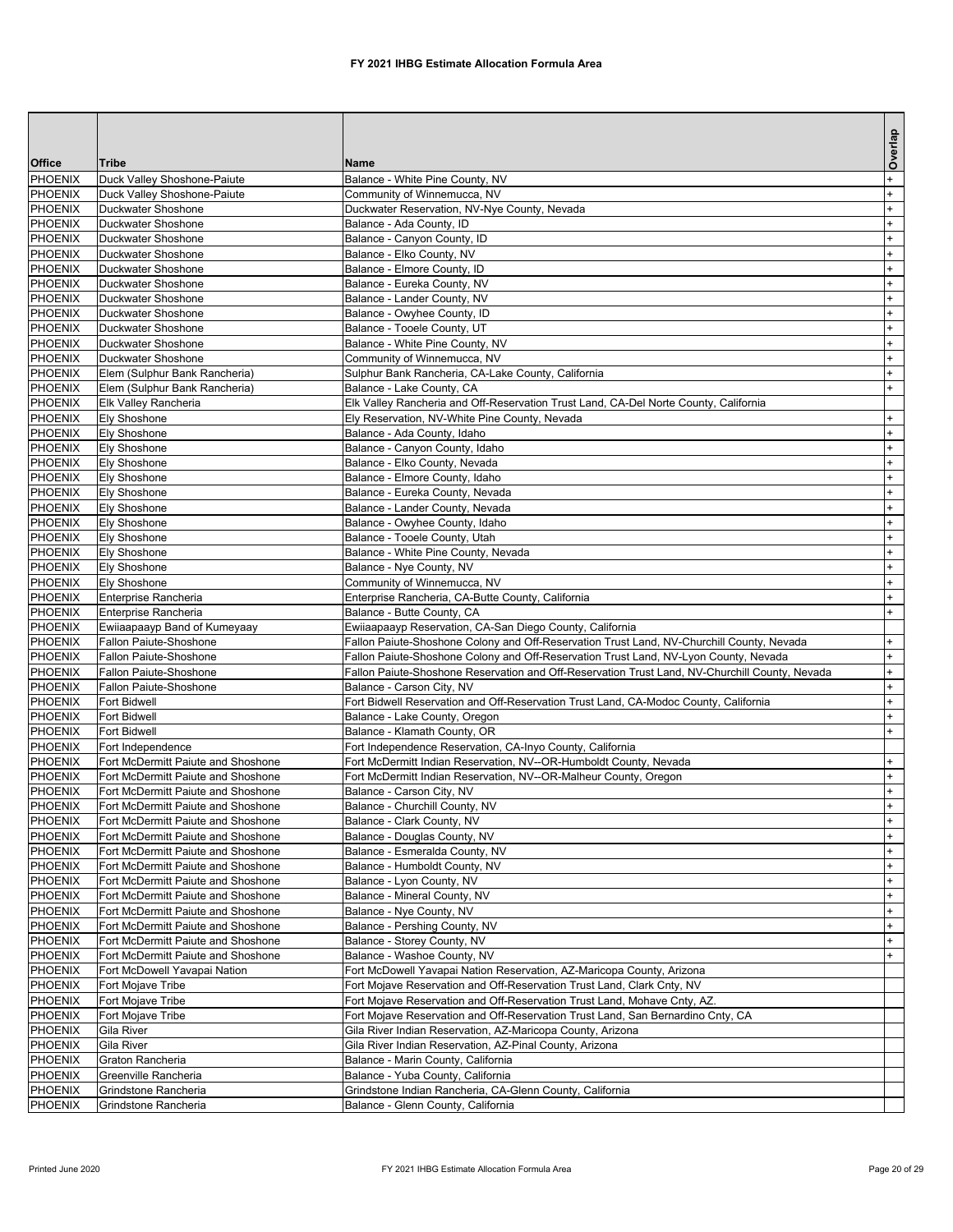|                           |                                                |                                                                                                                                                            | Overlap    |
|---------------------------|------------------------------------------------|------------------------------------------------------------------------------------------------------------------------------------------------------------|------------|
| Office                    | <b>Tribe</b>                                   | <b>Name</b>                                                                                                                                                |            |
| PHOENIX                   | Guidiville Rancheria                           | Guidiville Rancheria and Off-Reservation Trust Land, CA-Mendocino County, California                                                                       |            |
| <b>PHOENIX</b>            | Habermatolel Pomo Upper Lake Rancheria         | Upper Lake Rancheria, CA-Lake County, California                                                                                                           | $+$<br>$+$ |
| <b>PHOENIX</b><br>PHOENIX | Habermatolel Pomo Upper Lake Rancheria         | Balance - Lake County, CA<br>Havasupai Reservation, AZ-Coconino County, Arizona                                                                            |            |
|                           | Havasupai                                      |                                                                                                                                                            |            |
| PHOENIX<br>PHOENIX        | <b>Hoopa Valley</b><br>Hopi                    | Hoopa Valley Reservation, CA-Humboldt County, California                                                                                                   | $+$        |
| <b>PHOENIX</b>            | Hopi                                           | Hopi Reservation and Off-Reservation Trust Land, AZ-Coconino County, Arizona<br>Hopi Reservation and Off-Reservation Trust Land, AZ-Navajo County, Arizona | $+$        |
| <b>PHOENIX</b>            | Hopi                                           | Communities of Winslow and Homer, AZ                                                                                                                       | $\ddot{}$  |
| PHOENIX                   | Hopi                                           | Communities of Flagstaff, Grand Canyon and Page, AZ                                                                                                        | $\ddot{}$  |
| <b>PHOENIX</b>            | Hopland Band of Pomo Indians                   | Hopland Rancheria, CA-Mendocino County, California                                                                                                         | $+$        |
| PHOENIX                   | Hopland Band of Pomo Indians                   | Balance - Sonoma Co. CA                                                                                                                                    | $+$        |
| <b>PHOENIX</b>            | Hualapai                                       | Hualapai Indian Reservation and Off-Reservation Trust Land, Coconino County, Arizona                                                                       |            |
| <b>PHOENIX</b>            | Hualapai                                       | Hualapai Indian Reservation and Off-Reservation Trust Land, Mohave County, Arizona                                                                         |            |
| PHOENIX                   | Hualapai                                       | Hualapai Indian Reservation and Off-Reservation Trust Land, Yavapai County, Arizona                                                                        |            |
| PHOENIX                   | lipay Nation of Santa Ysabel                   | Santa Ysabel Reservation, CA-San Diego County, California                                                                                                  |            |
| PHOENIX                   | Inaja Band                                     | Inaja and Cosmit Reservation, CA-San Diego County, California                                                                                              |            |
| <b>PHOENIX</b>            | Ione Band of Miwok Indians                     | Ione Band of Miwok TDSA, CA-Amador County, California                                                                                                      |            |
| <b>PHOENIX</b>            | Ione Band of Miwok Indians                     | Balance - Amador County, CA                                                                                                                                | $+$        |
| PHOENIX                   | <b>Isleta Pueblo</b>                           | Isleta Pueblo, NM-Bernalillo County, New Mexico                                                                                                            |            |
| PHOENIX                   | <b>Isleta Pueblo</b>                           | Isleta Pueblo, NM-Torrance County, New Mexico                                                                                                              |            |
| PHOENIX                   | Isleta Pueblo                                  | Isleta Pueblo, NM-Valencia County, New Mexico                                                                                                              |            |
| PHOENIX                   | Jackson Rancheria                              | Jackson Rancheria, CA-Amador County, California                                                                                                            |            |
| PHOENIX                   | Jamul Indian Village                           | Jamul Indian Village, CA-San Diego County, California                                                                                                      |            |
| PHOENIX                   | Jemez Pueblo                                   | Jemez Pueblo, NM-Sandoval County, New Mexico                                                                                                               |            |
| PHOENIX                   | Jicarilla Apache Nation                        | Jicarilla Apache Nation Reservation and Off-Reservation Trust Land, NM-Rio Arriba County, New Mexico                                                       |            |
| <b>PHOENIX</b>            | Jicarilla Apache Nation                        | Jicarilla Apache Nation Reservation and Off-Reservation Trust Land, NM-Sandoval County, New Mexico                                                         |            |
| <b>PHOENIX</b>            | Kaibab Band of Paiute                          | Kaibab Indian Reservation, AZ-Coconino County, Arizona                                                                                                     | $+$        |
| <b>PHOENIX</b>            | Kaibab Band of Paiute                          | Kaibab Indian Reservation, AZ-Mohave County, Arizona                                                                                                       | $\ddot{}$  |
| PHOENIX                   | Kaibab Band of Paiute                          | Kanab, UT                                                                                                                                                  | $\ddot{}$  |
| PHOENIX                   | Kaibab Band of Paiute                          | Cedar City, UT                                                                                                                                             | $\ddot{}$  |
| <b>PHOENIX</b>            | Kaibab Band of Paiute                          | Fredonia, AZ                                                                                                                                               | $\ddot{}$  |
| PHOENIX                   | Kaibab Band of Paiute                          | St. George, UT                                                                                                                                             | $+$        |
| <b>PHOENIX</b>            | Karuk                                          | Karuk Reservation and Off-Reservation Trust Land, CA-Humboldt County, California                                                                           | $\ddot{}$  |
| PHOENIX                   | Karuk                                          | Karuk Reservation and Off-Reservation Trust Land, CA-Siskiyou County, California                                                                           | $\ddot{}$  |
| PHOENIX                   | Karuk                                          | Balance - Humbolt County, CA                                                                                                                               | $\ddot{}$  |
| <b>PHOENIX</b>            | Karuk                                          | Balance - Siskiyou County, CA                                                                                                                              | $+$        |
| <b>PHOENIX</b>            | Koi Nation of Northern California (Lower Lake) | Balance - Sonoma County, CA                                                                                                                                |            |
| <b>PHOENIX</b>            | La Jolla Band                                  | La Jolla Reservation, CA-San Diego County, California                                                                                                      |            |
| PHOENIX                   | La Posta Band                                  | La Posta Indian Reservation, CA-San Diego County, California                                                                                               |            |
| PHOENIX                   | Laquna Pueblo                                  | Laguna Pueblo and Off-Reservation Trust Land, NM-Bernalillo County, New Mexico                                                                             |            |
| <b>PHOENIX</b>            | Laguna Pueblo                                  | Laguna Pueblo and Off-Reservation Trust Land, NM-Cibola County, New Mexico                                                                                 |            |
| PHOENIX                   | Laguna Pueblo                                  | Laguna Pueblo and Off-Reservation Trust Land, NM-Sandoval County, New Mexico                                                                               |            |
| PHOENIX                   | Laguna Pueblo                                  | Laguna Pueblo and Off-Reservation Trust Land, NM-Valencia County, New Mexico                                                                               |            |
| PHOENIX                   | Las Vegas Tribe of Paiute Indians              | Las Vegas Indian Colony, NV-Clark County, Nevada                                                                                                           |            |
| PHOENIX                   | Lone Pine Paiute-Shoshone                      | Lone Pine Reservation, CA-Inyo County, California                                                                                                          |            |
| PHOENIX                   | Lone Pine Paiute-Shoshone                      | Balance - Mono County, California                                                                                                                          |            |
| PHOENIX                   | Los Coyotes Band of Cahuilla                   | Los Coyotes Reservation, CA-San Diego County, California                                                                                                   |            |
| <b>PHOENIX</b>            | Lovelock Paiute Tribe                          | Lovelock Indian Colony, NV-Pershing County, Nevada                                                                                                         | $+$        |
| PHOENIX                   | Lovelock Paiute Tribe                          | Balance - Carson City, NV                                                                                                                                  | $\pmb{+}$  |
| PHOENIX                   | Lovelock Paiute Tribe                          | Balance - Churchill County, NV                                                                                                                             | $\ddot{}$  |
| PHOENIX                   | Lovelock Paiute Tribe                          | Balance - Clark County, NV                                                                                                                                 | $\ddot{}$  |
| PHOENIX                   | Lovelock Paiute Tribe                          | Balance - Douglas County, NV                                                                                                                               | $+$        |
| <b>PHOENIX</b>            | Lovelock Paiute Tribe                          | Balance - Esmeralda County, NV                                                                                                                             | $\ddot{}$  |
| PHOENIX                   | Lovelock Paiute Tribe                          | Balance - Humboldt County, NV                                                                                                                              | $\ddot{}$  |
| PHOENIX                   | Lovelock Paiute Tribe                          | Balance - Lyon County, NV                                                                                                                                  | $\ddot{}$  |
| PHOENIX                   | Lovelock Paiute Tribe                          | Balance - Mineral County, NV                                                                                                                               | $\ddot{}$  |
| <b>PHOENIX</b>            | Lovelock Paiute Tribe                          | Balance - Nye County, NV                                                                                                                                   | $+$        |
| <b>PHOENIX</b>            | Lovelock Paiute Tribe                          | Balance - Pershing County, NV                                                                                                                              | $\ddot{}$  |
| PHOENIX                   | Lovelock Paiute Tribe                          | Balance - Storey County, NV                                                                                                                                | $\ddot{}$  |
| PHOENIX                   | Lovelock Paiute Tribe                          | Balance - Washoe County, NV                                                                                                                                | $\ddot{}$  |
| PHOENIX                   | Lytton Rancheria of California                 | Lytton Rancheria, CA-Contra Costa County, California                                                                                                       | $+$        |
| PHOENIX                   | Lytton Rancheria of California                 | Balance - Sonoma County, CA                                                                                                                                | $+$        |
| <b>PHOENIX</b>            | Manchester Point Arena Rancheria               | Manchester-Point Arena Rancheria, CA-Mendocino County, California                                                                                          | $+$        |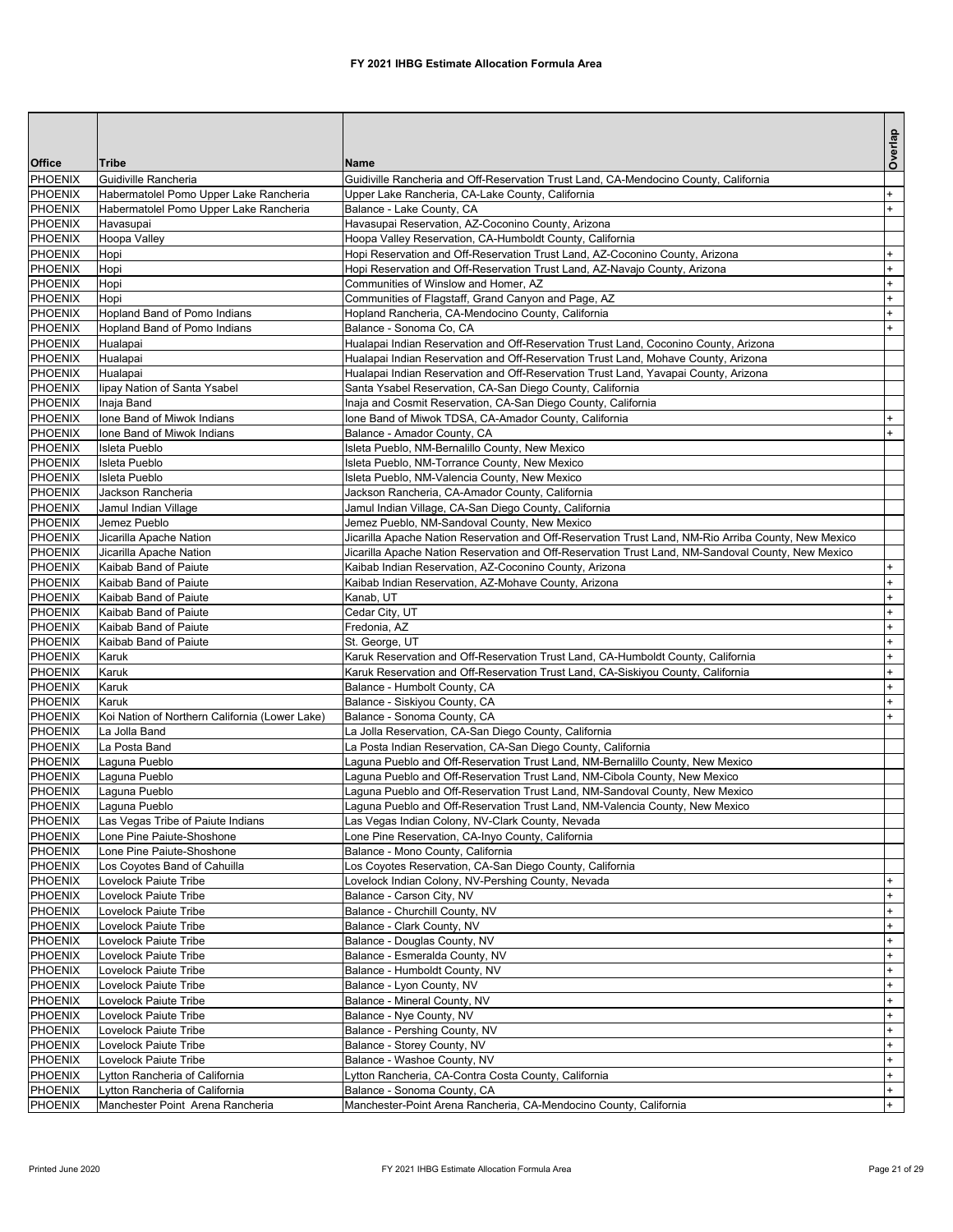|                                  |                                                  |                                                                                                          | Overlap              |
|----------------------------------|--------------------------------------------------|----------------------------------------------------------------------------------------------------------|----------------------|
| Office                           | lTribe                                           | Name                                                                                                     |                      |
| <b>PHOENIX</b>                   | Manchester Point Arena Rancheria                 | Balance - Mendocino County, CA                                                                           | $\ddot{\phantom{1}}$ |
| <b>PHOENIX</b>                   | Manzanita Band                                   | Manzanita Reservation and Off-Reservation Trust Land, CA-San Diego County, California                    |                      |
| PHOENIX                          | Mechoopda Tribe of Chico Rancheria               | Mechoopda TDSA, CA-Butte County, California                                                              | $\ddot{}$            |
| <b>PHOENIX</b>                   | Mechoopda Tribe of Chico Rancheria               | Balance - Butte County, California                                                                       |                      |
| PHOENIX                          | Mesa Grande Band                                 | Mesa Grande Reservation, CA-San Diego County, California                                                 |                      |
| <b>PHOENIX</b>                   | Mescalero Apache Tribe                           | Mescalero Reservation, NM-Lincoln County, New Mexico                                                     |                      |
| PHOENIX                          | Mescalero Apache Tribe                           | Mescalero Reservation, NM-Otero County, New Mexico                                                       |                      |
| PHOENIX                          | Middletown Rancheria<br>Middletown Rancheria     | Middletown Rancheria, CA-Lake County, California                                                         | $+$                  |
| <b>PHOENIX</b><br>PHOENIX        |                                                  | Balance - Lake County, CA<br>Moapa River Indian Reservation, NV-Clark County, Nevada                     |                      |
| <b>PHOENIX</b>                   | Moapa Band of Paiute<br>Mooretown Rancheria      | Mooretown Rancheria and Off-Reservation Trust Land, CA-Butte County, California                          | $+$                  |
| PHOENIX                          | Mooretown Rancheria                              | Balance - Butte County, CA                                                                               | $+$                  |
| PHOENIX                          | Morongo Band of Mission Indians                  | Morongo Reservation and Off-Reservation Trust Land, CA-Riverside County, California                      |                      |
| <b>PHOENIX</b>                   | Nambe Pueblo                                     | Nambe Pueblo and Off-Reservation Trust Land, NM-Santa Fe County, New Mexico                              |                      |
| PHOENIX                          | Navajo Nation                                    | Navajo Nation Reservation and Off-Reservation Trust Land, Apache County, Arizona                         |                      |
| <b>PHOENIX</b>                   | Navajo Nation                                    | Navajo Nation Reservation and Off-Reservation Trust Land, Bernalillo County, New Mexico                  |                      |
| <b>PHOENIX</b>                   | Navajo Nation                                    | Navajo Nation Reservation and Off-Reservation Trust Land, Cibola County, New Mexico                      |                      |
| PHOENIX                          | Navajo Nation                                    | Navajo Nation Reservation and Off-Reservation Trust Land, Coconino County, Arizona                       |                      |
| <b>PHOENIX</b>                   | Navajo Nation                                    | Navajo Nation Reservation and Off-Reservation Trust Land, McKinley County, New Mexico                    |                      |
| PHOENIX                          | Navajo Nation                                    | Navajo Nation Reservation and Off-Reservation Trust Land, Navajo County, Arizona                         |                      |
| <b>PHOENIX</b>                   | Navajo Nation                                    | Navajo Nation Reservation and Off-Reservation Trust Land, Rio Arriba County, New Mexico                  |                      |
| <b>PHOENIX</b>                   | Navajo Nation                                    | Navajo Nation Reservation and Off-Reservation Trust Land, San Juan County, New Mexico                    |                      |
| PHOENIX                          | Navajo Nation                                    | Navajo Nation Reservation and Off-Reservation Trust Land, San Juan County, Utah                          |                      |
| <b>PHOENIX</b>                   | Navajo Nation                                    | Navajo Nation Reservation and Off-Reservation Trust Land, Sandoval County, New Mexico                    |                      |
| PHOENIX                          | Navajo Nation                                    | Navajo Nation Reservation and Off-Reservation Trust Land, Socorro County, New Mexico                     |                      |
| <b>PHOENIX</b>                   | North Fork Rancheria                             | North Fork Rancheria and Off-Reservation Trust Land, CA-Madera County, California                        | $\ddot{}$            |
| <b>PHOENIX</b>                   | North Fork Rancheria                             | Balance - Fresno, CA                                                                                     | $+$                  |
| PHOENIX                          | North Fork Rancheria                             | Balance Madera County, CA                                                                                |                      |
| <b>PHOENIX</b>                   | North Fork Rancheria                             | Balance Mariposa, CA                                                                                     |                      |
| PHOENIX                          | Ohkay Owingeh (was San Juan Pueblo)              | Ohkay Owingeh, NM-Rio Arriba County, New Mexico                                                          |                      |
| <b>PHOENIX</b><br><b>PHOENIX</b> | Ohkay Owingeh (was San Juan Pueblo)<br>Pala Band | Balance - Rio Arriba County, New Mexico<br>Pala Reservation, CA-San Diego County, California             |                      |
| PHOENIX                          | Pascua Yaqui Tribe                               | Pascua Pueblo Yaqui Reservation and Off-Reservation Trust Land, AZ-Pima County, Arizona                  |                      |
| <b>PHOENIX</b>                   | Pascua Yaqui Tribe                               | Guadalupe Town, AZ                                                                                       |                      |
| PHOENIX                          | Pascua Yaqui Tribe                               | So. Tuscon, Old Pascua Village and Yoem Pueblo, AZ                                                       |                      |
| <b>PHOENIX</b>                   | Paskenta Band of Nomlaki Indian                  | Paskenta Rancheria, CA-Tehama County, California                                                         |                      |
| <b>PHOENIX</b>                   | Paskenta Band of Nomlaki Indian                  | Balance - Tehama County, California                                                                      |                      |
| PHOENIX                          | Pauma Band                                       | Pauma and Yuima Reservation, CA-San Diego County, California                                             |                      |
| <b>PHOENIX</b>                   | Pechanga Band                                    | Pechanga Reservation, CA-Riverside County, California                                                    |                      |
| PHOENIX                          | Picayune Rancheria                               | Picayune Rancheria and Off-Reservation Trust Land, CA-Madera County, California                          | $+$                  |
| <b>PHOENIX</b>                   | Picayune Rancheria                               | Balance - Fresno County, California                                                                      | $+$                  |
| PHOENIX                          | Picayune Rancheria                               | Balance - Madera County, California                                                                      | $+$                  |
| PHOENIX                          | Picavune Rancheria                               | Balance - Mariposa County, California                                                                    | $+$                  |
| PHOENIX                          | Picuris Pueblo                                   | Picuris Pueblo, NM-Taos County, New Mexico                                                               |                      |
| PHOENIX                          | Pinoleville Rancheria                            | Pinoleville Rancheria, CA-Mendocino County, California                                                   |                      |
| <b>PHOENIX</b>                   | Pinoleville Rancheria                            | Balance - Mendocino County, CA                                                                           | $+$                  |
| <b>PHOENIX</b>                   | <b>Pit River Tribe</b>                           | Big Bend Rancheria, CA-Shasta County, California                                                         | $+$                  |
| PHOENIX                          | <b>Pit River Tribe</b>                           | Likely Rancheria, CA-Modoc County, California                                                            | $^{+}$               |
| PHOENIX                          | <b>Pit River Tribe</b>                           | Lookout Rancheria, CA-Modoc County, California                                                           |                      |
| PHOENIX                          | <b>Pit River Tribe</b>                           | Montgomery Creek Rancheria, CA-Shasta County, California                                                 |                      |
| <b>PHOENIX</b>                   | <b>Pit River Tribe</b>                           | Pit River Trust Land, CA-Shasta County, California                                                       | $\ddot{}$            |
| <b>PHOENIX</b><br>PHOENIX        | <b>Pit River Tribe</b><br>Pit River Tribe        | Roaring Creek Rancheria, CA-Shasta County, California<br>XL Ranch Rancheria, CA-Modoc County, California |                      |
| PHOENIX                          | Pit River Tribe                                  | Balance - Modoc County, California                                                                       |                      |
| <b>PHOENIX</b>                   | <b>Pit River Tribe</b>                           | Balance - Shasta County, CA                                                                              | $+$                  |
| <b>PHOENIX</b>                   | Pojoaque Pueblo                                  | Pueblo of Pojoaque and Off-Reservation Trust Land, NM-Santa Fe County, New Mexico                        |                      |
| <b>PHOENIX</b>                   | Potter Valley Rancheria                          | Balance - Mendocino County, California                                                                   | $+$                  |
| PHOENIX                          | Pyramid Lake Paiute                              | Pyramid Lake Paiute Reservation, NV-Lyon County, Nevada                                                  | $\ddot{}$            |
| PHOENIX                          | <b>Pyramid Lake Paiute</b>                       | Pyramid Lake Paiute Reservation, NV-Storey County, Nevada                                                |                      |
| PHOENIX                          | <b>Pyramid Lake Paiute</b>                       | Pyramid Lake Paiute Reservation, NV-Washoe County, Nevada                                                | $+$                  |
| <b>PHOENIX</b>                   | Pyramid Lake Paiute                              | Balance - Carson City, NV                                                                                | $+$                  |
| <b>PHOENIX</b>                   | Pyramid Lake Paiute                              | Balance - Churchill County, NV                                                                           | $+$                  |
| <b>PHOENIX</b>                   | <b>Pyramid Lake Paiute</b>                       | Balance - Clark County, NV                                                                               | $+$                  |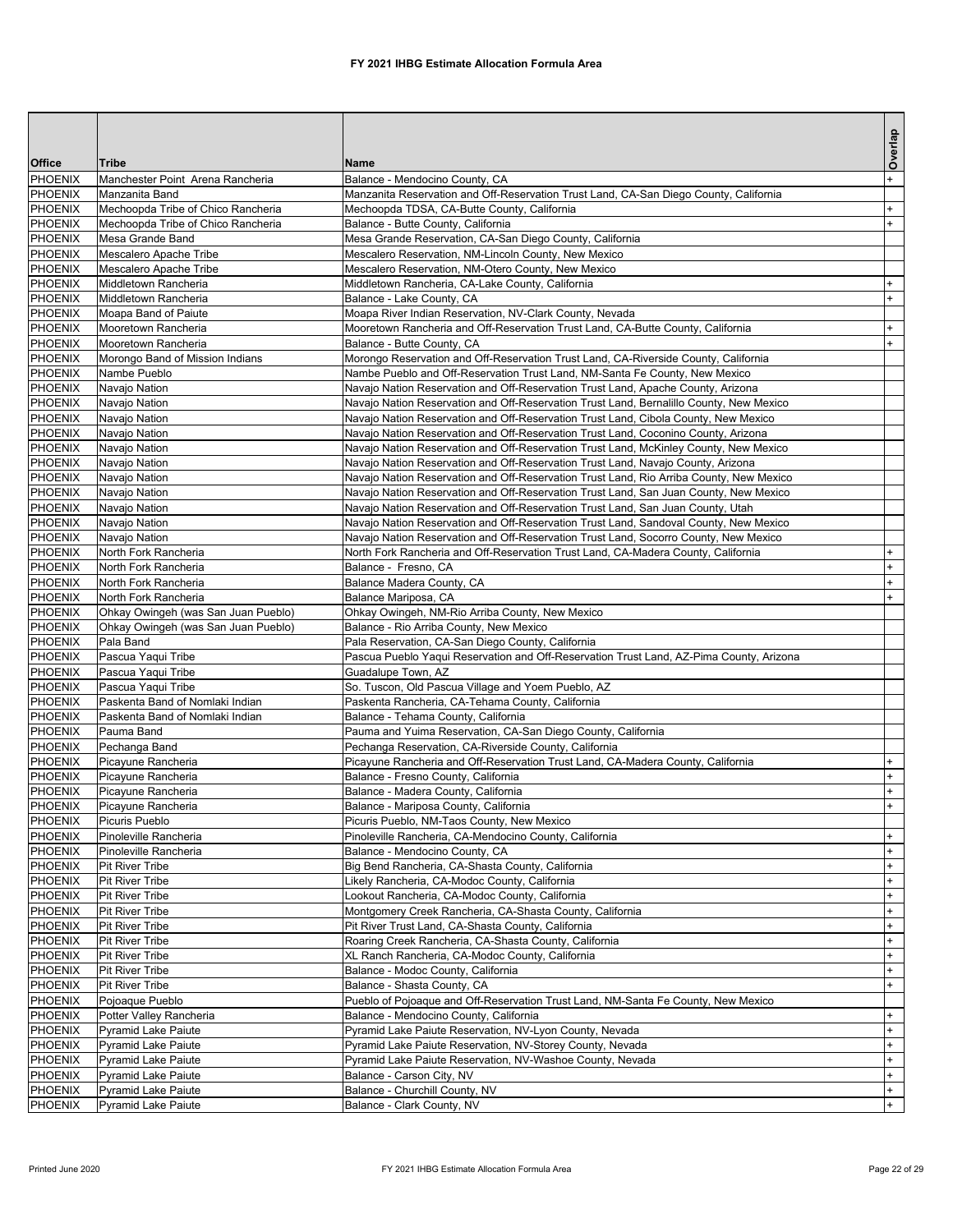|                           |                                                          |                                                                                                                 | Overlap                |
|---------------------------|----------------------------------------------------------|-----------------------------------------------------------------------------------------------------------------|------------------------|
| Office                    | <b>Tribe</b>                                             | <b>Name</b>                                                                                                     |                        |
| <b>PHOENIX</b>            | <b>Pyramid Lake Paiute</b>                               | Balance - Douglas County, NV                                                                                    | $^{+}$                 |
| PHOENIX                   | <b>Pyramid Lake Paiute</b>                               | Balance - Esmeralda County, NV                                                                                  | $+$                    |
| PHOENIX<br>PHOENIX        | <b>Pyramid Lake Paiute</b>                               | Balance - Humboldt County, NV                                                                                   | $\ddot{}$<br>$\ddot{}$ |
| PHOENIX                   | <b>Pyramid Lake Paiute</b>                               | Balance - Lyon County, NV                                                                                       | $\ddot{}$              |
| <b>PHOENIX</b>            | <b>Pyramid Lake Paiute</b><br><b>Pyramid Lake Paiute</b> | Balance - Mineral County, NV<br>Balance - Nye County, NV                                                        | $\ddot{}$              |
| <b>PHOENIX</b>            | <b>Pyramid Lake Paiute</b>                               | Balance - Pershing County, NV                                                                                   | $+$                    |
| PHOENIX                   | <b>Pyramid Lake Paiute</b>                               | Balance - Storey County, NV                                                                                     | $\ddot{}$              |
| PHOENIX                   | <b>Pyramid Lake Paiute</b>                               | Balance - Washoe County, NV                                                                                     | $\ddot{}$              |
| <b>PHOENIX</b>            | <b>Quartz Valley Reservation</b>                         | Quartz Valley Reservation and Off-Reservation Trust Land, CA-Siskiyou County, California                        | $^{+}$                 |
| <b>PHOENIX</b>            | <b>Quartz Valley Reservation</b>                         | Balance - Siskiyou County, California                                                                           | $+$                    |
| <b>PHOENIX</b>            | Quechan Tribe                                            | Fort Yuma Indian Reservation, CA--AZ-Imperial County, California                                                |                        |
| PHOENIX                   | Quechan Tribe                                            | Fort Yuma Indian Reservation, CA--AZ-Yuma County, Arizona                                                       |                        |
| PHOENIX                   | Quechan Tribe                                            | Cities of Gadsen, Roll, San Luis, Somerton, Tacna, Yuma and Welton, AZ                                          |                        |
| <b>PHOENIX</b>            | Ramona Band                                              | Ramona Village, CA-Riverside County, California                                                                 |                        |
| <b>PHOENIX</b>            | Redding Rancheria                                        | Redding Rancheria, CA-Shasta County, California                                                                 | $\ddot{}$              |
| <b>PHOENIX</b>            | Redding Rancheria                                        | Balance - Shasta County, California                                                                             | $+$                    |
| PHOENIX                   | Redwood Valley Rancheria                                 | Redwood Valley Rancheria, CA-Mendocino County, California                                                       | $\ddot{}$              |
| PHOENIX                   | Redwood Valley Rancheria                                 | Balance - Mendocino County, CA                                                                                  | $\ddot{}$              |
| <b>PHOENIX</b>            | Redwood Valley Rancheria                                 | Balance - Sonoma Co, CA                                                                                         | $\ddot{}$              |
| <b>PHOENIX</b>            | Reno-Sparks Colony                                       | Reno-Sparks Indian Colony, NV-Washoe County, Nevada                                                             | $+$                    |
| <b>PHOENIX</b>            | Reno-Sparks Colony                                       | Balance - Carson City, NV                                                                                       | $+$                    |
| PHOENIX                   | Reno-Sparks Colony                                       | Balance - Churchill County, NV                                                                                  | $\ddot{}$              |
| PHOENIX<br><b>PHOENIX</b> | Reno-Sparks Colony                                       | Balance - Clark County, NV                                                                                      | $\ddot{}$              |
| <b>PHOENIX</b>            | Reno-Sparks Colony<br>Reno-Sparks Colony                 | Balance - Douglas County, NV<br>Balance - Esmeralda County, NV                                                  | $\ddot{}$<br>$\ddot{}$ |
| <b>PHOENIX</b>            | Reno-Sparks Colony                                       | Balance - Humboldt County, NV                                                                                   | $+$                    |
| PHOENIX                   | Reno-Sparks Colony                                       | Balance - Lyon County, NV                                                                                       | $\ddot{}$              |
| PHOENIX                   | Reno-Sparks Colony                                       | Balance - Mineral County, NV                                                                                    | $\ddot{}$              |
| PHOENIX                   | Reno-Sparks Colony                                       | Balance - Nye County, NV                                                                                        | $\ddot{}$              |
| <b>PHOENIX</b>            | Reno-Sparks Colony                                       | Balance - Pershing County, NV                                                                                   | $\ddot{}$              |
| <b>PHOENIX</b>            | Reno-Sparks Colony                                       | Balance - Storey County, NV                                                                                     | $+$                    |
| PHOENIX                   | Reno-Sparks Colony                                       | Balance - Washoe County, NV                                                                                     | $\ddot{}$              |
| PHOENIX                   | Resighini Rancheria                                      | Resighini Rancheria, CA-Del Norte County, California                                                            |                        |
| PHOENIX                   | Rincon Band                                              | Rincon Reservation, CA-San Diego County, California                                                             |                        |
| <b>PHOENIX</b>            | Robinson Rancheria                                       | Robinson Rancheria and Off-Reservation Trust Land, CA-Lake County, California                                   | $+$                    |
| <b>PHOENIX</b>            | Robinson Rancheria                                       | Balance - Lake County, CA                                                                                       | $+$                    |
| PHOENIX                   | Round Valley Indian Tribe                                | Round Valley Reservation and Off-Reservation Trust Land, CA-Trinity                                             | $\ddot{}$              |
| PHOENIX                   | Round Valley Indian Tribe                                | Balance - Mendocino County, CA                                                                                  | $\ddot{}$              |
| PHOENIX                   | Round Valley Indian Tribe                                | Balance - Sonoma County, CA                                                                                     | $+$                    |
| <b>PHOENIX</b>            | Round Valley Reservation                                 | Round Valley Reservation and Off-Reservation Trust Land, CA-Mendocino County, California                        | $+$                    |
| <b>PHOENIX</b>            | Salt River Plma-Maricopa                                 | Salt River Reservation, AZ-Maricopa County, Arizona                                                             |                        |
| PHOENIX<br>PHOENIX        | San Carlos Apache                                        | San Carlos Reservation, AZ-Gila County, Arizona<br>San Carlos Reservation, AZ-Graham County, Arizona            |                        |
| PHOENIX                   | San Carlos Apache                                        |                                                                                                                 |                        |
| <b>PHOENIX</b>            | San Carlos Apache<br>San Carlos Apache                   | San Carlos Reservation, AZ-Pinal County, Arizona<br>Cities of Eden, Thatcher, Pima, Safford and Fort Thomas, AZ |                        |
| PHOENIX                   | San Carlos Apache                                        | Cities of Hayden, Winkleman, Globe and Miami, AZ                                                                |                        |
| PHOENIX                   | San Carlos Apache                                        | City of Showlow, AZ                                                                                             |                        |
| PHOENIX                   | San Carlos Apache                                        | City of Superior, AZ                                                                                            |                        |
| PHOENIX                   | San Felipe Pueblo                                        | San Felipe Pueblo, NM-Sandoval County, New Mexico                                                               |                        |
| <b>PHOENIX</b>            | San Ildefonso Pueblo                                     | San Ildefonso Pueblo and Off-Reservation Trust Land, NM-Sandoval County, New Mexico                             |                        |
| PHOENIX                   | San Ildefonso Pueblo                                     | San Ildefonso Pueblo and Off-Reservation Trust Land, NM-Santa Fe County, New Mexico                             |                        |
| PHOENIX                   | San Juan Southern Paiute Tribe                           | Balance - Coconino County, Arizona                                                                              | $\ddot{}$              |
| PHOENIX                   | San Manuel Band                                          | San Manuel Reservation and Off-Reservation Trust Land, San Bernardino County, California                        |                        |
| PHOENIX                   | San Pasqual Band                                         | San Pasqual Reservation, CA-San Diego County, California                                                        |                        |
| <b>PHOENIX</b>            | Sandia Pueblo                                            | Sandia Pueblo, NM-Bernalillo County, New Mexico                                                                 |                        |
| PHOENIX                   | Sandia Pueblo                                            | Sandia Pueblo, NM-Sandoval County, New Mexico                                                                   |                        |
| <b>PHOENIX</b>            | Santa Ana Pueblo                                         | Santa Ana Pueblo, NM-Sandoval County, New Mexico                                                                |                        |
| PHOENIX                   | Santa Clara Pueblo                                       | Santa Clara Pueblo and Off-Reservation Trust Land, NM-Rio Arriba County, New Mexico                             |                        |
| PHOENIX                   | Santa Clara Pueblo                                       | Santa Clara Pueblo and Off-Reservation Trust Land, NM-Santa Fe County, New Mexico                               |                        |
| <b>PHOENIX</b>            | Santa Clara Pueblo                                       | Santa Clara Pueblo, NM-Sandoval County, New Mexico                                                              |                        |
| PHOENIX                   | Santa Rosa Band of Cahuilla                              | Santa Rosa Reservation, CA-Riverside County, California                                                         |                        |
| PHOENIX                   | Santa Rosa Rancheria                                     | Santa Rosa Rancheria, CA-Kings County, California                                                               |                        |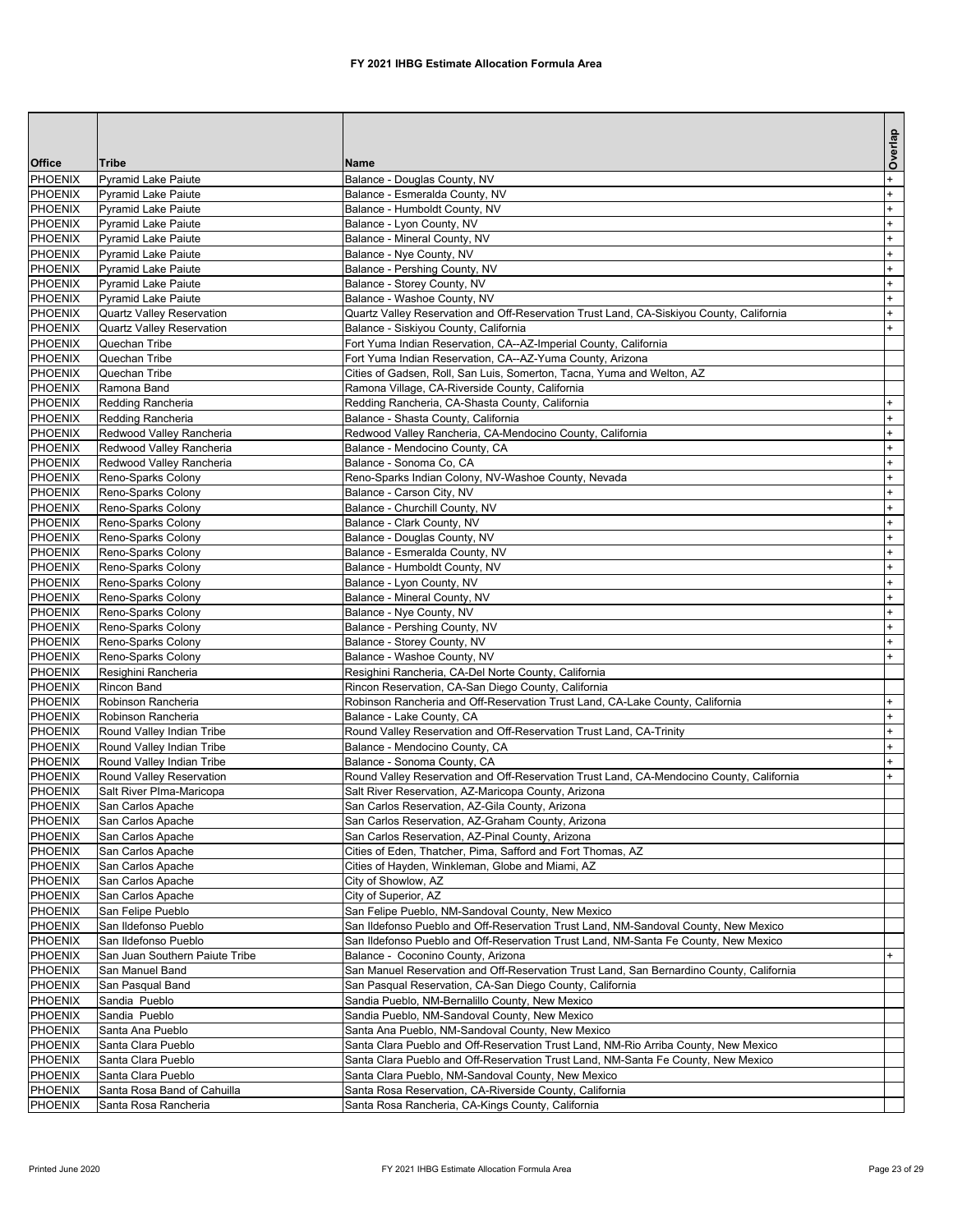| Office                           | <b>Tribe</b>                                               | <b>Name</b>                                                                                             | Overlap   |
|----------------------------------|------------------------------------------------------------|---------------------------------------------------------------------------------------------------------|-----------|
| <b>PHOENIX</b>                   | Santa Ynez Band of Chumash                                 | Santa Ynez Reservation, CA-Santa Barbara County, California                                             |           |
| PHOENIX                          | Santo Domingo Pueblo                                       | Santo Domingo Pueblo, NM-Sandoval County, New Mexico                                                    |           |
| <b>PHOENIX</b>                   | Santo Domingo Pueblo                                       | Santo Domingo Pueblo, NM-Santa Fe County, New Mexico                                                    |           |
| PHOENIX                          | Scotts Valley (Pomo)                                       | Balance - Contra Costa County, California                                                               | $\ddot{}$ |
| PHOENIX                          | Scotts Valley (Pomo)                                       | Balance - Lake County, California                                                                       | $\ddot{}$ |
| <b>PHOENIX</b>                   | Scotts Valley (Pomo)                                       | Balance - Mendocino County, CA                                                                          | $+$       |
| <b>PHOENIX</b>                   | Scotts Valley (Pomo)                                       | Balance - Sonoma County, CA                                                                             | $+$       |
| <b>PHOENIX</b>                   | Sherwood Valley Rancheria                                  | Sherwood Valley Rancheria and Off-Reservation Trust Land, CA-Mendocino County, California               | $\ddot{}$ |
| <b>PHOENIX</b>                   | Sherwood Valley Rancheria                                  | Balance - Lake County, CA                                                                               | $\ddot{}$ |
| <b>PHOENIX</b>                   | Sherwood Valley Rancheria                                  | Balance - Mendocino County, CA                                                                          | $\ddot{}$ |
| <b>PHOENIX</b>                   | Sherwood Valley Rancheria                                  | Balance - Sonoma County, CA                                                                             | $+$       |
| <b>PHOENIX</b>                   | Shingle Springs Band of Miwok Indians                      | Shingle Springs Rancheria and Off-Reservation Trust Land, CA-El Dorado County, California               |           |
| <b>PHOENIX</b>                   | Shingle Springs Band of Miwok Indians                      | Balance - El Dorado County, California                                                                  |           |
| <b>PHOENIX</b>                   | Smith River Rancheria                                      | Smith River Rancheria and Off-Reservation Trust Land, CA-Del Norte County, California                   | $\ddot{}$ |
| <b>PHOENIX</b>                   | Smith River Rancheria                                      | Balance - Coos County, OR                                                                               | $\ddot{}$ |
| PHOENIX                          | Smith River Rancheria                                      | Balance - Curry County, OR                                                                              | $\ddot{}$ |
| <b>PHOENIX</b>                   | Smith River Rancheria                                      | Balance - Del Norte County, CA                                                                          | $+$       |
| <b>PHOENIX</b>                   | Smith River Rancheria                                      | Balance - Humboldt County, CA                                                                           | $\ddot{}$ |
| <b>PHOENIX</b>                   | Smith River Rancheria                                      | Balance - Josephine County, OR                                                                          | $\ddot{}$ |
| <b>PHOENIX</b>                   | Soboba Band<br><b>Stewarts Point Rancheria</b>             | Soboba Reservation and Off-Reservation Trust Land, CA-Riverside County, California                      | $\ddot{}$ |
| <b>PHOENIX</b><br><b>PHOENIX</b> | Stewarts Point Rancheria                                   | Stewarts Point Rancheria, CA-Sonoma County, California<br>Balance - Sonoma County, CA                   | $+$       |
| <b>PHOENIX</b>                   | Summit Lake Paiute Tribe                                   | Summit Lake Reservation and Off-Reservation Trust Land, NV-Humboldt County, Nevada                      |           |
| <b>PHOENIX</b>                   | Susanville Rancheria                                       | Susanville Indian Rancheria and Off-Reservation Trust Land, CA-Lassen County, California                |           |
| <b>PHOENIX</b>                   | Susanville Rancheria                                       | Balance - Lassen County, California                                                                     |           |
| <b>PHOENIX</b>                   | Sycuan Band of Kumeyaay Nation                             | Sycuan Reservation and Off-Reservation Trust Land, CA-San Diego County, California                      |           |
| <b>PHOENIX</b>                   | Table Mountain Rancheria                                   | Table Mountain Rancheria, CA-Fresno County, California                                                  |           |
| <b>PHOENIX</b>                   | <b>Taos Pueblo</b>                                         | Taos Pueblo and Off-Reservation Trust Land, NM-Taos County, New Mexico                                  |           |
| <b>PHOENIX</b>                   | Tejon                                                      | Minimum Needs                                                                                           |           |
| <b>PHOENIX</b>                   | Te-Moak                                                    | Battle Mountain Reservation, NV-Lander County, Nevada                                                   |           |
| PHOENIX                          | Te-Moak                                                    | Elko Colony, NV-Elko County, Nevada                                                                     |           |
| <b>PHOENIX</b>                   | Te-Moak                                                    | South Fork Reservation and Off-Reservation Trust Land, NV-Elko County, Nevada                           |           |
| <b>PHOENIX</b>                   | Te-Moak                                                    | Wells Colony, NV-Elko County, Nevada                                                                    |           |
| <b>PHOENIX</b>                   | <b>Tesuque Pueblo</b>                                      | Tesuque Pueblo and Off-Reservation Trust Land, NM-Santa Fe County, New Mexico                           |           |
| <b>PHOENIX</b>                   | Tohono O'Odham Nation                                      | Tohono O'odham Nation Reservation and Off-Reservation Trust Land, Maricopa County, Arizona              |           |
| <b>PHOENIX</b>                   | Tohono O'Odham Nation                                      | Tohono O'odham Nation Reservation and Off-Reservation Trust Land, Pima County, Arizona                  |           |
| <b>PHOENIX</b>                   | Tohono O'Odham Nation                                      | Tohono O'odham Nation Reservation and Off-Reservation Trust Land, Pinal County, Arizona                 |           |
| <b>PHOENIX</b>                   | Tonto Apache of Arizona                                    | Tonto Apache Reservation and Off-Reservation Trust Land, AZ-Gila County, Arizona                        |           |
| <b>PHOENIX</b>                   | Torres-Martinez Band of Cahuilla                           | Torres-Martinez Reservation, CA-Imperial County, California                                             |           |
| <b>PHOENIX</b>                   | Torres-Martinez Band of Cahuilla                           | Torres-Martinez Reservation, CA-Riverside County, California                                            |           |
| <b>PHOENIX</b>                   | <b>Tule River Indian Tribe</b>                             | Tule River Reservation and Off-Reservation Trust Land, CA-Tulare County, California                     |           |
| PHOENIX<br><b>PHOENIX</b>        | Tule River Indian Tribe<br>Tuolumne Band of Me-Wuk Indians | Balance - Tulare County, California<br>Tuolumne Rancheria, CA-Tuolumne County, California               |           |
| <b>PHOENIX</b>                   | Tuolumne Band of Me-Wuk Indians                            |                                                                                                         |           |
| PHOENIX                          | Twenty Nine Palms Band                                     | Balance - Tuolumne County, California<br>Twenty-Nine Palms Reservation, CA-Riverside County, California |           |
| <b>PHOENIX</b>                   | Twenty Nine Palms Band                                     | Twenty-Nine Palms Reservation, CA-San Bernardino County, California                                     |           |
| <b>PHOENIX</b>                   | United Auburn Indian Community                             | Auburn Rancheria and Off-Reservation Trust Land, CA-Placer County, California                           |           |
| <b>PHOENIX</b>                   | United Auburn Indian Community                             | Balance - Placer County, California                                                                     |           |
| PHOENIX                          | Utu Utu Gwaiti Paiute                                      | Benton Paiute Reservation and Off-Reservation Trust Land, CA-Mono County, California                    |           |
| PHOENIX                          | Viejas Group of Capitan Grande                             | Viejas Reservation, CA-San Diego County, California                                                     |           |
| PHOENIX                          | <b>Walker River Paiute Tribe</b>                           | Walker River Reservation, NV-Churchill County, Nevada                                                   | $+$       |
| PHOENIX                          | Walker River Paiute Tribe                                  | Walker River Reservation, NV-Lyon County, Nevada                                                        | $+$       |
| PHOENIX                          | Walker River Paiute Tribe                                  | Walker River Reservation, NV-Mineral County, Nevada                                                     | $\ddot{}$ |
| PHOENIX                          | <b>Walker River Paiute Tribe</b>                           | Balance - Carson City, NV                                                                               | $\ddot{}$ |
| PHOENIX                          | <b>Walker River Paiute Tribe</b>                           | Balance - Churchill County, NV                                                                          | $\ddot{}$ |
| <b>PHOENIX</b>                   | Walker River Paiute Tribe                                  | Balance - Clark County, NV                                                                              | $\ddot{}$ |
| PHOENIX                          | Walker River Paiute Tribe                                  | Balance - Douglas County, NV                                                                            | $+$       |
| PHOENIX                          | Walker River Paiute Tribe                                  | Balance - Esmeralda County, NV                                                                          | $\ddot{}$ |
| PHOENIX                          | <b>Walker River Paiute Tribe</b>                           | Balance - Humboldt County, NV                                                                           | $\ddot{}$ |
| PHOENIX                          | <b>Walker River Paiute Tribe</b>                           | Balance - Lyon County, NV                                                                               | $\ddot{}$ |
| <b>PHOENIX</b>                   | Walker River Paiute Tribe                                  | Balance - Mineral County, NV                                                                            | $+$       |
| PHOENIX                          | Walker River Paiute Tribe                                  | Balance - Nye County, NV                                                                                | $+$       |
| <b>PHOENIX</b>                   | Walker River Paiute Tribe                                  | Balance - Pershing County, NV                                                                           | $+$       |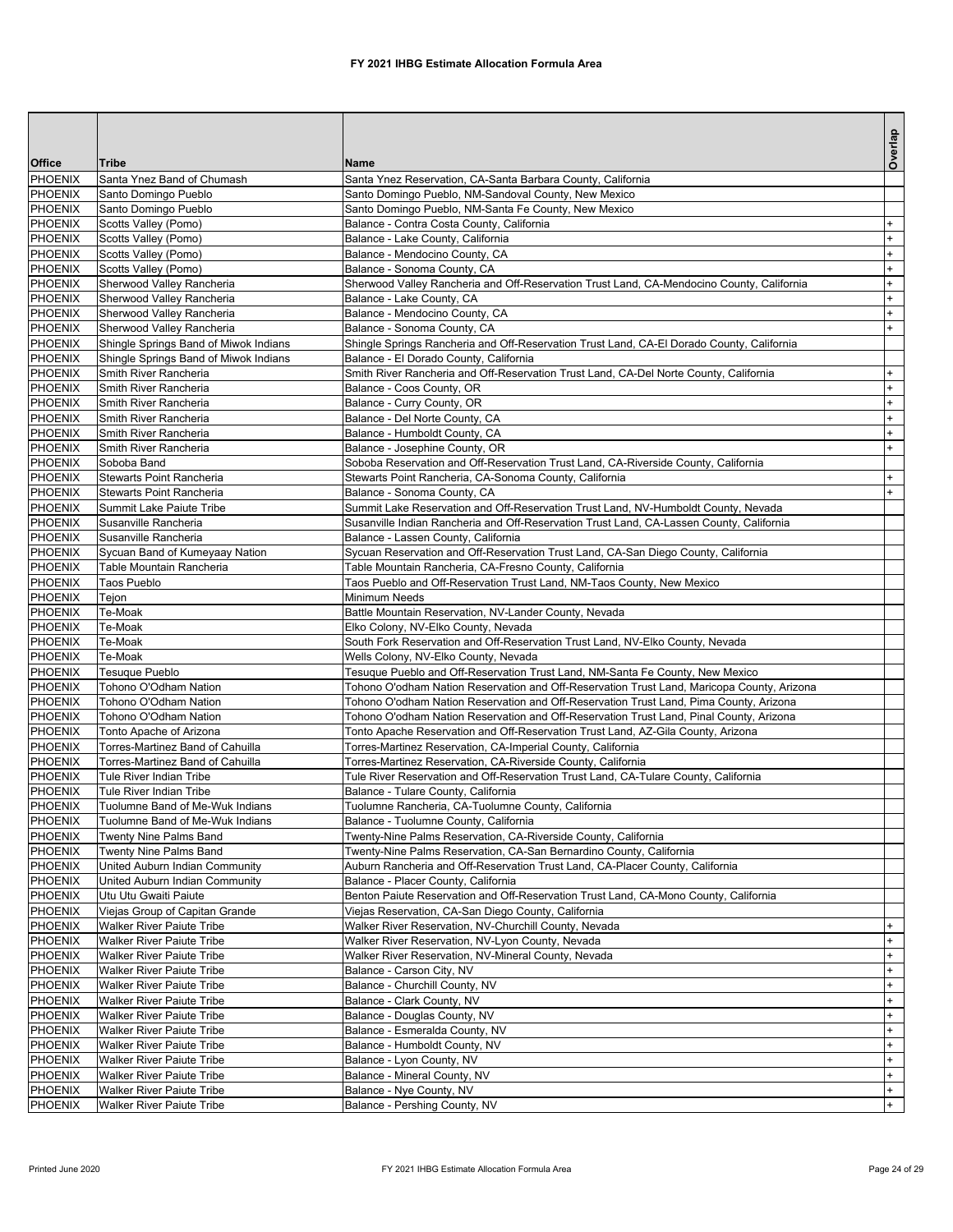|                           |                                              |                                                                                                                      | Overlap          |
|---------------------------|----------------------------------------------|----------------------------------------------------------------------------------------------------------------------|------------------|
| <b>Office</b>             | Tribe                                        | Name                                                                                                                 |                  |
| <b>PHOENIX</b>            | <b>Walker River Paiute Tribe</b>             | Balance - Storey County, NV                                                                                          | $\ddot{}$        |
| <b>PHOENIX</b>            | <b>Walker River Paiute Tribe</b>             | Balance - Washoe County, NV                                                                                          | $+$              |
| <b>PHOENIX</b>            | <b>Washoe Tribe</b>                          | Carson Colony, NV-Carson City, Nevada                                                                                | $\ddot{}$        |
| <b>PHOENIX</b>            | <b>Washoe Tribe</b>                          | Dresslerville Colony, NV-Douglas County, Nevada                                                                      | $\ddot{}$        |
| PHOENIX                   | <b>Washoe Tribe</b>                          | Stewart Community, NV-Carson City, Nevada                                                                            | $\ddot{}$        |
| <b>PHOENIX</b><br>PHOENIX | Washoe Tribe                                 | Stewart Community, NV-Douglas County, Nevada                                                                         | $+$<br>$\ddot{}$ |
| <b>PHOENIX</b>            | <b>Washoe Tribe</b><br><b>Washoe Tribe</b>   | Washoe Ranches Trust Land, NV--CA-Alpine County, California<br>Washoe Ranches Trust Land, NV--CA-Carson City, Nevada | $\ddot{}$        |
| <b>PHOENIX</b>            | <b>Washoe Tribe</b>                          | Washoe Ranches Trust Land, NV--CA-Douglas County, Nevada                                                             | $\ddot{}$        |
| PHOENIX                   | <b>Washoe Tribe</b>                          | Washoe Ranches Trust Land, NV--CA-Lyon County, Nevada                                                                | $\ddot{}$        |
| <b>PHOENIX</b>            | Washoe Tribe                                 | Woodfords Community, CA-Alpine County, California                                                                    | $\ddot{}$        |
| PHOENIX                   | <b>Washoe Tribe</b>                          | Balance - Carson City, Nevada                                                                                        | $+$              |
| <b>PHOENIX</b>            | <b>Washoe Tribe</b>                          | Balance - Churchill County, Nevada                                                                                   | $\ddot{}$        |
| <b>PHOENIX</b>            | <b>Washoe Tribe</b>                          | Balance - Clark County, Nevada                                                                                       | $\ddot{}$        |
| PHOENIX                   | <b>Washoe Tribe</b>                          | Balance - Douglas County, Nevada                                                                                     | $\ddot{}$        |
| <b>PHOENIX</b>            | Washoe Tribe                                 | Balance - Esmeralda County, Nevada                                                                                   | $\ddot{}$        |
| PHOENIX                   | <b>Washoe Tribe</b>                          | Balance - Humboldt County, Nevada                                                                                    | $+$              |
| <b>PHOENIX</b>            | <b>Washoe Tribe</b>                          | Balance - Lyon County, Nevada                                                                                        | $\ddot{}$        |
| <b>PHOENIX</b>            | <b>Washoe Tribe</b>                          | Balance - Mineral County, Nevada                                                                                     | $\ddot{}$        |
| PHOENIX                   | <b>Washoe Tribe</b>                          | Balance - Nye County, Nevada                                                                                         | $\ddot{}$        |
| <b>PHOENIX</b>            | Washoe Tribe                                 | Balance - Pershing County, Nevada                                                                                    | $+$              |
| PHOENIX                   | <b>Washoe Tribe</b>                          | Balance - Storey County, Nevada                                                                                      | $+$              |
| <b>PHOENIX</b>            | <b>Washoe Tribe</b>                          | Balance - Washoe County, Nevada                                                                                      | $\ddot{}$        |
| PHOENIX                   | White Mountain Apache (Fort Apache)          | Fort Apache Reservation, AZ-Apache County, Arizona                                                                   |                  |
| PHOENIX                   | White Mountain Apache (Fort Apache)          | Fort Apache Reservation, AZ-Gila County, Arizona                                                                     |                  |
| <b>PHOENIX</b>            | White Mountain Apache (Fort Apache)          | Fort Apache Reservation, AZ-Navajo County, Arizona                                                                   |                  |
| PHOENIX<br><b>PHOENIX</b> | Wilton Rancheria<br>Winnemucca Colony        | Balance - Sacramento County, California                                                                              |                  |
| <b>PHOENIX</b>            | Wiyot Tribe (Table Bluff)                    | Winnemucca Indian Colony, NV-Humboldt County, Nevada<br>Table Bluff Reservation, CA-Humboldt County, California      |                  |
| PHOENIX                   | Yavapai-Apache (Camp Verde)                  | Yavapai-Apache Nation Reservation, AZ-Yavapai County, Arizona                                                        |                  |
| <b>PHOENIX</b>            | Yavapai-Prescott                             | Yavapai-Prescott Reservation, AZ-Yavapai County, Arizona                                                             |                  |
| PHOENIX                   | Yerington Paiute Tribe                       | Campbell Ranch, NV-Lyon County, Nevada                                                                               | $+$              |
| <b>PHOENIX</b>            | Yerington Paiute Tribe                       | Yerington Colony, NV-Lyon County, Nevada                                                                             | $\ddot{}$        |
| PHOENIX                   | Yerington Paiute Tribe                       | Balance - Carson City, NV                                                                                            | $\ddot{}$        |
| PHOENIX                   | Yerington Paiute Tribe                       | Balance - Churchill County, NV                                                                                       | $\ddot{}$        |
| PHOENIX                   | Yerington Paiute Tribe                       | Balance - Clark County, NV                                                                                           | $\ddot{}$        |
| PHOENIX                   | Yerington Paiute Tribe                       | Balance - Douglas County, NV                                                                                         | $+$              |
| <b>PHOENIX</b>            | Yerington Paiute Tribe                       | Balance - Esmeralda County, NV                                                                                       | $\ddot{}$        |
| PHOENIX                   | Yerington Paiute Tribe                       | Balance - Humboldt County, NV                                                                                        | $\ddot{}$        |
| PHOENIX                   | Yerington Paiute Tribe                       | Balance - Lyon County, NV                                                                                            | $+$              |
| PHOENIX                   | Yerington Paiute Tribe                       | Balance - Mineral County, NV                                                                                         | $+$              |
| PHOENIX                   | Yerington Paiute Tribe                       | Balance - Nye County, NV                                                                                             | $+$              |
| <b>PHOENIX</b>            | <b>Yerington Paiute Tribe</b>                | Balance - Pershing County, NV                                                                                        | $\ddot{}$        |
| <b>PHOENIX</b>            | Yerington Paiute Tribe                       | Balance - Storey County, NV                                                                                          | $\ddot{}$        |
| PHOENIX                   | Yerington Paiute Tribe                       | Balance - Washoe County, NV                                                                                          | $+$              |
| <b>PHOENIX</b>            | Yocha Dehe Wintun (Rumsey Rancheria)         | Rumsey Indian Rancheria, CA-Yolo County, California                                                                  | $+$              |
| PHOENIX                   | Yocha Dehe Wintun (Rumsey Rancheria)         | Balance - Yolo County, California<br>Yomba Reservation, NV-Nye County, Nevada                                        | $+$<br>$\ddot{}$ |
| PHOENIX<br>PHOENIX        | Yomba Shoshone Tribe<br>Yomba Shoshone Tribe | Balance - Carson City, NV                                                                                            | $\ddot{}$        |
| PHOENIX                   | Yomba Shoshone Tribe                         | Balance - Churchill County, NV                                                                                       | $\ddot{}$        |
| <b>PHOENIX</b>            | Yomba Shoshone Tribe                         | Balance - Clark County, NV                                                                                           | $+$              |
| PHOENIX                   | Yomba Shoshone Tribe                         | Balance - Douglas County, NV                                                                                         | $+$              |
| PHOENIX                   | Yomba Shoshone Tribe                         | Balance - Esmeralda County, NV                                                                                       | $\ddot{}$        |
| PHOENIX                   | Yomba Shoshone Tribe                         | Balance - Humboldt County, NV                                                                                        | $\ddot{}$        |
| PHOENIX                   | Yomba Shoshone Tribe                         | Balance - Lyon County, NV                                                                                            | $\ddot{}$        |
| <b>PHOENIX</b>            | Yomba Shoshone Tribe                         | Balance - Mineral County, NV                                                                                         | $\ddot{}$        |
| PHOENIX                   | Yomba Shoshone Tribe                         | Balance - Nye County, NV                                                                                             | $+$              |
| PHOENIX                   | Yomba Shoshone Tribe                         | Balance - Pershing County, NV                                                                                        | $\ddot{}$        |
| PHOENIX                   | Yomba Shoshone Tribe                         | Balance - Storey County, NV                                                                                          | $\ddot{}$        |
| PHOENIX                   | Yomba Shoshone Tribe                         | Balance - Washoe County, NV                                                                                          | $+$              |
| PHOENIX                   | Ysleta Del Sur                               | Ysleta del Sur Pueblo and Off-Reservation Trust Land, TX-El Paso County, Texas                                       |                  |
| PHOENIX                   | Ysleta Del Sur                               | Balance - El Paso County, Texas                                                                                      |                  |
| PHOENIX                   | Ysleta Del Sur                               | Balance - Hudspeth County, Texas                                                                                     |                  |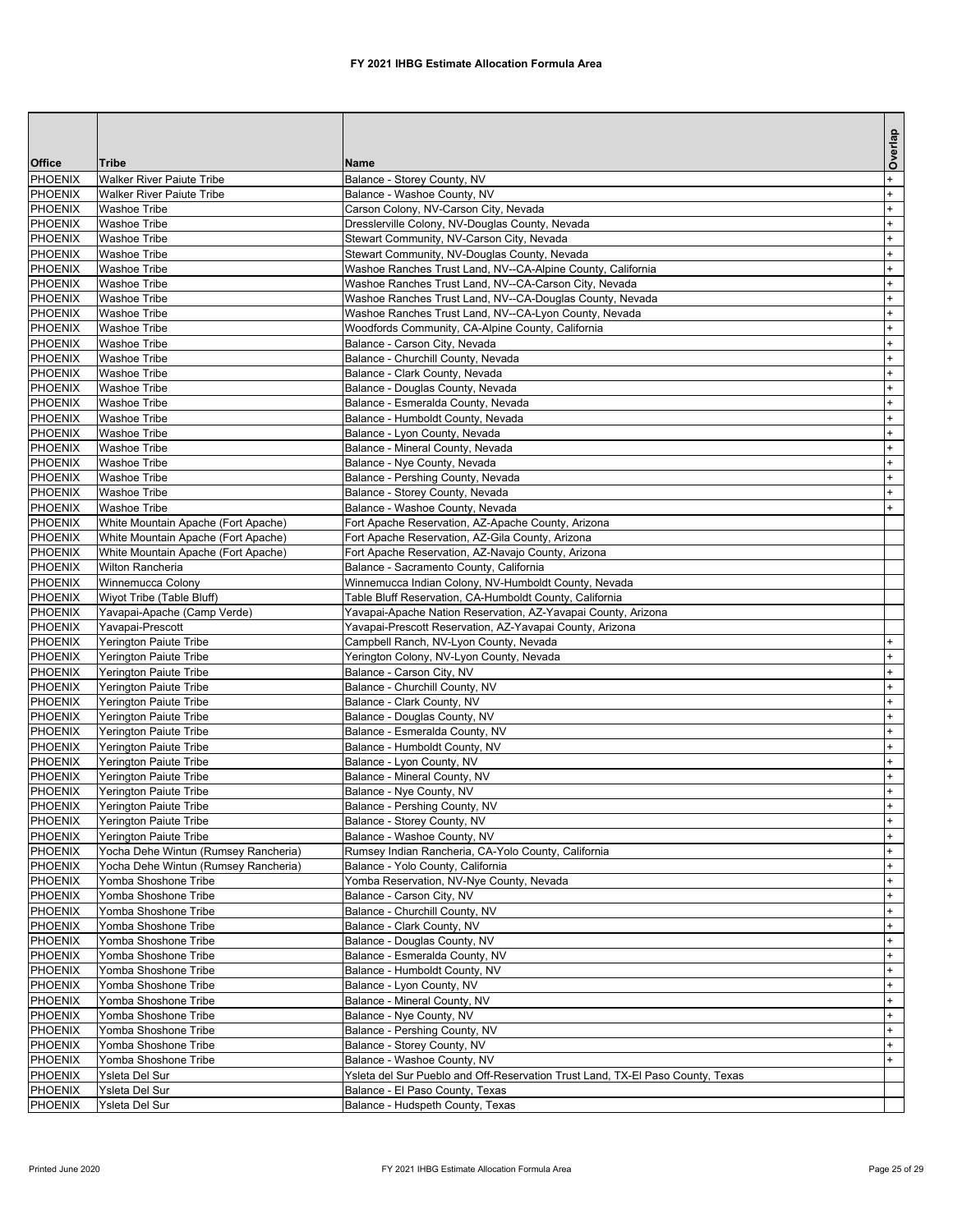| <b>Office</b>  | Tribe              | <b>Name</b>                                                                         |  |
|----------------|--------------------|-------------------------------------------------------------------------------------|--|
| <b>PHOENIX</b> | <b>Yurok Tribe</b> | Yurok Reservation, CA-Del Norte County, California                                  |  |
| <b>PHOENIX</b> | <b>Yurok Tribe</b> | Yurok Reservation, CA-Humboldt County, California                                   |  |
| <b>PHOENIX</b> | <b>Yurok Tribe</b> | Balance - Del Norte County, California                                              |  |
| <b>PHOENIX</b> | <b>Yurok Tribe</b> | Balance - Humboldt County, California                                               |  |
| <b>PHOENIX</b> | Zia Pueblo         | Zia Pueblo and Off-Reservation Trust Land, NM-Sandoval County, New Mexico           |  |
| <b>PHOENIX</b> | Zuni Tribe         | Zuni Reservation and Off-Reservation Trust Land, NM--AZ-Apache County, Arizona      |  |
| <b>PHOENIX</b> | Zuni Tribe         | Zuni Reservation and Off-Reservation Trust Land, NM--AZ-Catron County, New Mexico   |  |
| <b>PHOENIX</b> | Zuni Tribe         | Zuni Reservation and Off-Reservation Trust Land, NM--AZ-Cibola County, New Mexico   |  |
| <b>PHOENIX</b> | Zuni Tribe         | Zuni Reservation and Off-Reservation Trust Land, NM--AZ-McKinley County, New Mexico |  |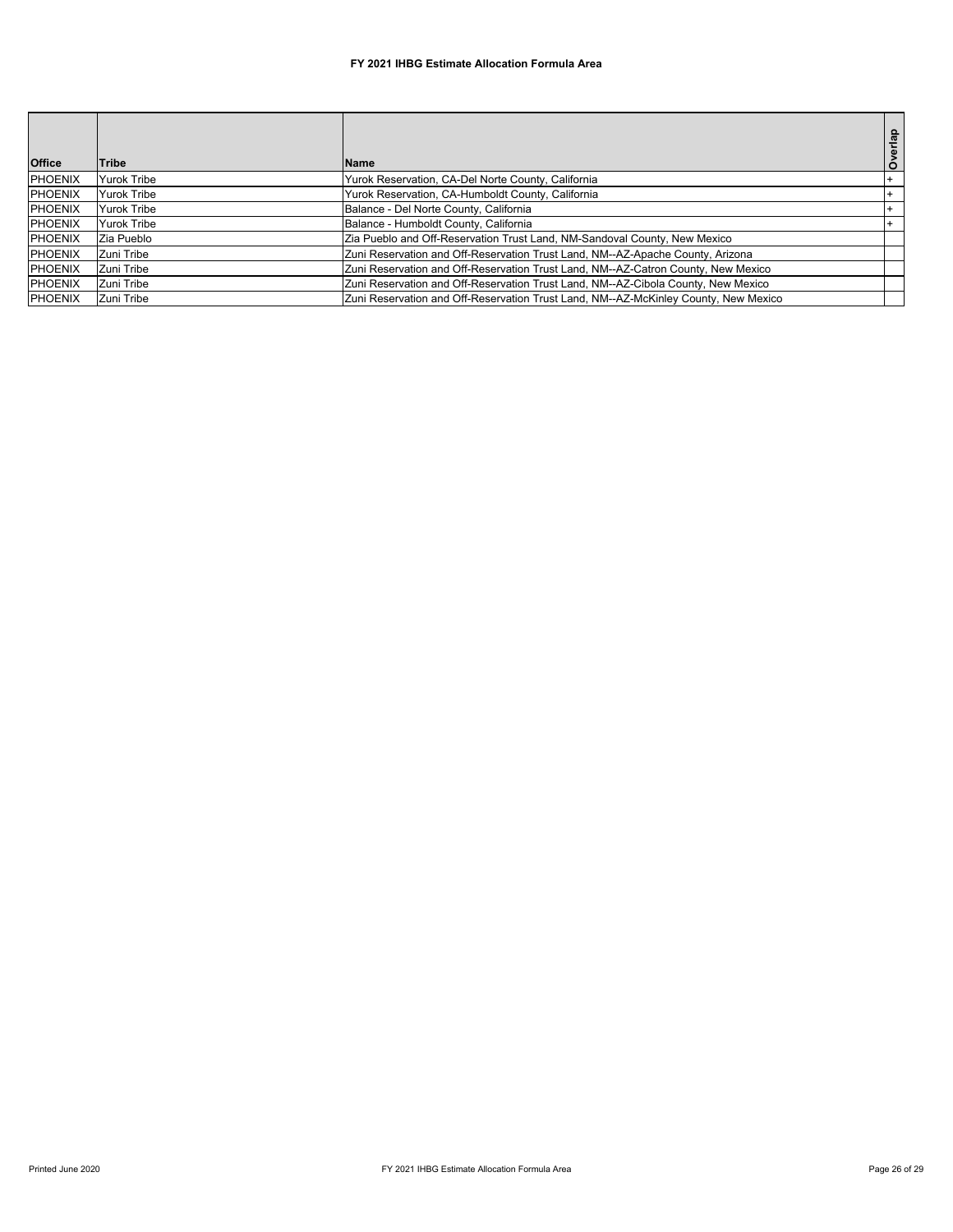|                                  |                                                                            |                                                                                                                                                                         | Overlap                |
|----------------------------------|----------------------------------------------------------------------------|-------------------------------------------------------------------------------------------------------------------------------------------------------------------------|------------------------|
| Office                           | <b>Tribe</b>                                                               | <b>Name</b>                                                                                                                                                             |                        |
| <b>SEATTLE</b>                   | Burns-Paiute Colony                                                        | Burns Paiute Indian Colony and Off-Reservation Trust Land, OR-Harney County, Oregon                                                                                     |                        |
| <b>SEATTLE</b>                   | <b>Burns-Paiute Colony</b>                                                 | Balance - Harney County, Oregon                                                                                                                                         |                        |
| <b>SEATTLE</b>                   | <b>Chehalis Confederated Tribes</b>                                        | Chehalis Reservation and Off-Reservation Trust Land, WA-Grays Harbor County, Washington                                                                                 | $\ddot{}$              |
| <b>SEATTLE</b>                   | <b>Chehalis Confederated Tribes</b>                                        | Chehalis Reservation and Off-Reservation Trust Land, WA-Thurston County, Washington                                                                                     | $\ddot{}$              |
| <b>SEATTLE</b>                   | <b>Chehalis Confederated Tribes</b>                                        | Balance - Grays Harbor County, WA                                                                                                                                       | $\ddot{}$              |
| <b>SEATTLE</b>                   | <b>Chehalis Confederated Tribes</b>                                        | Balance - Mason County, WA                                                                                                                                              | $\ddot{}$              |
| <b>SEATTLE</b>                   | <b>Chehalis Confederated Tribes</b>                                        | Balance - Thurston County, WA                                                                                                                                           | $\ddot{}$              |
| <b>SEATTLE</b>                   | Coeur D'Alene Tribe                                                        | Coeur d'Alene Reservation, ID-Benewah County, Idaho                                                                                                                     |                        |
| <b>SEATTLE</b>                   | Coeur D'Alene Tribe                                                        | Coeur d'Alene Reservation, ID-Kootenai County, Idaho                                                                                                                    |                        |
| <b>SEATTLE</b>                   | <b>Colville Confederated Tribes</b><br><b>Colville Confederated Tribes</b> | Colville Reservation and Off-Reservation Trust Land, WA-Chelan County, Washington                                                                                       |                        |
| <b>SEATTLE</b><br><b>SEATTLE</b> | <b>Colville Confederated Tribes</b>                                        | Colville Reservation and Off-Reservation Trust Land, WA-Ferry County, Washington<br>Colville Reservation and Off-Reservation Trust Land, WA-Okanogan County, Washington |                        |
| <b>SEATTLE</b>                   | <b>Colville Confederated Tribes</b>                                        | Balance - Douglas County, Washington                                                                                                                                    |                        |
| <b>SEATTLE</b>                   | <b>Colville Confederated Tribes</b>                                        | Balance - Ferry County, Washington                                                                                                                                      |                        |
| <b>SEATTLE</b>                   | <b>Colville Confederated Tribes</b>                                        | Balance - Okanogan County, Washington                                                                                                                                   |                        |
| <b>SEATTLE</b>                   | <b>Colville Confederated Tribes</b>                                        | Balance - Stevens County, Washington                                                                                                                                    |                        |
| <b>SEATTLE</b>                   | Coos, Lower Umpqua and Siuslaw Tribes                                      | Coos, Lower Umpqua, and Siuslaw Reservation and Off-Reservation Trust Land, Curry County, OR                                                                            | $\ddot{}$              |
| <b>SEATTLE</b>                   | Coos, Lower Umpqua and Siuslaw Tribes                                      | Coos, Lower Umpqua, and Siuslaw Reservation and Off-Reservation Trust Land, Lane County, Oregon                                                                         | $+$                    |
| <b>SEATTLE</b>                   | Coos, Lower Umpqua and Siuslaw Tribes                                      | Coos, Lower Umpgua, and Siuslaw Reservation and Off-Reservation Trust Land, OR-Coos County, OR                                                                          | $+$                    |
| <b>SEATTLE</b>                   | Coos, Lower Umpqua and Siuslaw Tribes                                      | Balance - Lincoln County, Oregon                                                                                                                                        | $\ddot{}$              |
| <b>SEATTLE</b>                   | Coos, Lower Umpqua and Siuslaw Tribes                                      | Balance - Coos County, OR                                                                                                                                               | $\ddot{}$              |
| <b>SEATTLE</b>                   | Coos, Lower Umpqua and Siuslaw Tribes                                      | Balance - Curry County, OR                                                                                                                                              | $\ddot{}$              |
| <b>SEATTLE</b>                   | Coos, Lower Umpqua and Siuslaw Tribes                                      | Balance - Douglas County, OR                                                                                                                                            | $\ddot{}$              |
| <b>SEATTLE</b>                   | Coos, Lower Umpqua and Siuslaw Tribes                                      | Balance - Lane County, OR                                                                                                                                               | $\ddot{}$              |
| <b>SEATTLE</b>                   | Coquille Indian Tribe                                                      | Coquille Reservation, OR-Coos County, Oregon                                                                                                                            | $\ddot{}$              |
| <b>SEATTLE</b>                   | Coquille Indian Tribe                                                      | Balance - Coos County, Oregon                                                                                                                                           | $\ddot{}$              |
| <b>SEATTLE</b>                   | Coquille Indian Tribe                                                      | Balance - Curry County, Oregon                                                                                                                                          | $\ddot{}$              |
| <b>SEATTLE</b>                   | Coquille Indian Tribe                                                      | Balance - Douglas County, Oregon                                                                                                                                        | $\ddot{}$              |
| <b>SEATTLE</b>                   | Coquille Indian Tribe                                                      | Balance - Jackson County, Oregon                                                                                                                                        | $\ddot{}$              |
| <b>SEATTLE</b>                   | Coquille Indian Tribe                                                      | Balance - Lane County, Oregon                                                                                                                                           | $\ddot{}$              |
| <b>SEATTLE</b>                   | Cow Creek Band of Umpqua Indians                                           | Cow Creek Reservation and Off-Reservation Trust Land, OR-Douglas County, Oregon                                                                                         | $\ddot{}$              |
| <b>SEATTLE</b><br><b>SEATTLE</b> | Cow Creek Band of Umpqua Indians<br>Cow Creek Band of Umpqua Indians       | Balance - Deschutes County, Oregon<br>Balance - Josephine County, Oregon                                                                                                | $\ddot{}$<br>$\ddot{}$ |
| <b>SEATTLE</b>                   | Cow Creek Band of Umpqua Indians                                           | Balance - Klamath County, Oregon                                                                                                                                        | $\ddot{}$              |
| <b>SEATTLE</b>                   | Cow Creek Band of Umpqua Indians                                           | Balance - Coos County, OR                                                                                                                                               | $\ddot{}$              |
| <b>SEATTLE</b>                   | Cow Creek Band of Umpqua Indians                                           | Balance - Douglas County, OR                                                                                                                                            | $\ddot{}$              |
| <b>SEATTLE</b>                   | Cow Creek Band of Umpqua Indians                                           | Balance - Jackson County, OR                                                                                                                                            | $\ddot{}$              |
| <b>SEATTLE</b>                   | Cow Creek Band of Umpqua Indians                                           | Balance - Lane County, OR                                                                                                                                               | $+$                    |
| <b>SEATTLE</b>                   | Cowlitz Tribe                                                              | Balance - Clark County, Washington                                                                                                                                      |                        |
| <b>SEATTLE</b>                   | <b>Cowlitz Tribe</b>                                                       | Balance - Cowlitz County, Washington                                                                                                                                    |                        |
| <b>SEATTLE</b>                   | Cowlitz Tribe                                                              | Balance - Lewis County, Washington                                                                                                                                      |                        |
| <b>SEATTLE</b>                   | <b>Grand Ronde Confederated Tribes</b>                                     | Grand Ronde Community and Off-Reservation Trust Land, OR-Polk County, Oregon                                                                                            | $\ddot{}$              |
| <b>SEATTLE</b>                   | <b>Grand Ronde Confederated Tribes</b>                                     | Grand Ronde Community and Off-Reservation Trust Land, OR-Yamhill County, Oregon                                                                                         | $^{+}$                 |
| <b>SEATTLE</b>                   | <b>Grand Ronde Confederated Tribes</b>                                     | Balance - Marion County, OR                                                                                                                                             | $\ddot{}$              |
| <b>SEATTLE</b>                   | <b>Grand Ronde Confederated Tribes</b>                                     | Balance - Multnomah County, OR                                                                                                                                          | $\ddot{}$              |
| <b>SEATTLE</b>                   | <b>Grand Ronde Confederated Tribes</b>                                     | Balance - Polk County, OR                                                                                                                                               | $\ddot{}$              |
| <b>SEATTLE</b>                   | <b>Grand Ronde Confederated Tribes</b>                                     | Balance - Tillamook County, OR                                                                                                                                          | $\ddot{}$              |
| <b>SEATTLE</b>                   | <b>Grand Ronde Confederated Tribes</b>                                     | Balance - Washington County, OR                                                                                                                                         | $\ddot{}$              |
| <b>SEATTLE</b>                   | <b>Grand Ronde Confederated Tribes</b>                                     | Balance - Yamhill County, OR                                                                                                                                            | $+$                    |
| <b>SEATTLE</b>                   | Hoh Indian Tribe                                                           | Hoh Indian Reservation and Off-Reservation Trust Land, WA-Jefferson County, Washington                                                                                  | $\ddot{}$              |
| <b>SEATTLE</b>                   | Hoh Indian Tribe                                                           | Balance - Clallam County, WA                                                                                                                                            | $\ddot{}$              |
| <b>SEATTLE</b>                   | Hoh Indian Tribe                                                           | Balance - Grays Harbor County, WA                                                                                                                                       | $+$                    |
| <b>SEATTLE</b>                   | Jamestown S'Klallam Tribe                                                  | Jamestown S'Klallam Reservation and Off-Reservation Trust Land, WA-Clallam County, Washington                                                                           | $+$<br>$+$             |
| <b>SEATTLE</b>                   | Jamestown S'Klallam Tribe                                                  | Balance - Clallam County, Washington                                                                                                                                    | $\ddot{}$              |
| <b>SEATTLE</b><br><b>SEATTLE</b> | Jamestown S'Klallam Tribe<br>Kalispel Indian Community                     | Balance - Jefferson County, Washington<br>Kalispel Reservation and Off-Reservation Trust Land, WA-Pend Oreille County, Washington                                       |                        |
| <b>SEATTLE</b>                   | Kalispel Indian Community                                                  | Kalispel Reservation and Off-Reservation Trust Land, WA-Spokane County, Washington                                                                                      |                        |
| <b>SEATTLE</b>                   | <b>Klamath Tribes</b>                                                      | Klamath Reservation, OR-Klamath County, Oregon                                                                                                                          | $+$                    |
| <b>SEATTLE</b>                   | Klamath Tribes                                                             | Balance - Klamath County, OR                                                                                                                                            | $+$                    |
| <b>SEATTLE</b>                   | Kootenai Tribe                                                             | Kootenai Reservation and Off-Reservation Trust Land, ID-Boundary County, Idaho                                                                                          |                        |
| <b>SEATTLE</b>                   | Lower Elwha Tribal Community                                               | Lower Elwha Reservation and Off-Reservation Trust Land, WA-Clallam County, Washington                                                                                   | $\ddot{}$              |
| <b>SEATTLE</b>                   | Lower Elwha Tribal Community                                               | Balance - Clallam County, WA                                                                                                                                            | $+$                    |
| <b>SEATTLE</b>                   | Lummi Tribe                                                                | Lummi Reservation, WA-Whatcom County, Washington                                                                                                                        | $+$                    |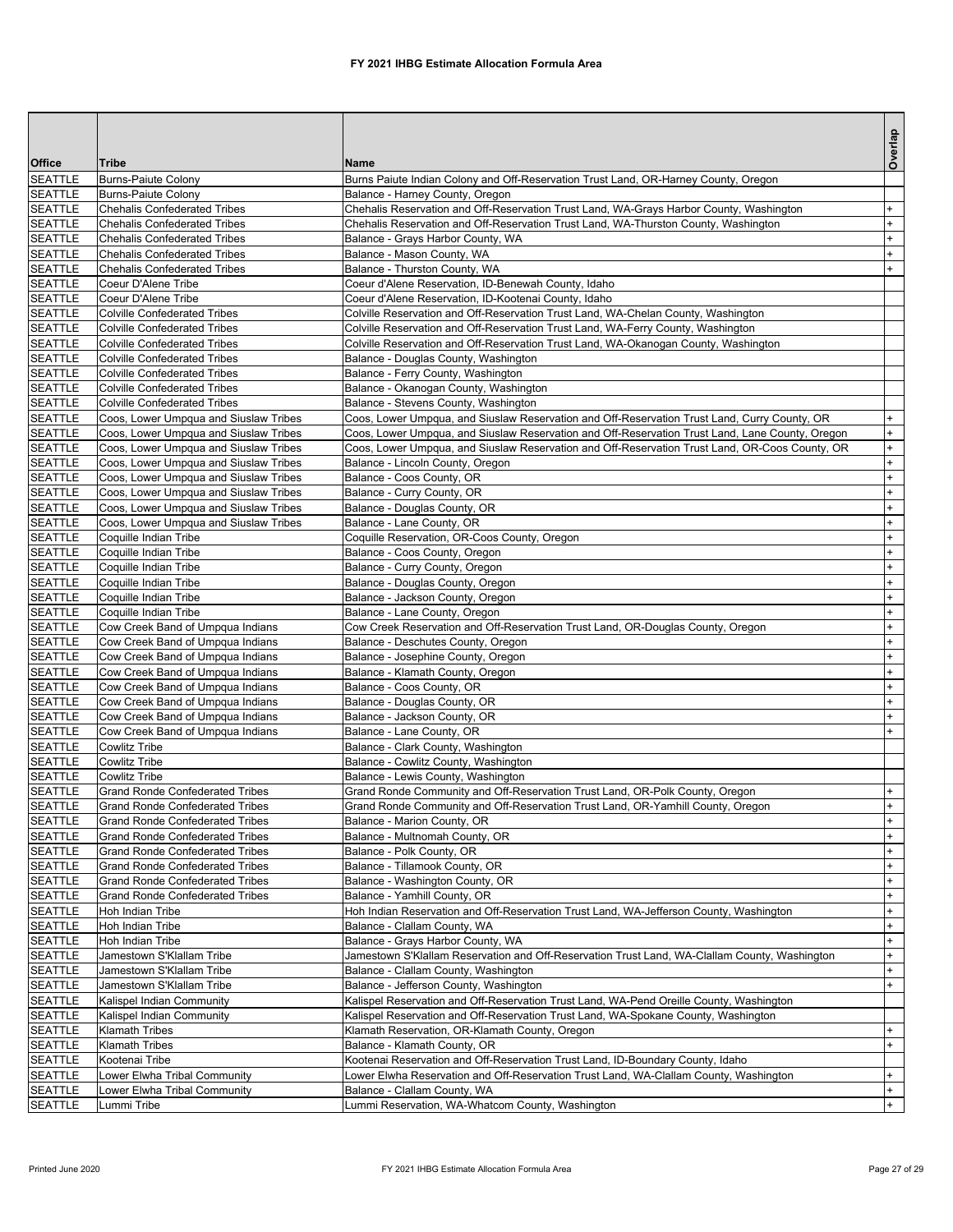|                                  |                                                                        |                                                                                                    | Overlap    |
|----------------------------------|------------------------------------------------------------------------|----------------------------------------------------------------------------------------------------|------------|
| <b>Office</b>                    | <b>Tribe</b>                                                           | Name                                                                                               |            |
| <b>SEATTLE</b>                   | Lummi Tribe                                                            | Whatcom County (part), WA                                                                          |            |
| <b>SEATTLE</b>                   | Makah Indian Tribe                                                     | Makah Indian Reservation, WA-Clallam County, Washington                                            |            |
| <b>SEATTLE</b>                   | Muckleshoot Indian Tribe                                               | Muckleshoot Reservation and Off-Reservation Trust Land, WA-King County, Washington                 |            |
| <b>SEATTLE</b>                   | Muckleshoot Indian Tribe                                               | Muckleshoot Reservation and Off-Reservation Trust Land, WA-Pierce County, Washington               |            |
| <b>SEATTLE</b>                   | <b>Nez Perce Tribe</b>                                                 | Nez Perce Reservation, ID-Clearwater County, Idaho                                                 |            |
| <b>SEATTLE</b>                   | <b>Nez Perce Tribe</b>                                                 | Nez Perce Reservation, ID-Idaho County, Idaho                                                      |            |
| <b>SEATTLE</b><br><b>SEATTLE</b> | Nez Perce Tribe<br><b>Nez Perce Tribe</b>                              | Nez Perce Reservation, ID-Lewis County, Idaho<br>Nez Perce Reservation, ID-Nez Perce County, Idaho |            |
| <b>SEATTLE</b>                   | Nisqually Indian Community                                             | Nisqually Reservation, WA-Pierce County, Washington                                                |            |
| <b>SEATTLE</b>                   | Nisqually Indian Community                                             | Nisqually Reservation, WA-Thurston County, Washington                                              | $+$        |
| <b>SEATTLE</b>                   | Nisqually Indian Community                                             | Balance - Thurston County, Washington                                                              | $\ddot{}$  |
| <b>SEATTLE</b>                   | Nisqually Indian Community                                             | Pierce County, WA                                                                                  | $+$        |
| <b>SEATTLE</b>                   | Nooksack Tribe                                                         | Nooksack Reservation and Off-Reservation Trust Land, WA-Whatcom County, Washington                 | $+$        |
| <b>SEATTLE</b>                   | Nooksack Tribe                                                         | Balance - Whatcom County, WA                                                                       | $+$        |
| <b>SEATTLE</b>                   | Port Gamble Indian Community                                           | Port Gamble Reservation and Off-Reservation Trust Land, WA-Kitsap County, Washington               | $+$        |
| <b>SEATTLE</b>                   | Port Gamble Indian Community                                           | Balance - Kitsap County, Washington                                                                | $\ddot{}$  |
| <b>SEATTLE</b>                   | <b>Puyallup Tribe</b>                                                  | Puyallup Reservation and Off-Reservation Trust Land, WA-King County, Washington                    | $+$        |
| <b>SEATTLE</b>                   | <b>Puyallup Tribe</b>                                                  | Puyallup Reservation and Off-Reservation Trust Land, WA-Pierce County, Washington                  | $+$        |
| <b>SEATTLE</b>                   | Puyallup Tribe                                                         | Balance - Pierce County, Washington                                                                |            |
| <b>SEATTLE</b>                   | Quileute Tribe                                                         | Quileute Reservation, WA-Clallam County, Washington                                                |            |
| <b>SEATTLE</b>                   | <b>Quinault Tribe</b>                                                  | Quinault Reservation, WA-Grays Harbor County, Washington                                           | $\ddot{}$  |
| <b>SEATTLE</b>                   | <b>Quinault Tribe</b>                                                  | Quinault Reservation, WA-Jefferson County, Washington                                              |            |
| <b>SEATTLE</b>                   | <b>Quinault Tribe</b>                                                  | Balance - Grays Harbor County, Washington                                                          | $+$        |
| <b>SEATTLE</b>                   | <b>Quinault Tribe</b>                                                  | Balance - Jefferson County, WA                                                                     | $+$        |
| <b>SEATTLE</b>                   | <b>Samish Nation</b>                                                   | Samish TDSA, WA-San Juan County, Washington                                                        | $+$        |
| <b>SEATTLE</b>                   | <b>Samish Nation</b>                                                   | Samish TDSA, WA-Skagit County, Washington                                                          | $\ddot{}$  |
| <b>SEATTLE</b>                   | <b>Samish Nation</b>                                                   | Balance - Island County, Washington                                                                | $+$        |
| <b>SEATTLE</b>                   | <b>Samish Nation</b>                                                   | Balance - Whatcom County, Washington                                                               | $+$<br>$+$ |
| <b>SEATTLE</b><br><b>SEATTLE</b> | <b>Samish Nation</b><br>Samish Nation                                  | Balance - Skagit County, WA<br>Balance - Snohomish County, WA                                      | $+$        |
| <b>SEATTLE</b>                   | Sauk-Suiattle Indian Tribe                                             | Sauk-Suiattle Reservation, WA-Skagit County, Washington                                            | $\ddot{}$  |
| <b>SEATTLE</b>                   | Sauk-Suiattle Indian Tribe                                             | Sauk-Suiattle Reservation, WA-Snohomish County, Washington                                         | $+$        |
| <b>SEATTLE</b>                   | Sauk-Suiattle Indian Tribe                                             | Balance - King County, Washington                                                                  | $+$        |
| <b>SEATTLE</b>                   | Sauk-Suiattle Indian Tribe                                             | Balance - Snohomish County, Washington                                                             | $+$        |
| <b>SEATTLE</b>                   | Sauk-Suiattle Indian Tribe                                             | Balance - Pierce County, WA                                                                        |            |
| <b>SEATTLE</b>                   | Shoalwater Bay Tribe                                                   | Shoalwater Bay Indian Reservation and Off-Reservation Trust Land, Pacific County, Washington       |            |
| <b>SEATTLE</b>                   | Shoalwater Bay Tribe                                                   | Balance - Pacific County, Washington                                                               |            |
| <b>SEATTLE</b>                   | Shoshone-Bannock Tribes Ft. Hall Res.                                  | Fort Hall Reservation and Off-Reservation Trust Land, ID-Bannock County, Idaho                     |            |
| <b>SEATTLE</b>                   | Shoshone-Bannock Tribes Ft. Hall Res.                                  | Fort Hall Reservation and Off-Reservation Trust Land, ID-Bingham County, Idaho                     |            |
| <b>SEATTLE</b>                   | Shoshone-Bannock Tribes Ft. Hall Res.                                  | Fort Hall Reservation and Off-Reservation Trust Land, ID-Caribou County, Idaho                     |            |
| <b>SEATTLE</b>                   | Shoshone-Bannock Tribes Ft. Hall Res.                                  | Fort Hall Reservation and Off-Reservation Trust Land, ID-Power County, Idaho                       |            |
| <b>SEATTLE</b>                   | <b>Siletz Confederated Tribes</b>                                      | Siletz Reservation and Off-Reservation Trust Land, OR-Lincoln County, Oregon                       | $+$        |
| <b>SEATTLE</b>                   | <b>Siletz Confederated Tribes</b>                                      | Siletz Reservation and Off-Reservation Trust Land, OR-Marion County, Oregon                        | $+$        |
| <b>SEATTLE</b>                   | <b>Siletz Confederated Tribes</b>                                      | Balance - Benton County, Oregon                                                                    | $+$        |
| <b>SEATTLE</b>                   | <b>Siletz Confederated Tribes</b>                                      | Balance - Clackamas County, Oregon                                                                 | $+$        |
| <b>SEATTLE</b>                   | <b>Siletz Confederated Tribes</b>                                      | Balance - Linn County, Oregon                                                                      | $+$        |
| <b>SEATTLE</b>                   | <b>Siletz Confederated Tribes</b>                                      | Balance - Marion County, Oregon                                                                    | $+$        |
| <b>SEATTLE</b>                   | <b>Siletz Confederated Tribes</b>                                      | Balance - Multnomah County, Oregon                                                                 | $+$        |
| <b>SEATTLE</b><br><b>SEATTLE</b> | <b>Siletz Confederated Tribes</b>                                      | Balance - Polk County, Oregon                                                                      | $+$<br>$+$ |
| <b>SEATTLE</b>                   | <b>Siletz Confederated Tribes</b><br><b>Siletz Confederated Tribes</b> | Balance - Tillamook County, Oregon<br>Balance - Washington County, Oregon                          | $\ddot{}$  |
| <b>SEATTLE</b>                   | <b>Siletz Confederated Tribes</b>                                      | Balance - Yamhill County, Oregon                                                                   | $+$        |
| <b>SEATTLE</b>                   | <b>Siletz Confederated Tribes</b>                                      | Balance - Lane County, OR                                                                          | $+$        |
| <b>SEATTLE</b>                   | <b>Siletz Confederated Tribes</b>                                      | Balance - Lincoln County, OR                                                                       | $+$        |
| <b>SEATTLE</b>                   | Skokomish Indian Tribe                                                 | Skokomish Reservation, WA-Mason County, Washington                                                 | $+$        |
| <b>SEATTLE</b>                   | Skokomish Indian Tribe                                                 | Balance - Mason County, Washington                                                                 | $\ddot{}$  |
| <b>SEATTLE</b>                   | Snoqualmie                                                             | Snoqualmie Reservation, WA-King County, Washington                                                 | $+$        |
| <b>SEATTLE</b>                   | Snoqualmie                                                             | Balance - King County, WA                                                                          | $+$        |
| <b>SEATTLE</b>                   | Snoqualmie                                                             | Balance - Snohomish County, WA                                                                     |            |
| <b>SEATTLE</b>                   | Spokane Tribe                                                          | Spokane Reservation and Off-Reservation Trust Land, WA-Lincoln County, Washington                  |            |
| <b>SEATTLE</b>                   | Spokane Tribe                                                          | Spokane Reservation and Off-Reservation Trust Land, WA-Spokane County, Washington                  |            |
| <b>SEATTLE</b>                   | Spokane Tribe                                                          | Spokane Reservation and Off-Reservation Trust Land, WA-Stevens County, Washington                  |            |
| <b>SEATTLE</b>                   | Spokane Tribe                                                          | Balance - Lincoln County, Washington                                                               |            |